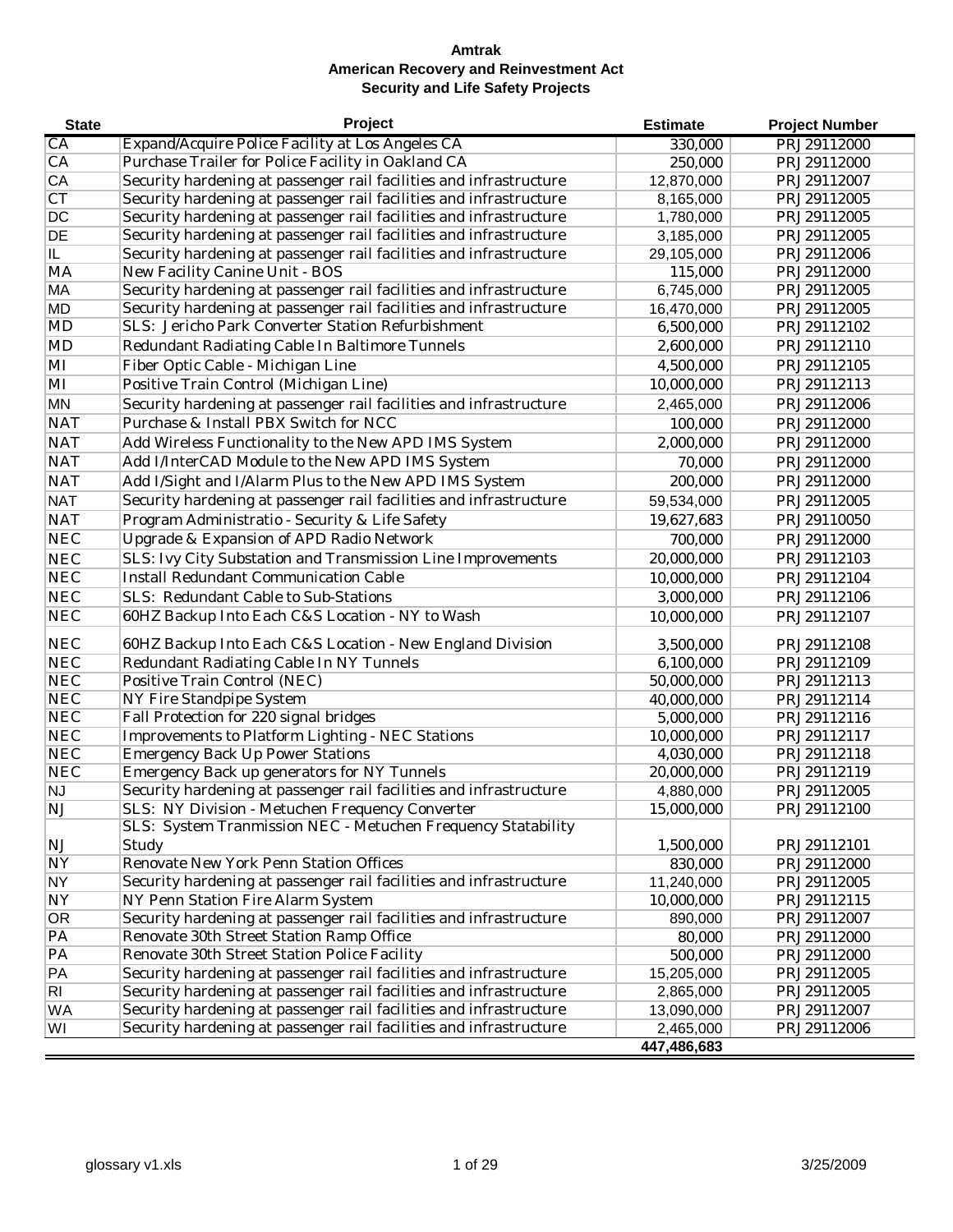# **Glossary of Projects - Security and Life Safety**

## **Overview of Safety and Security Projects**

**Northeast Corridor (NEC) and National Programs:** This project remediates physical infrastructure vulnerabilities in Amtrak's NEC and enhances national incident management and risk mitigation capabilities in the itnercity passenger rail network. Tasks executed within this effort reduce the vulnerability of critical nodes in the transportation, traction power, and communications infrastructures. The National Programs segment of this project focuses on enhancements in situational awareness, incident management, recoverability and resilience within the national intercity passenger rail network. This effort prioritizes investments in improveised Explosive Device (IED) and Vehicle Borne Improvised Explosive Device (VBIED) detection, risk assessment/risk reduction cycle optimization (improving the speed of project initation when new vulnerabilities or risks are discovered), and communications interoperability among first responders.

**Chicago and Related Infrastructure:** This project focuses on the remediation of physical infrastructure vulnerabilities in the Chicago region, most specifically at Chicago union Station, the South Branch Chicago River bridge, and the Chicago Maintenance Facility, as well as related facilities in the Twin Cities and Milwaukee. Selected facility hardening and situational awareness enhancements make up the majority of planned remediation solutions.

**Western Infrastructure:** This project mitigates physical infrastructure vulnerabilities at passenger rail facilities and infrastructure in the Western United States. Principal locations of projects are in the states of California, Washington, and Oregon.

# **Glossary of Projects and Terms**

**60Hz Backup Communication & Signals:** Currently, the NEC signal system relies on a single 100Hz line for power. This project will add a 60 Hz backup power system to the NEC between DC and New York, and north of New Haven; this will provide resilience and redundancy.

**Emergency back up generators for New York Tunnels:**  Electricity generation systems to provide back up power for the NYPS PPDS, sump pumps, lighting, communication and ventilation in North and East River Tunnels in the event of a power loss to the electrical system. This will allow critical systems to continue to operate until normal power is restored..

**Emergency Back Up Power Stations:** Add generating capacity and associated wiring to emergency power for station and train needs at Washington Union Station, Baltimore Penn Station, Philadelphia 30th Street Station, and Providence, RI (among others).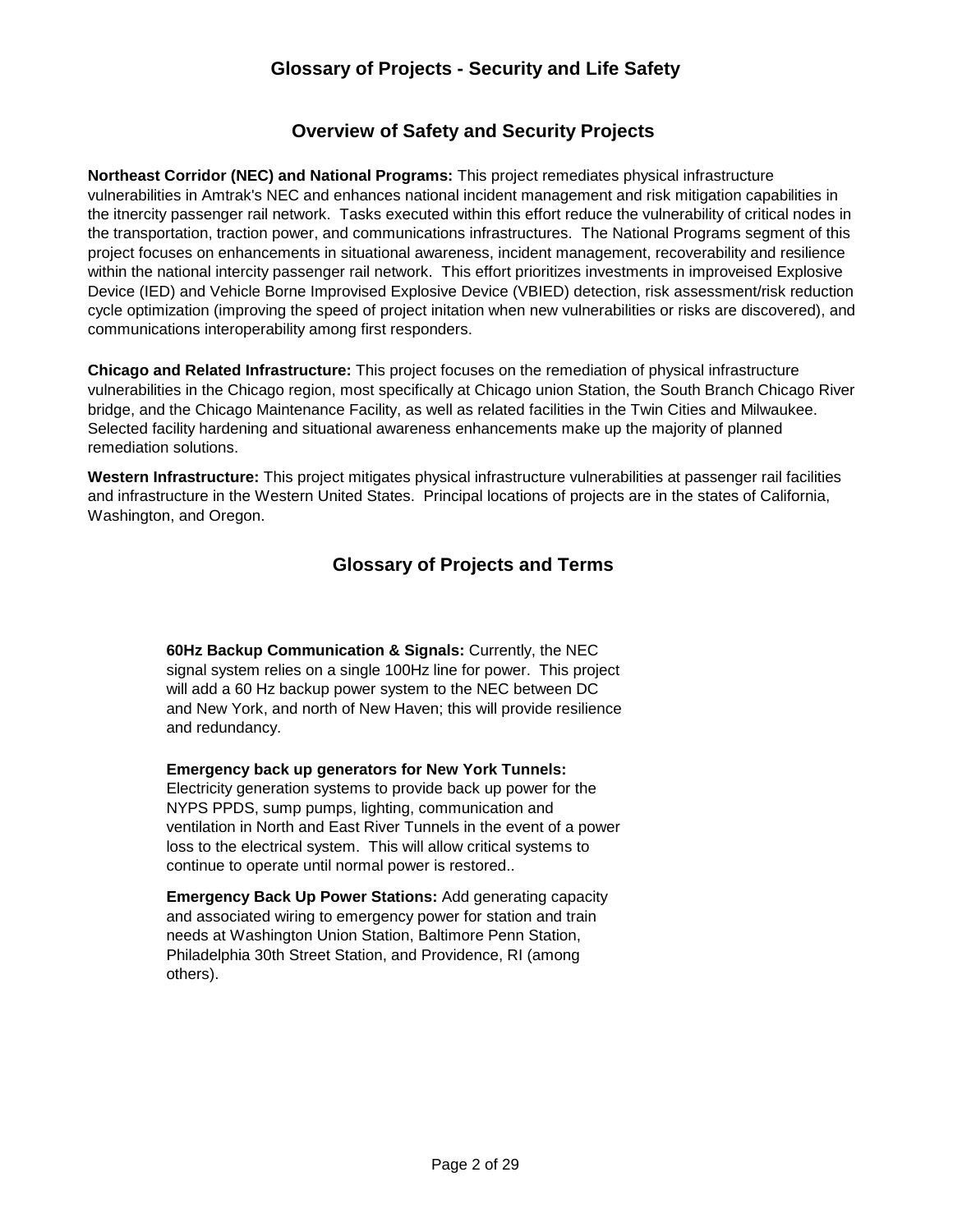**Fall protection for 220 signal bridges:** OSHA requires all places where work is performed at heights greater than 8 feet to have "fall protection" to prevent accidents. This includes hard points, harnesses, and other equipment such as ladder cages (where appropriate) as specified by OSHA regulations. This project will provide such protection on 220 large metal overbridges that carry signal displays over the tracks on the NEC.

**Fiber optic cable – Michigan line:** Install a new fiber optic line on the Michigan Line between Kalamazoo, Michigan and Porter, Indiana. The existing copper cable will become a backup, and data and voice communications will shift to the fiber optic line, allowing greatly enhanced communication speed and capacity.

**Improvements to Platform Lighting - NEC Stations:** Install new lighting at stations along the NEC, including Baltimore Penn, Washington Union, and Philadelphia 30th Street (among others).

**Install redundant Communication Cable:** Install a new fiber optic line on the NEC. This will provide an additional cable, which is needed to ensure that the communications capability is survivable and resilient.

#### **Ivy City Substation and Transmission Line Improvements:**

Project funds the construction of a new transmission line and new substation in the Ivy City complex. The Transmission line and substation will eliminate low voltages and nuisance trippings in the Washington Terminal area due to the overloading of the existing 12kv feeders. When completed, this project will provide redundancy and ensure a stable catenary voltage along with a more reliable and flexible traction power system on the southernmost terminus of the NEC.

**Metuchen Frequency Converter:** Install two additional cables to connect the Metuchen frequency converter to the NEC, providing additional flexibility and resilience in the New York region.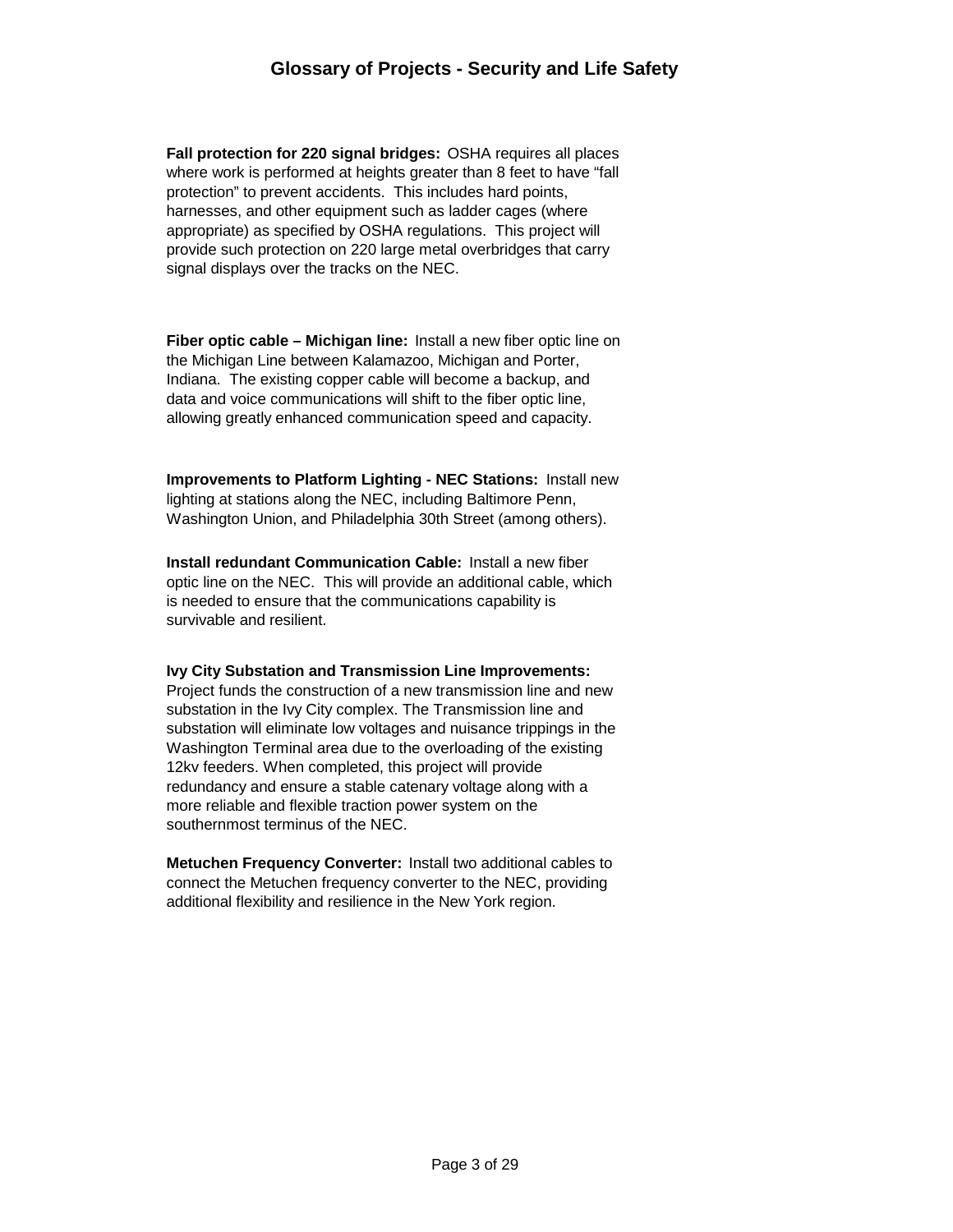**Metuchen Frequency Stability Study:** The "System Transmission NEC--Metuchen Frequency Stability Study" will result in a comprehensive 138 kV and 12 kV power system stability study to determine the performance of the power system in its current configuration. The study will identify how the system reacts during transient conditions and to identify the necessary upgrades and modifications needed to improve reliability, redundancy and overall capacity. This study is to identify areas of vulnerability in the system and make recommendations to eliminate them from the transmission/supply network.

**New York Fire Standpipe System:** This project adds an air monitoring system to the existing standpipe system in the North and East River Tunnels, which delivers water for firefighting to the New York tunnels. Air-vacuum isolation valves with fail-safe actuators and associated piping and comprsesors provide an automatic actuation system for the tunnel's fire suppression system.

**Positive Train Control:** Continue installation of the ACSES system on the Northeast Corridor and the ITCS system on Amtrak's Michigan line. PTC is a technology that automatically stops trains if their operators fail to comply with signal indications or speed restrictions. Funding includes money for the deployment of transponders and other equipment designed to provide engineers with vital information such as distance to the next speed restriction. Fifty million dollars of this funding pays for additional ACSES installations between New York and Washington on the NEC; \$10 million is needed to complete ITCS installation in Michigan.

**Redundant Cable to Substations:** Install new fiber optic cable in electric substations to provide a backup path for voice and data communications and signals; it will also increase capacity, allowing for the expansion of other data-related safety and security systems such as video cameras.

**Redundant radiating cable in Baltimore tunnels:** To avoid a break in radio communications for trains, a "radiating cable" (which acts like an antenna) is installed in the tunnels to carry radio signals to trains inside. This project will lead to installation of new cabling in the B&P and Union tunnels in Baltimore. The current cable will become a backup, allowing for redundancy and improved communications.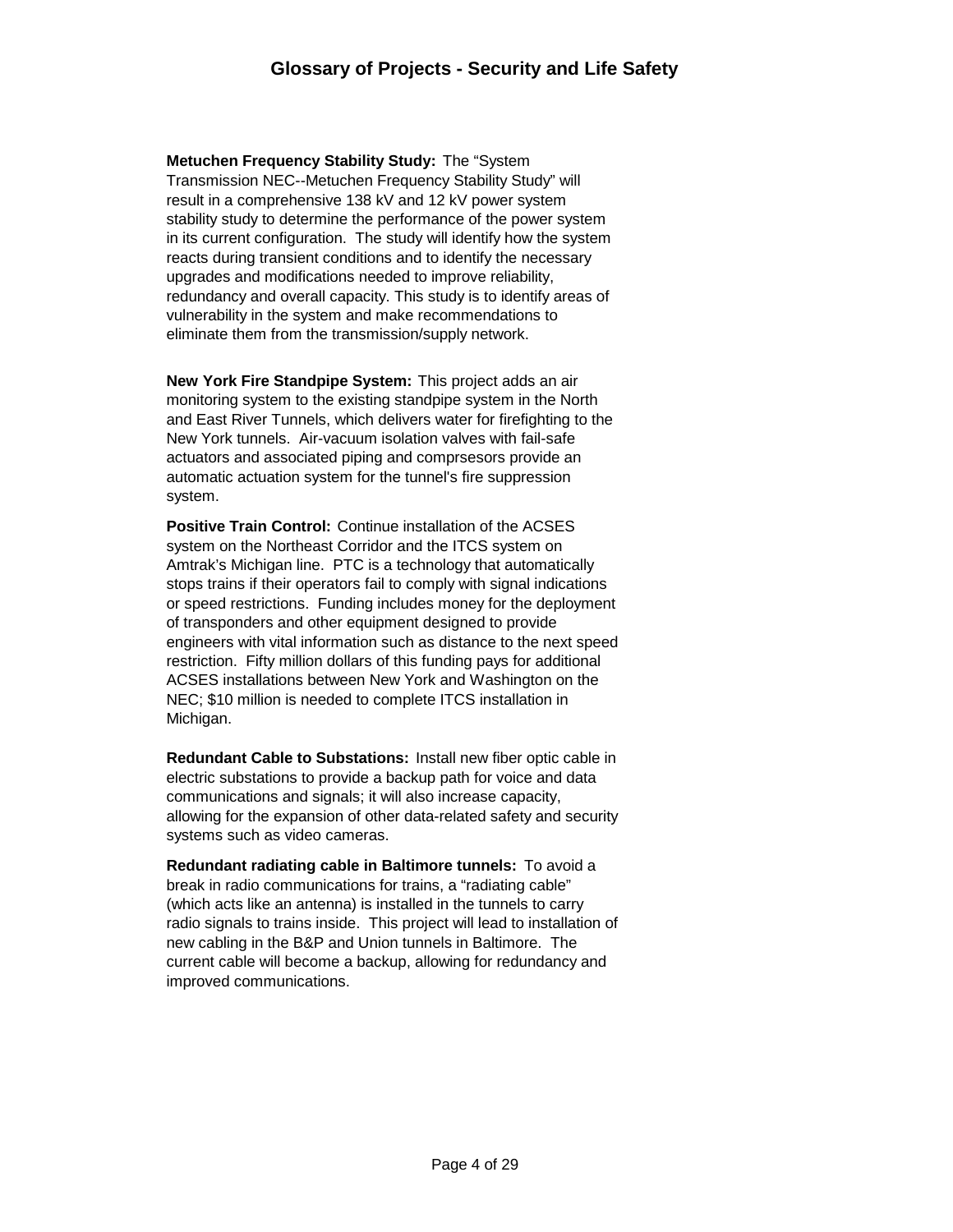**Redundant radiating cable in New York tunnels:** To avoid a break in radio communications for trains, a "radiating cable" (which acts like an antenna) is installed in the tunnels to carry radio signals to trains inside. This project will lead to installation of new cabling in all the tunnels leading into New York. The current cable will become a backup, allowing for redundancy and improved communications.

#### **SLS: Jericho Park Converter Station Refurbishment:**

Refurbish 288 medium voltage "cell stack assemblies" for the electric traction system and air handling system at Jericho Park cycle converter station in Bowie, Maryland. The air system is 20 years old. It does not prevent air pollutants from entering the electronic components.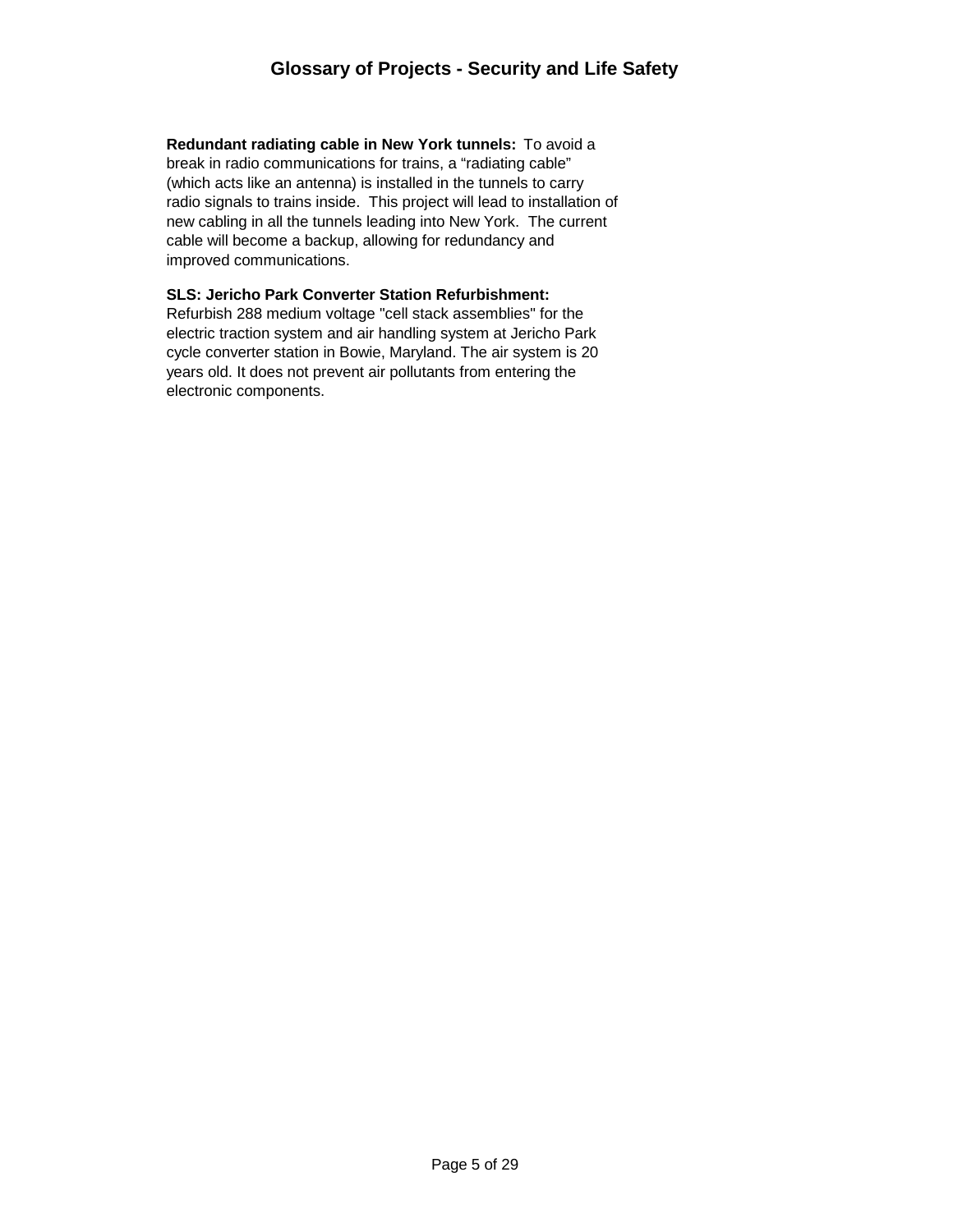| <b>STATE</b>          | <b>Project Name</b>                                                                                                                                                                 | <b>Estimate</b>         | <b>PRJ Number</b>          |
|-----------------------|-------------------------------------------------------------------------------------------------------------------------------------------------------------------------------------|-------------------------|----------------------------|
| <b>AR</b>             | Static Signage Program: platform kiosk in one Arkansas station                                                                                                                      | \$11,000                | PRJ29110081                |
| AR                    | Mobility First: New wheelchair lift and enclosure in Little Rock AR; New pad for lift and sidewalk to platform                                                                      | \$30,000                | PRJ29110113                |
| <b>AR</b>             | Mobility First: New wheelchair lift in Texarkana AR                                                                                                                                 | \$14,000                | PRJ29110113                |
|                       | Mobility First: New wheelchair lift and enclosurein Walnut Ridge AR; New pad for lift and sidewalk to platform; Improvements                                                        |                         |                            |
| AR                    | to walkway to center platform<br>MOFE Little Rock, AR - Update Crew Base Offices                                                                                                    | \$41.400                | PRJ29110113                |
| AR<br>AR              | Texarkana AR Station to receive a new ADA compliant tactile edge on existing concrete platforms                                                                                     | \$50,000<br>\$1,250,000 | PRJ29116006<br>PRJ29116013 |
| AZ                    | Tucson AZ Transportation                                                                                                                                                            | \$25,000                | PRJ29110026                |
| AZ                    | Static Station Signage Program: platform kiosks in two Arizona stations                                                                                                             | \$22,000                | PRJ29110081                |
| AZ                    | Mobility First: Install wheelchair lift and enclosure on existing platform in Flagstaff AZ                                                                                          | \$30,000                | PRJ29110113                |
|                       | Mobility First: Kingman AZ includes agreements, host railroad negotiations, conceptual and final design, and financial and                                                          |                         |                            |
| ΑZ                    | program management                                                                                                                                                                  | \$9,000                 | PRJ29110113                |
| AZ                    | Mobility First: New wheelchair lift in Maricopa, AZ                                                                                                                                 | \$14,000                | PRJ29110113                |
| <b>AZ</b>             | Mobility First: New wheelchair lift and enclosure in Tucson AZ; New pad for lift and sidewalk to platform                                                                           | \$30,000                | PRJ29110113                |
|                       | Mobility First: New wheelchair lift and enclosure in Williams Junction AZ; New sidewalk to improve drop-off area and access to                                                      |                         |                            |
| ΑZ                    | platform; Improvements to walkway to center platform                                                                                                                                | \$55,000                | PRJ29110113                |
|                       | Mobility First: New wheelchair lift and enclosure in Winslow AZ; Improvements to walkway to center platform; Repave and                                                             |                         |                            |
| ΑZ                    | paint accessible parking stalls                                                                                                                                                     | \$45,000                | PRJ29110113                |
|                       | Mobility First: Design for improved access from station sidewalk to platform including ADA compliant ramps from tunnel to                                                           |                         |                            |
|                       | center island platform in Yuma AZ, repairs to platform and new tactile edge, improved lighting on access path, and new                                                              |                         |                            |
| ΑZ<br>AZ              | signage<br>Kingman AZ Stations to receive a new ADA compliant, 550', 8" ATR concrete platform.                                                                                      | \$233,000<br>\$600,000  | PRJ29110113<br>PRJ29116013 |
| AZ                    | Maricopa AZ Station to receive a new ADA compliant tactile edge on existing concrete platforms                                                                                      | \$50,000                | PRJ29116013                |
|                       | Non-NEC Wireless Access points for Field Operations at Emveryville, Los Angeles, Martinez, San Diego, San Jose, Oakland,                                                            |                         |                            |
| СA                    | San Francisco and Stockton.La Junta CA                                                                                                                                              | \$690,409               | PRJ29110026                |
| CA                    | Construction of LA Maintenance Facility                                                                                                                                             | \$25,000,000            | PRJ29110037                |
| CA                    | Static Station Signage Program: platform kiosks in 17 California stations                                                                                                           | \$187,000               | PRJ29110081                |
| CA                    | Mobility First: New wheelchair lifts and enclosures in Bakersfield CA                                                                                                               | \$48,000                | PRJ29110113                |
|                       | Mobility First: New wheelchair lift and enclosurein Barstow CA; New pad for lift and sidewalk to platform; Repairs to brick                                                         |                         |                            |
| СA                    | platform                                                                                                                                                                            | \$35,000                | PRJ29110113                |
|                       | Mobility First: Chico CA includes agreements, host railroad negotiations, conceptual and final design, and financial and                                                            |                         |                            |
| СA                    | program management                                                                                                                                                                  | \$9,000                 | PRJ29110113                |
| CA                    | Mobility First: New wheelchair lift and enclosure in Colfax CA; New pad for lift and sidewalk to platform                                                                           | \$30,000                | PRJ29110113                |
| CA                    | Mobility First: New wheelchair lift and enclosure in Corcoran CA; New pad for lift and sidewalk to platform                                                                         | \$30,000                | PRJ29110113                |
| CA                    | Mobility First: New wheelchair lift and enclosure in Dunsmuir CA; Improvements to walkway to center platform                                                                        | \$35,000                | PRJ29110113                |
| CA                    | Mobility First: New wheelchair lift and enclosure in Fresno CA                                                                                                                      | \$30,000                | PRJ29110113                |
| CA<br>CA              | Mobility First: New wheelchair lifts and enclosures in Hanford CA; New pads for lifts and sidewalk to platform                                                                      | \$53,000                | PRJ29110113                |
| CA                    | Mobility First: New wheelchair lift and enclosure in Lodi CA<br>Mobility First: New wheelchair lift and enclosure in Merced CA                                                      | \$30,000<br>\$30,000    | PRJ29110113<br>PRJ29110113 |
| CA                    | Mobility First: New wheelchair lift and enclosure in Modesto CA                                                                                                                     | \$30,000                | PRJ29110113                |
|                       | Mobility First: New wheelchair lift and enclosure in Needles CA; New pad for lift and sidewalk to platform: New curb cut from                                                       |                         |                            |
| СA                    | street access                                                                                                                                                                       | \$35,000                | PRJ29110113                |
| CA                    | Mobility First: New wheelchair lifts and enclosures in Oakland CA                                                                                                                   | \$48,000                | PRJ29110113                |
| CA                    | Mobility First: New wheelchair lift and enclosure in Ontario CA                                                                                                                     | \$30,000                | PRJ29110113                |
| CA                    | Mobility First: New wheelchair lift and enclosure in Paso Robles CA                                                                                                                 | \$30,000                | PRJ29110113                |
| CA                    | Mobility First: New wheelchair lift in Pomona CA                                                                                                                                    | \$14,000                | PRJ29110113                |
| CA                    | Mobility First: New wheelchair lift and enclosure in Redding CA: Improve access path from parking to station sidewalk                                                               | \$35,000                | PRJ29110113                |
| CA                    | Mobility First: New wheelchair lift in Salinas CA                                                                                                                                   | \$14,000                | PRJ29110113                |
|                       | Mobility First: New wheelchair lift and enclosure in San Bernardino CA; Improvements to walkway from station to center                                                              |                         |                            |
| СA                    | platform                                                                                                                                                                            | \$45,000                | PRJ29110113                |
|                       | Mobility First: New wheelchair lift and enclosure in Stockton CA San Joaquin St. Station; Improvements to walkway to center                                                         |                         |                            |
| СA                    | platform                                                                                                                                                                            | \$45,000                | PRJ29110113                |
| СA                    | Mobility First: New wheelchair lift and enclosure in Truckee CA; New pad for lift with retaining walls; New curb cut to parking lot                                                 | \$98,000                | PRJ29110113                |
| CA                    | Mobility First: New wheelchair lift and enclosure in Turlock-Denair CA                                                                                                              | \$30,000                | PRJ29110113                |
|                       | Mobility First: New wheelchair lift and enclosure in Victorville CA; Repaint accessible parking stalls; Improvements to walkway                                                     |                         |                            |
| CA                    | to center platform                                                                                                                                                                  | \$40,000                | PRJ29110113                |
| CA                    | Mobility First: New wheelchair lift and enclosure in Wasco CA; New pad for lift and sidewalk to platform                                                                            | \$30,000                | PRJ29110113                |
| CA                    | MOFE LA Yard Emergency Power Backup System                                                                                                                                          | \$1,000,000             | PRJ29116005                |
| CA                    | MOFE LA Yard Rehab- Epoxy Coating, Facilities Upgrade, Drainnage Improvements                                                                                                       | \$3,000,000             | PRJ29116005                |
|                       | MOFE LA West Construct new wheel truing building, Purchase and install new Simmons, Wheel Truing Machine plus facility                                                              |                         |                            |
| СA                    | infrastructure upgrade including 480v electrical ground power and yard air in north yard                                                                                            | \$5,000,000             | PRJ29116005                |
| CA                    | MOFE Goleta Layover Facility Improvements - Trainwash Geotech Stabalization                                                                                                         | \$1,500,000             | PRJ29116005                |
| CA                    | LA Commissary - repair floors and install auxillary generators                                                                                                                      | \$264,000               | PRJ29116005                |
| CA                    | Oakland Commissary - repair floors and install auxilliary generators                                                                                                                | \$175,000               | PRJ29116005                |
| CA                    | Chico CA Stations to receive a new ADA compliant, 550', 8" ATR concrete platform.                                                                                                   | \$500,000               | PRJ29116013                |
| CA                    | Pomona CA Station to receive a new ADA compliant tactile edge on existing concrete platforms                                                                                        | \$65,000                | PRJ29116013                |
| CA                    | Salinas CA Station to receive a new ADA compliant tactile edge on existing concrete platforms                                                                                       | \$100,000               | PRJ29116013                |
| $\overline{CO}$<br>CO | La Junta CO Station to receive a new ADA compliant tactile edge on existing concrete platforms<br>Lamar CO Stations to receive a new ADA compliant, 550', 8" ATR concrete platform. | \$125,000<br>\$500,000  | PRJ29116013<br>PRJ29116013 |
| CO                    | Trinidad CO Station to receive a new ADA compliant Shelter Station Building and 550', 8" ATR concrete platform.                                                                     | \$1,250,000             | PRJ29116013                |
| CO                    | Granby CO Station to receive a new ADA compliant tactile edge on existing concrete platforms                                                                                        | \$75,000                | PRJ29116013                |
| $\overline{CO}$       | Grand Junction CO Station to receive a new ADA compliant tactile edge on existing concrete platforms                                                                                | \$100,000               | PRJ29116013                |
| $\overline{CO}$       | Winter Park-Fraser CO Station to receive a new ADA compliant tactile edge on existing concrete platforms                                                                            | \$85,000                | PRJ29116015                |
|                       | Mobility First: New wheelchair lift and enclosure in Fort Morgan CO; New accessible parking stalls; New sidewalk w/ curb cut                                                        |                         |                            |
| CO                    | between parking and platform                                                                                                                                                        | \$60,000                | PRJ29110113                |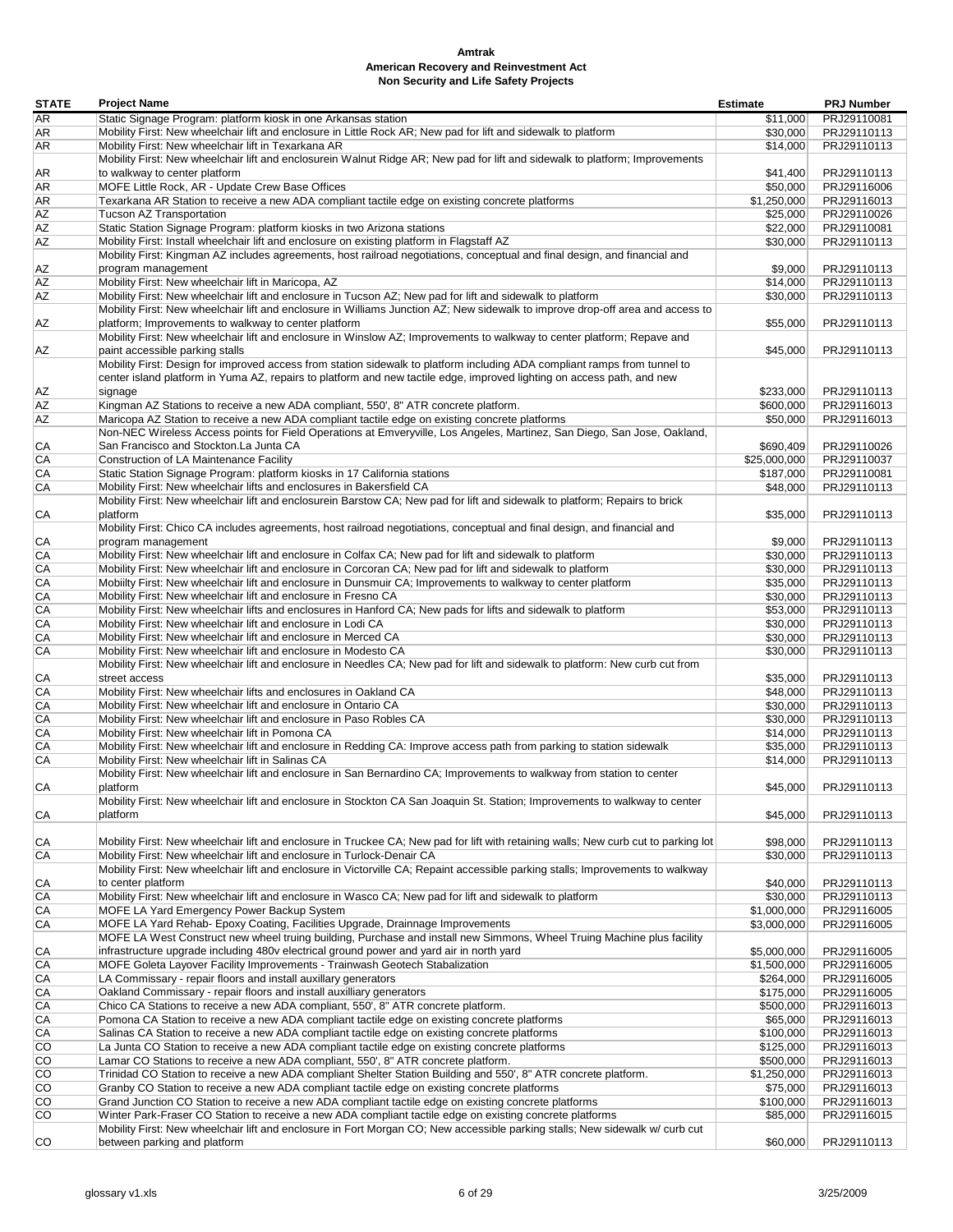| <b>STATE</b> | <b>Project Name</b>                                                                                                              | <b>Estimate</b> | <b>PRJ Number</b> |
|--------------|----------------------------------------------------------------------------------------------------------------------------------|-----------------|-------------------|
|              |                                                                                                                                  |                 |                   |
|              | Mobility First: Design for improved access from station and platform in Glenwood Springs CO, including ADA compliant path of     |                 |                   |
| CO           | travel from street, repairs to platform and new tactile edge, improved lighting on access path, and new signage                  | \$53,000        | PRJ29110113       |
| CO           | Mobility First: New wheelchair lift in Granby CO                                                                                 | \$14,000        | PRJ29110113       |
| CO           | Mobility First: New wheelchair lift in Grand Junction CO                                                                         | \$14,000        | PRJ29110113       |
| CO           | Mobility First: New wheelchair lift in La Junta CO                                                                               | \$14,000        | PRJ29110113       |
|              | Mobility First: Lamar CO includes agreements, host railroad negotiations, conceptual and final design, and financial and         |                 |                   |
| CO           | program management                                                                                                               | \$9,000         | PRJ29110113       |
|              | Mobility First: Trinidad CO includes agreements, host railroad negotiations, conceptual and final design, and financial and      |                 |                   |
| CO           | program management                                                                                                               | \$14,000        | PRJ29110113       |
| CO           | Mobility First: New wheelchair lift in Winter Park/Fraser CO                                                                     | \$14,000        | PRJ29110113       |
| СT           | Mobility First: New wheelchair lifts in Mystic CT                                                                                | \$21,000        | PRJ29110013       |
|              | Mobility First: New wheelchair lift and enclosure in Windsor CT; New pad for lift and sidewalk to platform; New sidewalk to      |                 |                   |
| СT           | public restrooms                                                                                                                 | \$27,000        | PRJ29110013       |
|              | Mobility First: New wheelchair lift and enclosure in Windsor Locks CT; Paint markings for accessible parking stalls on existing  |                 |                   |
| СT           | paving                                                                                                                           | \$27,000        | PRJ29110013       |
| СT           | Wireless Access points for Field Operations in Groton, Hamden, New Haven.                                                        | \$315,000       | PRJ29110027       |
| СT           | Niantic River - Bridge Replacement                                                                                               | \$100,000,000   | PRJ29116002       |
| СT           | Hartford CT Station to receive a new ADA compliant tactile edge on existing concrete platforms                                   |                 | PRJ29116011       |
|              |                                                                                                                                  | \$100,000       | PRJ29116011       |
| СT           | Mystic CT Station to receive a new ADA compliant tactile edge on existing concrete platforms                                     | \$100,000       |                   |
| СT           | Fixed Bridges: River Rd. Madison CT                                                                                              | \$2,000,000     | PRJ29116018       |
| СT           | Fixed Bridges: Miamicock River Replacement                                                                                       | \$7,000,000     | PRJ29116018       |
| СT           | Fixed Bridges: West Harbor, Stonington CT                                                                                        | \$5,000,000     | PRJ29116018       |
| СT           | Fixed Bridges: East Harbor, Stonington CT                                                                                        | \$5,000,000     | PRJ29116018       |
| СT           | Fixed Bridges: Thames River - paint fix                                                                                          | \$16,000,000    | PRJ29116018       |
| DC           | Static Station Signage Program: general Signage/re-branding at Washington Union Station                                          | \$240,000       | PRJ29110080       |
| DC           | MOFE Ivy City S&I Fire Alarm Upgrade                                                                                             | \$400,000       | PRJ29116004       |
| DC           | MOFE Ivy City Switchgear Upgrade                                                                                                 | \$500,000       | PRJ29116004       |
| DC           | MOFE Ivy City - Train Wash Rehab (Non-HSR)                                                                                       | \$600,000       | PRJ29116004       |
| DC           | MOFE Ivy City - S&I Building-Rehab KIRK Key Interlocking System #7&8 Trks                                                        | \$1,000,000     | PRJ29116004       |
| DC           | MOFE Ivy City - Replace Inspection Pit Platforms - Trk #23- Elec Loco Trk                                                        | \$2,000,000     | PRJ29116004       |
| DC           | MOFE Ivy City-Roof Replacement                                                                                                   | \$7,000,000     | PRJ29116004       |
| DC           | Washington Commissary - install auxillary generator and improved power connections                                               | \$140,000       | PRJ29116004       |
| DC           | SUB 25A Washington, DC-Roof Replacement                                                                                          | \$100,000       | PRJ29116010       |
| DC           | Washington Union Station High Level Platform Replacement                                                                         | \$10,000,000    | PRJ29116017       |
| DE           |                                                                                                                                  |                 |                   |
|              | Wireless Access points for Field Operations in Wilmington and Bear.                                                              | \$260,000       | PRJ29110027       |
| DE           | Static Station Signage Program: platform kiosk in 1 Delaware station - NEC                                                       | \$11,000        | PRJ29110080       |
| DE           | Static Station Signage Program: platform kiosk in 1 Delaware station - non-NEC                                                   | \$11,000        | PRJ29110081       |
| DE           | Wilmington, DE Station Restoration                                                                                               | \$20,000,000    | PRJ29116000       |
| DE           | Fixed Bridges: Orange St. Wilmington DE                                                                                          | \$5,000,000     | PRJ29116019       |
| FL           | Non-NEC Wireless Access points for Field Operations in Jackonville and Sanford.                                                  | \$210,000       | PRJ29110026       |
| FL           | Construction of Hialeah Maintenance Facility                                                                                     | \$25,000,000    | PRJ29110037       |
| FL           | Static Station Signage Program: platform kiosks in 3 Florida stations; general signage/re-branding at Orlando Station            | \$58,000        | PRJ29110081       |
|              | Mobility First: Okeechobee FL includes agreements, host railroad negotiations, conceptual and final design, and financial and    |                 |                   |
| FL           | program management                                                                                                               | \$14,000        | PRJ29110113       |
| FL           | Mobility First: New wheelchair lift in Sanford FL (Auto Train)                                                                   | \$11,000        | PRJ29110113       |
|              | Mobility First: Tampa FL includes agreements, host railroad negotiations, conceptual and final design, and financial and         |                 |                   |
| FL           | program management                                                                                                               | \$2,000         | PRJ29110113       |
|              | Mobility First: Winter Haven FL includes agreements, host railroad negotiations, conceptual and final design, and financial and  |                 |                   |
| FL           | program management                                                                                                               | \$2,000         | PRJ29110113       |
| FL           | MOFE Hialeah - Roof Replacement                                                                                                  | \$500,000       | PRJ29116007       |
| FL           | MOFE Sanford - Upgrade Exterior Lighting                                                                                         | \$500,000       | PRJ29116007       |
| FL           | MOFE Sanford - Coach Shop-480 Electrical Upgrade                                                                                 | \$500,000       | PRJ29116007       |
|              | Sanford Expand and Upgrade Welfare Facility to include T&E, Mechancical and Engineering Employees                                |                 |                   |
| FL           |                                                                                                                                  | \$1,000,000     | PRJ29116007       |
| FL           | HialeahTrackside utility upgrades, substation renewal & electrical upgrades plus facility infrastructure upgrade                 | \$8,008,304     | PRJ29116007       |
| FL           | Miami Commissary - facility repairs, and install auxilliary generator                                                            | \$125,000       | PRJ29116007       |
| FL           | Okeechobee FL Station to receive a new ADA compliant Shelter Station Building and 550', 8" ATR concrete platform.                | \$1,350,000     | PRJ29116015       |
| FL           | Jacksonville FL Station to receive a new ADA compliant tactile edge on existing concrete platforms                               | \$100,000       | PRJ29116015       |
| FL           | Sanford (Auto Train) FL Station to receive a new ADA compliant tactile edge on existing concrete platforms                       | \$150,000       | PRJ29116015       |
| FL           | Winter Haven FL Station to receive a new ADA compliant tactile edge on existing concrete platforms                               | \$100,000       | PRJ29116015       |
| FL           | Tampa Platform ADA & Canopy Restoration                                                                                          | \$1,600,000     | PRJ29116015       |
| FL           | Construction of Sanford FL Station                                                                                               | \$10,000,000    | PRJ29116021       |
|              | Mobility First: New wheelchair lift and enclosure in Gainesville GA; Paint markings for accessible parking stalls on existing    |                 |                   |
| GА           | paving                                                                                                                           | \$30,000        | PRJ29110113       |
|              | Mobility First: New wheelchair lifts and enclosures in Jesup GA; New pads for lifts and sidewalk to platform; Improvements to    |                 |                   |
| GА           | walkway to center platform; Improve access to new accessible parking stalls                                                      | \$278,000       | PRJ29110113       |
|              | Mobility First: Savannah GA includes agreements, host railroad negotiations, conceptual and final design, and financial and      |                 |                   |
| GА           | program management                                                                                                               | \$3,000         | PRJ29110113       |
| GА           | Savannah GA Station to receive a new ADA compliant tactile edge on existing concrete platforms                                   | \$125,000       | PRJ29116015       |
|              |                                                                                                                                  |                 |                   |
| ΙA           | Static Station Signage Program: platform kiosk at one Iowa station                                                               | \$11,000        | PRJ29110081       |
| ΙA           | Mobiilty First: New wheelchair lifts and enclosures in Burlington IA; Improvements to crossing to platform                       | \$51,600        | PRJ29110113       |
|              | Mobility First: New wheelchair lifts and enclosures in Creston IA; New pads for lifts and sidewalk to platform; New sidewalk and |                 |                   |
| ΙA           | curb cut from parking to platform; Paint markings for accessible parking stalls on existing paving                               | \$29,300        | PRJ29110113       |
|              | Mobility First: New wheelchair lifts and enclosures in Fort Madison IA; Improvements to crossing to platform; New relocated      |                 |                   |
| IA           | curb cut from parking to platform; Paint markings for accessible parking stalls on existing paving                               | \$33,000        | PRJ29110113       |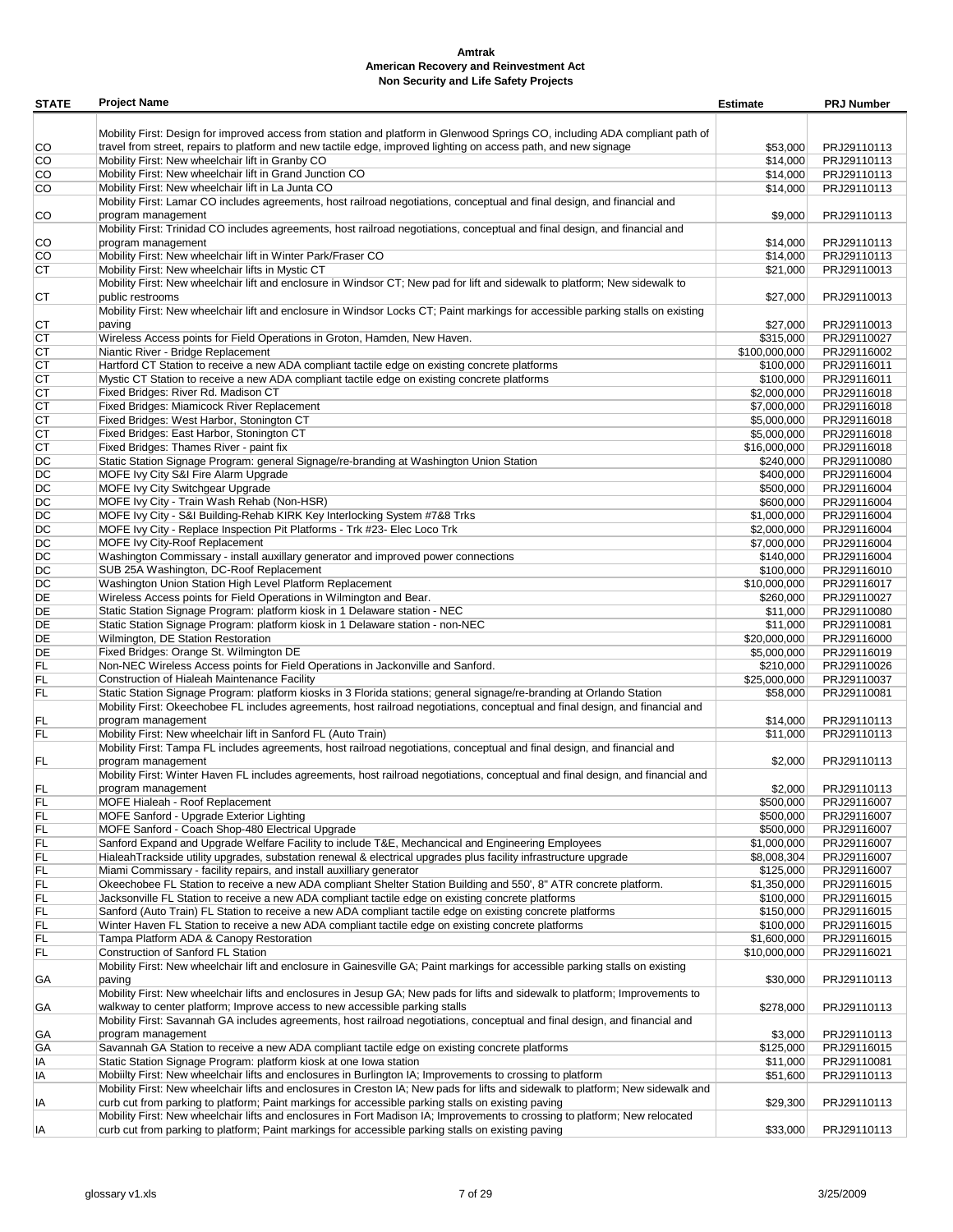| <b>STATE</b> | <b>Project Name</b>                                                                                                               | <b>Estimate</b> | <b>PRJ Number</b> |
|--------------|-----------------------------------------------------------------------------------------------------------------------------------|-----------------|-------------------|
|              | Mobility First: New wheelchair lifts and enclosures in Mt. Pleasant IA; New pads for lifts and sidewalk to platform;              |                 |                   |
|              | Improvements to crossing to platform; New sidewalk and curb cut from parking to platform; Relocate accessible parking stalls      |                 |                   |
| IA           | to adjacent to platform                                                                                                           | \$125,500       | PRJ29110113       |
|              | Mobility First: New wheelchair lifts and enclosures in Osceola IA; Improvements to crossing to platform; New sidewalk and         |                 |                   |
| IA           | curb cut from parking to platform; New accessible parking stalls                                                                  | \$90,700        | PRJ29110113       |
|              | Mobility First: New wheelchair lift and enclosure in Ottumwa IA; Improvements to crossing to platform; New sidewalk and curb      |                 |                   |
| IA           | cut from parking to platform; Paint markings for accessible parking stalls on existing paving                                     | \$61,200        | PRJ29110113       |
|              | Mobility First: New wheelchair lift and enclosure in Sandpoint ID; New pad for lift and sidewalk to platform; Improve access to   |                 |                   |
| ID           | new accessible parking stalls                                                                                                     | \$60,000        | PRJ29110113       |
| IL           | Locomotive Communications and Camera Project                                                                                      | \$1,400,000     | PRJ29110007       |
| IL           | Non-NEC Wireless Access points for Field Operations in Chicago and Brighton Park.                                                 | \$235,000       | PRJ29110026       |
| IL           | Static Station Signage Program: platform kiosks at 15 Illinois stations                                                           | \$165,000       | PRJ29110081       |
|              | Mobility First: Galesburg IL includes agreements, host railroad negotiations, conceptual and final design, and financial and      |                 |                   |
| IL           | program management                                                                                                                | \$2,000         | PRJ29110113       |
| IL           | Mobility First: New wheelchair lift in Gilman IL                                                                                  | \$14,000        | PRJ29110113       |
|              | Mobility First: Kankakee IL includes agreements, host railroad negotiations, conceptual and final design, and financial and       |                 |                   |
|              | program management                                                                                                                | \$2,000         | PRJ29110113       |
| IL<br>IL     | Mobility First: New wheelchair lifts and enclosures in La Grange IL                                                               |                 | PRJ29110113       |
|              |                                                                                                                                   | \$48,000        |                   |
|              | Mobility First: Design for improved access to station and platforms including ADA compliant path of travel from street and        |                 |                   |
|              | parking, vertical circulation to platforms, repairs to platforms, improved lighting on access path, repainting accessible parking |                 |                   |
| IL           | stalls, and new signage in Mattoon IL                                                                                             | \$611,000       | PRJ29110113       |
|              |                                                                                                                                   |                 |                   |
|              | Mobility First: New wheelchair lifts and enclosures in Plano IL; New pads for lifts and sidewalk to platform; Improvements to     |                 |                   |
| IL           | crossing to platform; New sidewalk and curb cut from parking to platform; Improve access to new accessible parking stalls         | \$161,000       | PRJ29110113       |
|              | Mobility First: New wheelchair lift and enclosure in Rantoul IL; New pad for lift and sidewalk to platform; New sidewalk and curb |                 |                   |
| IL           | cut from parking to platform; Improve access to new accessible parking stalls                                                     | \$55,000        | PRJ29110113       |
| IL           | Mobility First: New wheelchair lifts and enclosures in Summit IL: Improvements to walkway to center platform                      | \$53,000        | PRJ29110113       |
| IL           | MOFE Chicago - 12th St S&I Building: Add heavy duty doors (sides)                                                                 | \$100,000       | PRJ29116006       |
| IL           | MOFE Chicago - Restore steam system throughtout yard for servicing and winter operations.                                         | \$120,000       | PRJ29116006       |
| IL           | MOFE Chicago - 12th St S&I Building: Upgrade Pit Drainage                                                                         | \$200,000       | PRJ29116006       |
| IL           | MOFE Chicago - 12th St S&I Building: Upgrade Heating System                                                                       | \$300,000       | PRJ29116006       |
| IL           | MOFE Chicago - 14th St Yd High Mast Lights Replacement                                                                            | \$507,696       | PRJ29116006       |
|              | MOFE Chicago Restore track 12/13/14, rebuild tracks, utility services (plant air, steam, water & electric, including 480) and     |                 |                   |
| IL           | heated platforms.                                                                                                                 | \$600,000       | PRJ29116006       |
| IL           | MOFE Chicago - 15th St Mat. Ctl./Comm - Roof Replacement                                                                          | \$675,000       | PRJ29116006       |
| IL           | MOFE Chicago - 14th St Car Shop: Roof Replacement                                                                                 | \$900,000       | PRJ29116006       |
| IL           | MOFE Chicago - Comprehensive Yard Air Improvements 14th and 16th Streets                                                          | \$1,000,000     | PRJ29116006       |
| IL           | MOFE Chicago - 16th Loco. Shop: Roof Replacement                                                                                  | \$1,000,000     | PRJ29116006       |
| IL           | MOFE Chicago - 12th St S&I Building: Upgrade Toilet Dump System, minimize freezing                                                | \$1,500,000     | PRJ29116006       |
| IL           | MOFE - Electrical Distribution Upgrade Car and Loco Dept Chi Yard                                                                 | \$1,650,000     | PRJ29116006       |
| IL           | MOFE Chicago - 14th St Yd Car Wash Replacement                                                                                    | \$6,000,000     | PRJ29116006       |
|              | MOFE Chicago Central S & IExpand the S&I building to cover tracks 5 & 6 including upgrade to existing S&I sanitary dump           |                 |                   |
| IL           | system, lighting, and steam.                                                                                                      | \$20,000,000    | PRJ29116006       |
| IL           | Chicago Commissary - repair floors and install auxilliary generator                                                               | \$411,111       | PRJ29116006       |
| IL           | Galesburg IL Station to receive a new ADA compliant tactile edge on existing concrete platforms                                   | \$75,000        | PRJ29116014       |
| IL           | Gilman IL Station to receive a new ADA compliant tactile edge on existing concrete platforms                                      | \$65,000        | PRJ29116014       |
|              |                                                                                                                                   |                 |                   |
| IL<br>IL     | Kankakee IL Station to receive a new ADA compliant tactile edge on existing concrete platforms                                    | \$50,000        | PRJ29116014       |
|              | Chicago Yard Switch Heater Rahabilitation Control                                                                                 | \$10,000,000    | PRJ29116028       |
| IL           | Chicago, IL - Replacement Dispatch System                                                                                         | \$3,000,000     | PRJ29116029       |
| IN           | Non-NEC Wireless Access points for Field Operations Beech Grove.                                                                  | \$130,000       | PRJ29110026       |
| IN           | Static Station Signage Program: platform kiosks at 4 Indiana stations                                                             | \$44,000        | PRJ29110081       |
|              | Mobility First: New wheelchair lift and enclosure in Connersville IN; New pad for lift and sidewalk to platform; New sidewalk and |                 |                   |
| IN           | curb cut from street and parking to platform; Improve access to new accessible parking stalls                                     | \$43,700        | PRJ29110113       |
| IN           | Mobility First: New wheelchair lift and enclosure in Dyer, IN; New pad for lift and sidewalk to platform                          | \$34,100        | PRJ29110113       |
| IN           | Mobility First: New wheelchair lift and enclosure in Lafayette IN                                                                 | \$30,000        | PRJ29110113       |
|              | Mobility First: New wheelchair lift and enclosure in Michigan City IN; New sidewalk and curb cut from parking to platform; Paint  |                 |                   |
| IN           | markings for accessible parking stalls on existing paving                                                                         | \$31,000        | PRJ29110113       |
|              | Mobility First: Rensselaer IN includes agreements, host railroad negotiations, conceptual and final design, and financial and     |                 |                   |
| IN           | program management                                                                                                                | \$9,000         | PRJ29110113       |
|              | Mobility First: South Bend IN includes agreements, host railroad negotiations, conceptual and final design, and financial and     |                 |                   |
| IN           | program management                                                                                                                | \$3,000         | PRJ29110113       |
| IN           | BEERoof and HVAC replacement on administration building                                                                           | \$150,000       | PRJ29116006       |
| IN           | BEECentral fume extractor Forge / CS II                                                                                           | \$250,000       | PRJ29116006       |
| IN           | Rensselaer IN Stations to receive a new ADA compliant, 550', 8" ATR concrete platform.                                            | \$500,000       | PRJ29116014       |
| IN           | South Bend IN Station to receive a new ADA compliant tactile edge on existing concrete platforms                                  | \$100,000       | PRJ29116014       |
|              |                                                                                                                                   |                 |                   |
| ΚS           | Static Station Signage Program: platform kiosks at 4 Kansas stations; general signage/re-branding at Lawrence Station             | \$54,000        | PRJ29110081       |
|              | Mobility First: New wheelchair lifts and enclosures in Dodge City KS; New pads for lifts and sidewalk to center platform;         |                 |                   |
| ΚS           | Improvements to crossing to platform                                                                                              | \$79,200        | PRJ29110113       |
| ΚS           | Mobility First: New wheelchair lift and enclosure in Garden City KS; New pad for lift; Improvements to metal fence                | \$27,000        | PRJ29110113       |
| ΚS           | Mobility First: New wheelchair lift in Hutchinson KS                                                                              | \$14,000        | PRJ29110113       |
|              | Mobility First: Lawrence KS includes agreements, host railroad negotiations, conceptual and final design, and financial and       |                 |                   |
|              |                                                                                                                                   |                 |                   |
| ΚS           | program management                                                                                                                | \$9,000         | PRJ29110113       |
|              | Mobility First: New wheelchair lifts and enclosures in Newton KS; New pads for lifts and sidewalk to station platform;            |                 |                   |
| ΚS           | Improvements to crossing to platform; Paint markings for accessible parking stalls on existing paving                             | \$70,000        | PRJ29110113       |
| ΚS           | Mobility First: New wheelchair lift in Topeka KS                                                                                  | \$14,000        | PRJ29110113       |
| KS           | Lawrence KS Stations to receive a new ADA compliant, 550', 8" ATR concrete platform.                                              | \$600,000       | PRJ29116014       |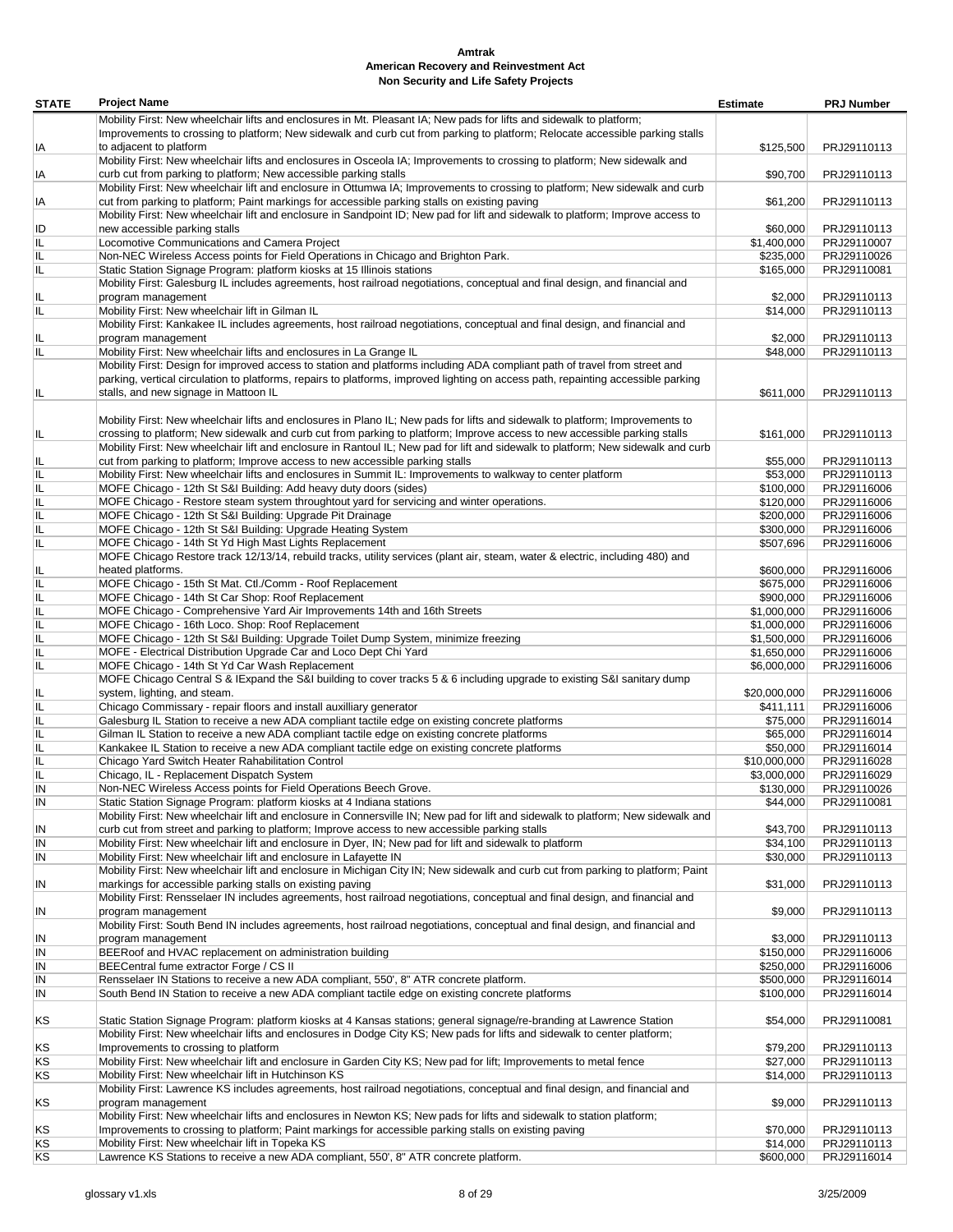| <b>STATE</b> | <b>Project Name</b>                                                                                                              | <b>Estimate</b> | <b>PRJ Number</b> |
|--------------|----------------------------------------------------------------------------------------------------------------------------------|-----------------|-------------------|
| KS           | Hutchinson KS Station to receive a new ADA compliant tactile edge on existing concrete platforms                                 | \$75,000        | PRJ29116014       |
| ΚS           | Topeka KS Station to receive a new ADA compliant tactile edge on existing concrete platforms                                     | \$100,000       | PRJ29116014       |
| KY           | Mobility First: New wheelchair lift and enclosure in Ashland KY                                                                  | \$30,000        | PRJ29110113       |
|              | Mobility First: New wheelchair lift and enclosure in Maysville KY; New pad for lift and sidewalk to platform; New sidewalk and   |                 |                   |
| ΚY           | curb cut from parking to platform; New accessible parking stalls                                                                 | \$98,000        | PRJ29110113       |
|              | Mobility First: New wheelchair lift and enclosure in South Shore-South Portsmouth KY; New pad for lift and sidewalk to           |                 |                   |
| ΚY           | platform with retaining wall; New sidewalk and curb cut from parking to platform; New accessible parking stalls                  | \$98,000        | PRJ29110113       |
| LA           | Static Station Signage Program: platform kiosks at 3 Louisiana stations                                                          | \$33,000        | PRJ29110081       |
|              | Mobility First: Hammond LA includes agreements, host railroad negotiations, conceptual and final design, and financial and       |                 |                   |
| LA           | program management                                                                                                               | \$9,000         | PRJ29110113       |
|              | Mobility First: New wheelchair lift and enclosure in Lafayette LA; New pad for lift and sidewalk to platform; New curb cut from  |                 |                   |
| LA           | parking to station sidewalk                                                                                                      | \$31,000        | PRJ29110113       |
| LA           | Mobility First: New wheelchair lift in Lake Charles LA                                                                           | \$14,000        | PRJ29110113       |
| LA           | New Orleans Commissary - repair floors and auxilliary generators                                                                 | \$195,000       | PRJ29116006       |
| LA           | MOFE New Orleans - Wayside Power Upgrades                                                                                        | \$750,000       | PRJ29116006       |
| LA           | MOFE New Orleans - Wayside Power Upgrades Place holder because of dup                                                            | \$750,000       | PRJ29116007       |
| LA           | Hammond LA Stations to receive a new ADA compliant, 550', 8" ATR concrete platform.                                              | \$500,000       | PRJ29116014       |
| LA           | Lake Charles LA Station to receive a new ADA compliant tactile edge on existing concrete platforms                               | \$50,000        | PRJ29116015       |
| МA           | Wireless Access points for Field Operations in Boston (2) and Springfield.                                                       | \$315,696       | PRJ29110027       |
| МA           | Mobility First: Amherst MA                                                                                                       | \$9,000         | PRJ29110113       |
| МA           | SHS Repair or repave defective roadways, walkways, and parking lot surfaces at facility.                                         | \$129,500       | PRJ29116003       |
| МA           | SHS Haz-mat container storage building                                                                                           | \$250,000       | PRJ29116003       |
| МA           | <b>SHS Car Wash</b>                                                                                                              | \$850,000       | PRJ29116003       |
| МA           | SHS Shop overhead doors and controls                                                                                             | \$1,500,000     | PRJ29116003       |
| МA           | SHS-HSRDrop Table Building                                                                                                       | \$18,000,000    | PRJ29116003       |
| МA           | South Station Commissary - facility improvements to bathrooms, electrical repair and insall auxilliary generator                 | \$509,500       | PRJ29116003       |
| МA           | Amherst MA Stations to receive a new ADA compliant, 550', 8" ATR concrete platform.                                              | \$500,000       | PRJ29116011       |
| MD           | Passenger Information Display System (PIDS) for stations                                                                         | \$2,500,000     | PRJ29110002       |
| MD           | Mobility First: New wheelchair lift and enclosure in Aberdeen MD                                                                 | \$27,000        | PRJ29110013       |
|              |                                                                                                                                  |                 |                   |
|              | Mobility First: New wheelchair lift and enclosure In Cumberland MD; New ramp to top of crossing and inside track boarding        |                 |                   |
| MD           | area; New sidewalk and curb cut from parking to platform; Paint markings for accessible parking stalls on existing paving        | \$34,100        | PRJ29110013       |
| MD           | MOFW Odenton-Roof Replacement                                                                                                    | \$350,000       | PRJ29116010       |
| MD           | MOFW Perryville-Roof Replacement                                                                                                 | \$350,000       | PRJ29116010       |
| MD           | MOFW Quad Avenue MofW Base Roof Replacement                                                                                      | \$400,000       | PRJ29116010       |
| MD           | MOFW Perryville Sanitary Sewer Line                                                                                              | \$1,000,000     | PRJ29116010       |
| MI           | Non-NEC Wireless Access points for Field Operations in Michigan City, Niles.                                                     | \$210,000       | PRJ29110026       |
| MI           | Mobility First: New wheelchair lift and enclosure in Albion MI; New pad for lift and sidewalk to platform                        | \$30,000        | PRJ29110113       |
|              | Mobility First: New wheelchair lift and enclosure In Birmingham MI; Improvements to accessible path of travel to far side        |                 |                   |
| MI           | tracks; Paint markings for accessible parking stalls on existing paving                                                          | \$55,000        | PRJ29110113       |
|              | Mobility First: New wheelchair lift and enclosures in Dowagiac MI; New pad for lift and sidewalk to platform; Improvements to    |                 |                   |
|              | crossing to platform                                                                                                             |                 |                   |
| ΜI<br>MI     |                                                                                                                                  | \$35,000        | PRJ29110113       |
|              | Mobility First: New wheelchair lift and enclosures in Durand MI; New pad for lift and sidewalk to platform                       | \$29,000        | PRJ29110113       |
|              | Mobility First: New wheelchair lift and enclosure in Lapeer MI; New pad for lift and sidewalk to platform; Paint markings for    |                 |                   |
| MI           | accessible parking stalls on existing paving                                                                                     | \$31,000        | PRJ29110113       |
|              | Mobility First: New wheelchair lifts and enclosures in Royal Oak MI; New pads for lifts and sidewalk to platform; Improvements   |                 |                   |
|              | to crossing to platform                                                                                                          |                 |                   |
| ΜI           |                                                                                                                                  | \$60,000        | PRJ29110113       |
|              | Mobility First: New wheelchair lift and enclosure in St. Joseph MI; New pad for lift and sidewalk to platform; New curb cut from |                 |                   |
| MI           | parking to platform; Paint markings for accessible parking stalls on existing paving                                             | \$35,000        | PRJ29110113       |
| MI           | MOFE Pontiac, MI - New Roof and insulation for Mechanical building                                                               | \$25,000        | PRJ29116006       |
| MI           | MOFE Port Huron, MI - Lighting upgrades                                                                                          | \$10,000        | PRJ29116006       |
| MI           | MOFE Battle Creek, MI - New Crew base facility                                                                                   | \$150,000       | PRJ29116006       |
|              | Mobility First: New wheelchair lift and enclosure in Detroit Lakes MN; New pad for lift and sidewalk to platform; New sidewalk   |                 |                   |
| ΜN           | and curb cut from parking to platform; New accessible parking stalls                                                             | \$91,000        | PRJ29110113       |
|              | Mobility First: New wheelchair lift and enclosure in Red Wing MN; Improvements to walkway and crossing to outbound               |                 |                   |
| ΜN           | platform; New curb cut from parking to station sidewalk                                                                          | \$45,000        | PRJ29110113       |
|              | Mobility First: New wheelchair lift and enclosure in St. Cloud MN; New pad for lift and sidewalk to platform; Improvements to    |                 |                   |
|              | walkway and crossing to outbound platform; New sidewalk and curb cut from parking to platform; New accessible parking            |                 |                   |
| ΜN           | stalls                                                                                                                           | \$113,000       | PRJ29110113       |
| ΜN           | Mobility First: New wheelchair lift and enclosures in St. Paul/Minneapolis MN                                                    | \$24,000        | PRJ29110113       |
|              | Mobility First: New wheelchair lift and enclosure in Staples MN; New pad for lift and sidewalk to platform; Improvements to      |                 |                   |
| ΜN           | walkway and crossing to outbound platform; New accessible parking stalls                                                         | \$98,000        | PRJ29110113       |
|              |                                                                                                                                  |                 |                   |
|              | Mobility First: New wheelchair lift and enclosure in Winona MN; New pad for lift and sidewalk to platform; Improvements to       |                 |                   |
| ΜN           | walkway and crossing to center platform; New sidewalk and curb cut from parking to platform; New accessible parking stalls       | \$81,000        | PRJ29110113       |
| MN           | MOFE St Paul, MN - General site work for Power and access roads                                                                  | \$85,000        | PRJ29116006       |
| ΜN           | St. Paul-Minneapolis MN Station to receive a new ADA compliant tactile edge on existing concrete platforms                       | \$125,000       | PRJ29116014       |
| МO           | Static Station Signage Program: platform kiosks at 8 Missouri stations                                                           | \$88,000        | PRJ29110081       |
|              | Mobility First: New wheelchair lift and enclosure in La Plata MO; New pad for lift and sidewalk to platform; New sidewalk and    |                 |                   |
| МO           | curb cut from parking to platform; New accessible parking stalls                                                                 | \$90,000        | PRJ29110113       |
|              | Mobility First: New wheelchair lift and enclosure in Poplar Bluff MO; New pad for lift and sidewalk to platform; New sidewalk    |                 |                   |
|              |                                                                                                                                  |                 |                   |
| МO           | and curb cut from parking to platform; New accessible parking stalls                                                             | \$65,000        | PRJ29110113       |
| МO           | MOFE St Louis, MO - Crew Base Upgrades                                                                                           | \$150,000       | PRJ29116006       |
| МO           | MOFE Kansas City, MO - HVAC Repairs                                                                                              | \$10,000        | PRJ29116006       |
| МO           | MOFE Kansas City, MO - Lighting Upgrades                                                                                         | \$25,000        | PRJ29116006       |
| МO           | MOFE Kansas City, MO - Repave roadways/paths                                                                                     | \$30,000        | PRJ29116006       |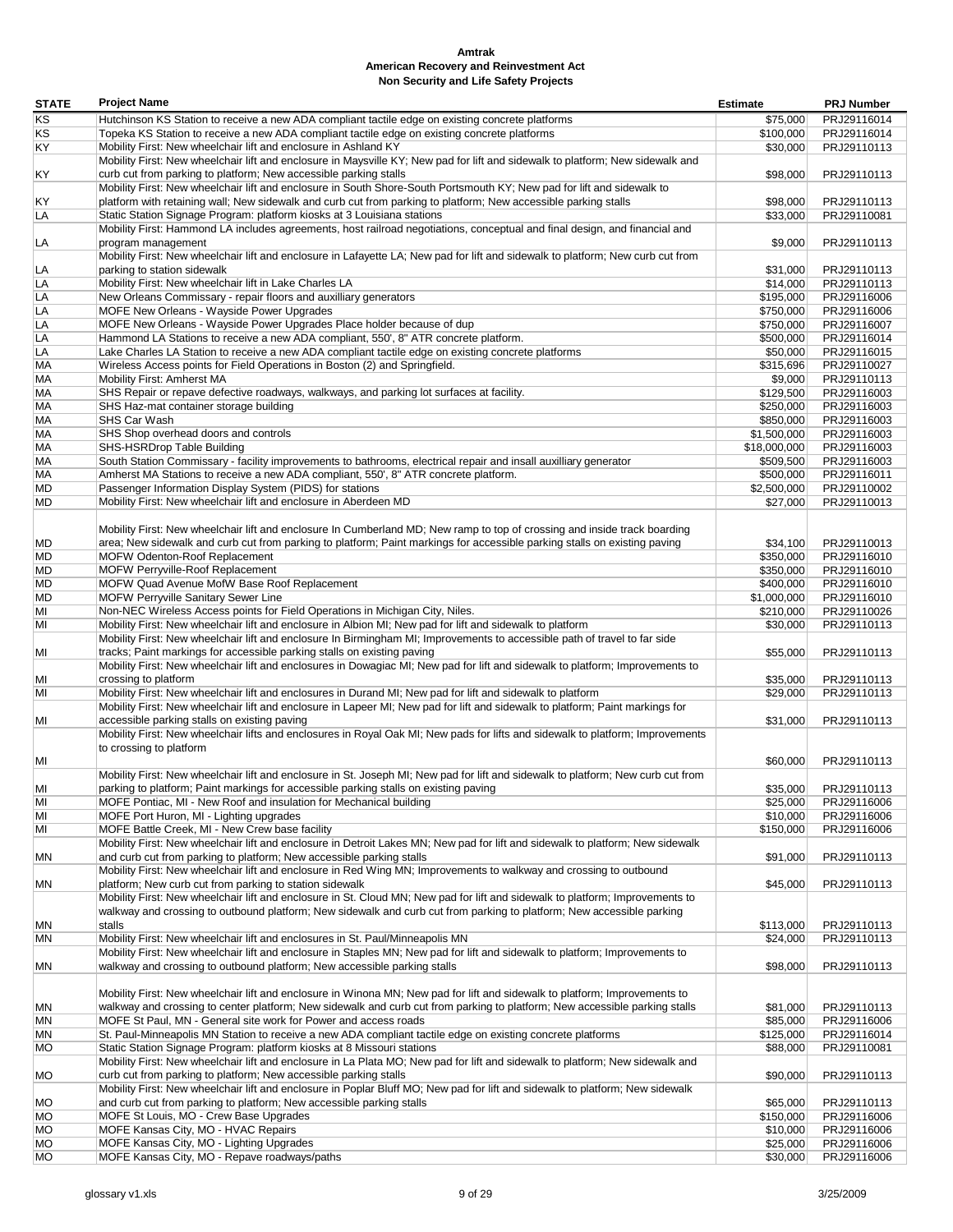| <b>STATE</b>             | <b>Project Name</b>                                                                                                                                                                                                      | <b>Estimate</b>             | <b>PRJ Number</b>          |
|--------------------------|--------------------------------------------------------------------------------------------------------------------------------------------------------------------------------------------------------------------------|-----------------------------|----------------------------|
| МO                       | MOFE West Quincy, MO - Add Drainage and Service road                                                                                                                                                                     | \$67,500                    | PRJ29116006                |
| <b>MO</b>                | MOFE West Quincy, MO - Upgrade existing Crew Base Office                                                                                                                                                                 | \$12,500                    | PRJ29116006                |
|                          | Mobility First: New wheelchair lift and enclosure in Greenwood MS; New pad for lift and sidewalk to platform; New curb cut                                                                                               |                             |                            |
| МS                       | from parking to platform                                                                                                                                                                                                 | \$31,000                    | PRJ29110113                |
| MS                       | Mobility First: New wheelchair lift and enclosure in Jackson MS                                                                                                                                                          | \$30,000                    | PRJ29110113                |
|                          | Mobility First: Browning MT (Seasonal) includes agreements, host railroad negotiations, conceptual and final design, and                                                                                                 |                             |                            |
| МT                       | financial and program management<br>Mobility First: Cut Bank MT includes agreements, host railroad negotiations, conceptual and final design, and financial and                                                          | \$9,000                     | PRJ29110113                |
| МT                       | program management                                                                                                                                                                                                       | \$9,000                     | PRJ29110113                |
|                          | Mobility First: New wheelchair lift and enclosure in East Glacier Park MT (Seasonal); New pad for lift and sidewalk to platform;                                                                                         |                             |                            |
| МT                       | New sidewalk and curb cut from parking to platform; New accessible parking stalls                                                                                                                                        | \$93,000                    | PRJ29110113                |
|                          | Mobility First: New wheelchair lift and enclosure in Glasgow MT; New sidewalk and curb cut from parking to platform; New                                                                                                 |                             |                            |
| МT                       | accessible parking stalls                                                                                                                                                                                                | \$35.000                    | PRJ29110113                |
| МT                       | Mobility First: New wheelchair lift and enclosure in Havre MT; Improvements to sidewalk from station to platform                                                                                                         | \$35,000                    | PRJ29110113                |
| МT                       | Mobility First: Libby MT includes agreements, host railroad negotiations, conceptual and final design, and financial and<br>program management                                                                           | \$9,000                     | PRJ29110113                |
|                          | Mobility First: New wheelchair lift and enclosure in Malta MT; New pad for lift and sidewalk to platform; New sidewalk and curb                                                                                          |                             |                            |
| МT                       | cut from parking to platform; New accessible parking stalls                                                                                                                                                              | \$93,000                    | PRJ29110113                |
| МT                       | Mobility First: New wheelchair lift in Shelby MT                                                                                                                                                                         | \$14,000                    | PRJ29110113                |
|                          | Mobility First: New wheelchair lift and enclosure in West Glacier MT; New pad for lift and sidewalk to platform; New sidewalk                                                                                            |                             |                            |
| МT                       | and curb cut from parking to platform; New accessible parking stalls                                                                                                                                                     | \$93,000                    | PRJ29110113                |
|                          | Mobility First: Whitefish MT includes agreements, host railroad negotiations, conceptual and final design, and financial and                                                                                             |                             |                            |
| МT                       | program management<br>Mobility First: New wheelchair lift and enclosure in Wolf Point MT; New pad for lift and sidewalk to platform; New sidewalk and                                                                    | \$9,000                     | PRJ29110113                |
| МT                       | curb cut from parking to platform; New accessible parking stalls                                                                                                                                                         | \$93,000                    | PRJ29110113                |
| МT                       | Browning MT Stations to receive a new ADA compliant, 550', 8" ATR concrete platform.                                                                                                                                     | \$500,000                   | PRJ29116013                |
| МT                       | Cut Bank MT Stations to receive a new ADA compliant, 550', 8" ATR concrete platform.                                                                                                                                     | \$500,000                   | PRJ29116013                |
| МT                       | Libby MT Stations to receive a new ADA compliant, 550', 8" ATR concrete platform.                                                                                                                                        | \$500,000                   | PRJ29116013                |
| МT                       | Whitefish MT Stations to receive a new ADA compliant, 550', 8" ATR concrete platform.                                                                                                                                    | \$500,000                   | PRJ29116013                |
| МT                       | Shelby MT Station to receive a new ADA compliant tactile edge on existing concrete platforms                                                                                                                             | \$100,000                   | PRJ29116013                |
| <b>NAT</b>               | Employee Information Management Program - Phase                                                                                                                                                                          | \$9,400,000                 | PRJ29110003                |
| <b>NAT</b><br><b>NAT</b> | Re-launch Amtrak.com and supporting systems<br>Procurement Sourcing and Contracts System (ARIBA)                                                                                                                         | \$3,400,000                 | PRJ29110005<br>PRJ29110014 |
| <b>NAT</b>               | Enterprise Data Access and Availability                                                                                                                                                                                  | \$1,050,000<br>\$10,000,000 | PRJ29110029                |
| <b>NAT</b>               | Return to Service Long Distance Cars                                                                                                                                                                                     | \$19,330,000                | PRJ29110043                |
| <b>NAT</b>               | Return to Service Amfleets Cars                                                                                                                                                                                          | \$58,500,000                | PRJ29110052                |
| <b>NAT</b>               | Return to Service Deisel Locomotives                                                                                                                                                                                     | \$13,000,000                | PRJ29110074                |
| <b>NAT</b>               | Amtrak Office of Inspector General                                                                                                                                                                                       | \$5,000,000                 | PRJ29110075                |
| <b>NAT</b>               | Program Administration - Non Security & Life Safety                                                                                                                                                                      | \$35,781,775                | PRJ29110076                |
| <b>NAT</b>               | Static Station Signage Program: contingency funds for general signage and re-branding                                                                                                                                    | \$404,000                   | PRJ29110081                |
| <b>NAT</b><br>ΝC         | Mobility First: General expenses and contingencies<br>Non-NEC Wireless Access points for Field Operations at Raleigh.                                                                                                    | \$1,492,900<br>\$105,000    | PRJ29110113<br>PRJ29110026 |
|                          | Mobility First: Charlotte NC includes agreements, host railroad negotiations, conceptual and final design, and financial and                                                                                             |                             |                            |
| NС                       | program management                                                                                                                                                                                                       | \$2,000                     | PRJ29110113                |
| ΝC                       | MOFE Charlotte Upgrade 480 - Charlotte                                                                                                                                                                                   | \$50,000                    | PRJ29116007                |
| <b>NC</b>                | Charlotte NC Station to receive a new ADA compliant tactile edge on existing concrete platforms                                                                                                                          | \$125,000                   | PRJ29116015                |
|                          | Mobility First: New wheelchair lift and enclosure in ND; New pad for lift and sidewalk to platform; New sidewalk and curb cut                                                                                            |                             |                            |
| ND.                      | from parking to platform; New accessible parking stalls<br>Mobility First: New wheelchair lift and enclosure in Fargo ND; New pad for lift and sidewalk to platform; New sidewalk and curb                               | \$93,000                    | PRJ29110113                |
| ND.                      | cut from parking to platform; New accessible parking stalls                                                                                                                                                              | \$98,000                    | PRJ29110113                |
| <b>ND</b>                | Mobility First: New wheelchair lift in Grand Forks ND                                                                                                                                                                    | \$14,000                    | PRJ29110113                |
| ND                       | Mobility First: New wheelchair lift and enclosure in Minot ND; Improvements to curb cut and accessible parking stalls                                                                                                    | \$50,000                    | PRJ29110113                |
|                          | Mobility First: New wheelchair lift and enclosure in Rugby ND; New sidewalk and curb cut from parking to platform; Paint                                                                                                 |                             |                            |
| ND                       | markings for accessible parking stalls on existing paving                                                                                                                                                                | \$30,000                    | PRJ29110113                |
|                          | Mobility First: Stanley ND includes agreements, host railroad negotiations, conceptual and final design, and financial and                                                                                               |                             |                            |
| ND                       | program management<br>Mobility First: New wheelchair lift and enclosure in Williston ND; New sidewalk and curb cut from parking to station sidewalk;                                                                     | \$9,000                     | PRJ29110113                |
| ND                       | New accessible parking stalls                                                                                                                                                                                            | \$60,000                    | PRJ29110113                |
| ND                       | Stanley ND Stations to receive a new ADA compliant, 550', 8" ATR concrete platform.                                                                                                                                      | \$500,000                   | PRJ29116013                |
| ND.                      | Grand Forks ND Station to receive a new ADA compliant tactile edge on existing concrete platforms                                                                                                                        | \$100,000                   | PRJ29116013                |
| NE                       | Mobility First: New wheelchair lift and enclosure in Hastings NE                                                                                                                                                         | \$30,000                    | PRJ29110113                |
|                          | Mobility First: New wheelchair lift and enclosure in Holdrege NE; Improvements to walkway to center platform; New curb cut                                                                                               |                             |                            |
| NE                       | from parking to platform; Paint markings for accessible parking stalls on existing paving<br>Mobility First: New wheelchair lift and enclosure in Lincoln NE; New pad for lift and sidewalk to platform; Improvements to | \$35,000                    | PRJ29110113                |
| NE                       | walkway to center platform                                                                                                                                                                                               | \$67,000                    | PRJ29110113                |
|                          |                                                                                                                                                                                                                          |                             |                            |
| NE                       | Mobility First: New wheelchair lift and enclosure in McCook NE; Paint markings for accessible parking stalls on existing paving                                                                                          | \$30,000                    | PRJ29110113                |
|                          | Mobility First: New wheelchair lift and enclosure in Omaha NE; New curb cut from parking to platform; Paint markings for                                                                                                 |                             |                            |
| NE                       | accessible parking stalls on existing paving                                                                                                                                                                             | \$30,000                    | PRJ29110113                |
| NE                       | MOFE Omaha, NE - Pave roadways for train servicing between W/C's                                                                                                                                                         | \$38,889                    | PRJ29116006                |
| NE                       | MOFE Omaha, NE - Lighting upgrades                                                                                                                                                                                       | \$25,000                    | PRJ29116006                |
| NE                       | MOFE Omaha, NE - New Crew Base Facility needed<br>Mobility First: Bridgeplates NEC                                                                                                                                       | \$150,000<br>\$400,000      | PRJ29116006<br>PRJ29110013 |
| NEC<br><b>NEC</b>        | Mid-Atlantic Div North - Substation Transformer/RTU                                                                                                                                                                      | \$10,000,000                | PRJ29116025                |
| <b>NEC</b>               | Mid-Atlantic Div South - Substation Transformer/RTU                                                                                                                                                                      | \$10,000,000                | PRJ29116026                |
| <b>NEC</b>               | New York Division - Substation Transformer Replacement                                                                                                                                                                   | \$5,000,000                 | PRJ29116027                |
| <b>NEC</b>               | New England Division - Concrete Tie Replacement                                                                                                                                                                          | \$50,000,000                | PRJ29116030                |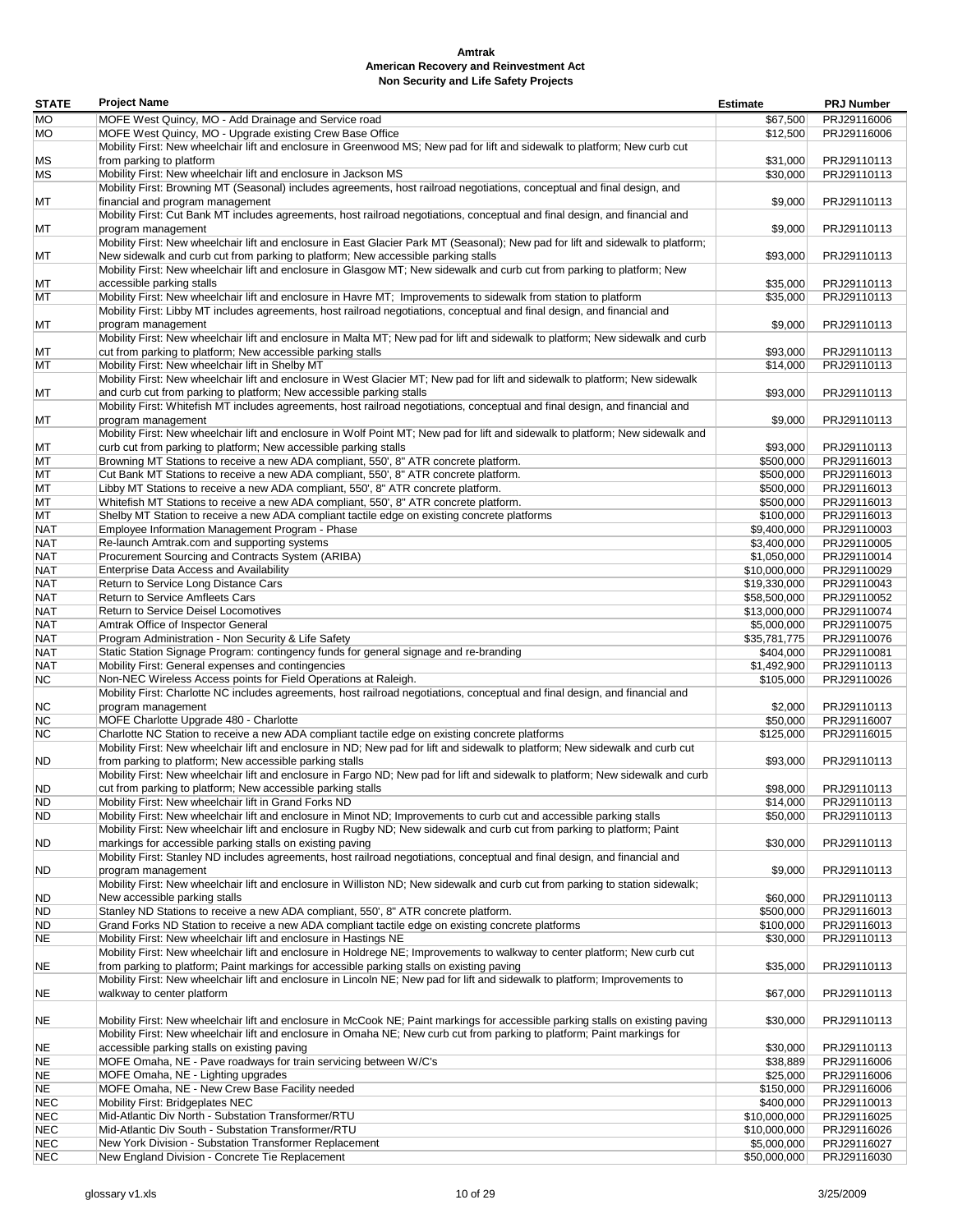| <b>STATE</b> | <b>Project Name</b>                                                                                                                                                              | <b>Estimate</b>      | <b>PRJ Number</b>          |
|--------------|----------------------------------------------------------------------------------------------------------------------------------------------------------------------------------|----------------------|----------------------------|
| <b>NEC</b>   | New England Division - Right of Way Improvements                                                                                                                                 | \$8,700,000          | PRJ29116032                |
| <b>NEC</b>   | Mid-Atlantic Division - Right of way improvements                                                                                                                                | \$9,900,000          | PRJ29116033                |
| <b>NEC</b>   | New York Division - Right of way Improvements                                                                                                                                    | \$6,400,000          | PRJ29116034                |
|              | Mobility First: New wheelchair lift and enclosure in Claremont NH; New pad for lift and sidewalk to platform; Improvements to                                                    |                      |                            |
| NΗ           | walkway to center platform; New curb cut from parking to platform; New accessible parking stalls                                                                                 | \$98,000             | PRJ29110113                |
| NJ           | Wireless Access points for Field Operations in Newark, Princeton Jct, Adams, and Trenton.                                                                                        | \$408,000            | PRJ29110027                |
| ΝM           | Non-NEC Wireless Access points for Field Operations at Albuquerque.                                                                                                              | \$105,000            | PRJ29110026                |
| ΝM           | Upgrades Albuquerue, NM                                                                                                                                                          | \$25,000             | PRJ29110026                |
| ΝM           | Static Station Signage Program: platform kiosks at 2 New Mexico stations                                                                                                         | \$22,000             | PRJ29110081                |
| NΜ<br>ΝM     | Mobility First: New wheelchair lift and enclosure in Albuquerque NM<br>Mobility First: New wheelchair lift and enclosure in Gallup NM; New pad for lift and sidewalk to platform | \$30,000<br>\$65,000 | PRJ29110113<br>PRJ29110113 |
|              | Mobility First: New wheelchair lift and enclosure in Lamy NM; New pad for lift and sidewalk to platform; Improvements to                                                         |                      |                            |
| ΝM           | walkway to center platform; New sidewalk and curb cut from parking to platform; New accessible parking stalls                                                                    | \$61,000             | PRJ29110113                |
|              | Mobility First: New wheelchair lift and enclosure in Las Vegas NM; New pad for lift and sidewalk to platform; New sidewalk and                                                   |                      |                            |
| ΝM           | curb cut from parking to platform                                                                                                                                                | \$65,000             | PRJ29110113                |
|              | Mobility First: New wheelchair lift and enclosure in Raton NM; New pad for lift and sidewalk to platform; Improvements to                                                        |                      |                            |
| ΝM           | walkway to center platform; New sidewalk and curb cut from parking to platform; New accessible parking stalls                                                                    | \$89,500             | PRJ29110113                |
| Non-NEC      | MOFE Water Cabinet program field locations                                                                                                                                       | \$280,000            | PRJ29116006                |
| Non-NEC      | Fall Protection Diesel shops-Off Corridor                                                                                                                                        | \$2,000,000          | PRJ29116009                |
| Non-NEC      | Central Division - Wood Tie Replacement                                                                                                                                          | \$10,000,000         | PRJ29116031                |
|              | Mobility First: Design for improved access to station and platforms including ADA compliant path of travel from street and                                                       |                      |                            |
|              | parking, vertical circulation to platforms, repairs to platforms, improved lighting on access path, repainting accessible parking                                                |                      |                            |
| NV           | stalls, and new signage in Elko NV                                                                                                                                               | \$928,000            | PRJ29110113                |
|              | Mobility First: Winnemucc NV includes agreements, host railroad negotiations, conceptual and final design, and financial and                                                     |                      |                            |
| NV           | program management                                                                                                                                                               | \$14,000             | PRJ29110113                |
| <b>NV</b>    | Winnemucca NV Station to receive a new ADA compliant Shelter Station Building and 550', 8" ATR concrete platform.                                                                | \$1,250,000          | PRJ29116013                |
|              | Mobility First: Penn Station NY includes agreements, host railroad negotiations, conceptual and final design, and financial and                                                  |                      |                            |
| ΝY           | program management                                                                                                                                                               | \$2.000              | PRJ29110013                |
| NY           | Wireless Access points for Field Operations in New York City Area (2)                                                                                                            | \$260,000            | PRJ29110027                |
| NΥ           | Static Station Signage Program: platform kiosk at one New York station                                                                                                           | \$11,000             | PRJ29110080                |
| NY           | Mobility First: New wheelchair lift and enclosurein Amsterdam NY; Improvements to walkway to center platform                                                                     | \$31,000             | PRJ29110113                |
|              | Mobility First: Buffalo-Depew NY includes agreements, host railroad negotiations, conceptual and final design, and financial                                                     |                      |                            |
| NY           | and program management                                                                                                                                                           | \$3,000              | PRJ29110113                |
|              | Mobility First: Fort Edwards-Glens Falls NY includes agreements, host railroad negotiations, conceptual and final design, and                                                    |                      |                            |
| NY           | financial and program management                                                                                                                                                 | \$9,000              | PRJ29110113                |
|              | Mobility First: New wheelchair lift and enclosure in Plattsburgh NY; New pad for lift and sidewalk to platform; Paint markings for                                               |                      |                            |
| NY           | accessible parking stalls on existing paving                                                                                                                                     | \$30,000             | PRJ29110113                |
|              |                                                                                                                                                                                  |                      |                            |
|              | Mobility First: New wheelchair lift and enclosure in Port Henry NY; New pad for lift and sidewalk to platform; Improvements to                                                   |                      |                            |
| ΝY           | walkway to center platform; New sidewalk and curb cut from parking to platform; New accessible parking stalls                                                                    | \$66,600             | PRJ29110113                |
| NY           | Mobility First: New wheelchair lift in Port Kent NY (Seasonal)                                                                                                                   | \$14,000             | PRJ29110113                |
|              | Mobility First: Rouses Point NY includes agreements, host railroad negotiations, conceptual and final design, and financial and                                                  |                      |                            |
| ΝY           | program management                                                                                                                                                               | \$9,000              | PRJ29110113                |
|              | Mobility First: New wheelchair lift and enclosure in Ticonderoga NY; New pad for lift and sidewalk to platform; Paint markings                                                   |                      |                            |
| NY           | for accessible parking stalls on existing paving                                                                                                                                 | \$29,000             | PRJ29110113                |
|              | Mobility First: New wheelchair lift and enclosure in Westport NY; Paint markings for accessible parking stalls on existing paving                                                |                      |                            |
| NY           |                                                                                                                                                                                  | \$26,000             | PRJ29110113                |
| NY           | Mobility First: New wheelchair lift and enclosure in Whitehall NY; Paint markings for accessible parking stalls on existing                                                      | \$26,000             | PRJ29110113                |
| NΥ           | paving<br>SSYD Yard lighting                                                                                                                                                     | \$20,000             | PRJ29116008                |
| NY           | SSYD Rehab New Roof for engine house and Car shop                                                                                                                                | \$100,000            | PRJ29116008                |
| NY           | SSYDPlatform Improvement Program (Total Estimated Project Cost = \$60M)                                                                                                          | \$8,000,000          | PRJ29116008                |
| NY           | Sunnyside Yard Commissary facility improvements to structural defects, fencing and flooring restoration                                                                          | \$176,000            | PRJ29116008                |
| NY           | NY Penn Commissary - auxilliary generators and facility maintenance                                                                                                              | \$110,000            | PRJ29116008                |
| ΝY           | RSR Repave main parking lot                                                                                                                                                      | \$150,000            | PRJ29116008                |
| ΝY           | Fort Edwards NY Stations to receive a new ADA compliant, 550', 8" ATR concrete platform.                                                                                         | \$500,000            | PRJ29116016                |
| ΝY           | Rouses Point NY Stations to receive a new ADA compliant, 550', 8" ATR concrete platform.                                                                                         | \$600,000            | PRJ29116016                |
| NΥ           | Buffalo Depew NY Station to receive a new ADA compliant tactile edge on existing concrete platforms                                                                              | \$375,000            | PRJ29116016                |
| NΥ           | Port Kent NY Station to receive a new ADA compliant tactile edge on existing concrete platforms                                                                                  | \$100,000            | PRJ29116016                |
| NΥ           | Rhinecliff NY Station to receive a new ADA compliant tactile edge on existing concrete platforms                                                                                 | \$125,000            | PRJ29116016                |
| NΥ           | Penn STA NY-ADA Restroom Rehab                                                                                                                                                   | \$1,000,000          | PRJ29116016                |
| NΥ           | Fixed Bridges: Pelham Bay NY                                                                                                                                                     | \$10,000,000         | PRJ29116020                |
| NY           | Fixed Bridges: Bronxkill-Hellgate - paint truss                                                                                                                                  | \$5,000,000          | PRJ29116020                |
| ΝY           | Penn Station Chiller and Abatement Back up Power                                                                                                                                 | \$30,000,000         | PRJ29116022                |
|              | Mobility First: Alliance OH includes agreements, host railroad negotiations, conceptual and final design, and financial and                                                      |                      |                            |
| OH           | program management                                                                                                                                                               | \$14,000             | PRJ29110113                |
| OН           | Mobility First: New wheelchair lift in Bryan OH                                                                                                                                  | \$14,000             | PRJ29110113                |
|              | Mobility First: New wheelchair lift and enclosure in Elyria OH; New pad for lift and sidewalk to platform; Improvements to                                                       |                      |                            |
|              | walkway to center platform; New retaining wall, ramp, sidewalk and curb cut from parking to platform; New accessible parking                                                     |                      |                            |
| OН           | stalls                                                                                                                                                                           | \$163,000            | PRJ29110113                |
| OH           | Alliance OH Station to receive a new ADA compliant Shelter Station Building and 550', 8" ATR concrete platform.                                                                  | \$1,500,000          | PRJ29116014                |
| OH           | Bryant OH Station to receive a new ADA compliant tactile edge on existing concrete platforms                                                                                     | \$100,000            | PRJ29116014                |
|              |                                                                                                                                                                                  |                      |                            |
| ОK           | Mobility First: New wheelchair lift and enclosure in Ardmore OK; Modifications to metal fence to accommodate enclosure                                                           | \$28,000             | PRJ29110113                |
|              |                                                                                                                                                                                  |                      |                            |
| ОK           | Mobility First: New wheelchair lift and enclosure in Norman OK; Modifications to metal fence to accommodate enclosure                                                            | \$29,300             | PRJ29110113                |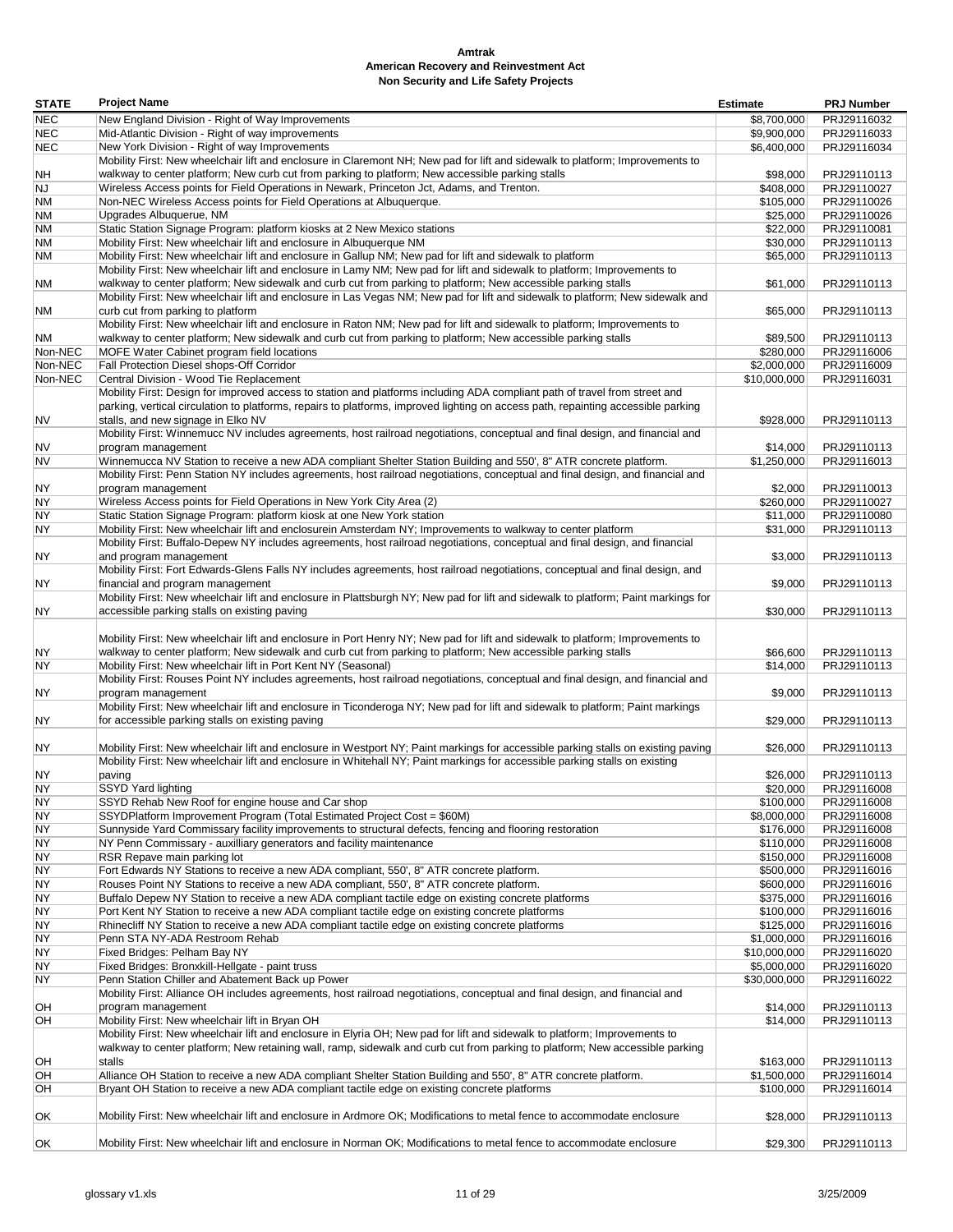| <b>STATE</b> | <b>Project Name</b>                                                                                                                                                                                                                       | <b>Estimate</b> | <b>PRJ Number</b>          |
|--------------|-------------------------------------------------------------------------------------------------------------------------------------------------------------------------------------------------------------------------------------------|-----------------|----------------------------|
|              | Mobility First: New wheelchair lift and enclosure in Oklahoma City OK; New curb cut from parking to platform; Paint markings                                                                                                              |                 |                            |
| ОK           | for accessible parking stalls on existing paving                                                                                                                                                                                          | \$30,000        | PRJ29110113                |
|              |                                                                                                                                                                                                                                           |                 |                            |
| ОK           | Mobility First: New wheelchair lift and enclosure in Pauls Valley OK; Modifications to metal fence to accommodate enclosure                                                                                                               | \$28,000        | PRJ29110113                |
|              |                                                                                                                                                                                                                                           |                 |                            |
| ОK           | Mobility First: New wheelchair lift and enclosure in Purcell OK; Modifications to metal fence to accommodate enclosure                                                                                                                    | \$29,000        | PRJ29110113                |
| OR           | Non-NEC Wireless Access points for Field Operations at Portland.                                                                                                                                                                          | \$105,000       | PRJ29110026                |
|              | Mobility First: New ADA compliant 8" ATR concrete platform with mini-high in Chemult OR; New ramp and sidewalk w/ curb                                                                                                                    |                 |                            |
|              | cut between parking and platform; New accessible parking stalls; (New station structure and access to parking and ramp by                                                                                                                 |                 |                            |
| OR           | City)                                                                                                                                                                                                                                     | \$244,000       | PRJ29110113                |
| OR           | Mobility First: New wheelchair lift and enclosure in Klamath Falls OR; Improvements to walkway to center platform                                                                                                                         | \$33,000        | PRJ29110113                |
| PA           | Non-NEC Wireless Access points for Field Operations at Paoli, Downington, Parkesburg, Lancaster and Harrisburg.                                                                                                                           | \$502.000       | PRJ29110026                |
| PA           | NEC Wireless Access points for Field Operations in Philadelphia (2).                                                                                                                                                                      | \$160,000       | PRJ29110027                |
| PA           | Static Station Signage Program: general signage/re-branding at Philadelphia 30th Street Station                                                                                                                                           | \$240,000       | PRJ29110080                |
|              | Mobility First: Design for improved access to station and platforms including ADA compliant path of travel from street and                                                                                                                |                 |                            |
|              | parking, vertical circulation to platforms, repairs to platforms, improved lighting on access path, accessible parking stalls and                                                                                                         |                 |                            |
| PA           | new signage in Coatesville PA                                                                                                                                                                                                             | \$340,000       | PRJ29110113                |
|              | Mobility First: Connellsville PA includes agreements, host railroad negotiations, conceptual and final design, and financial and                                                                                                          |                 |                            |
| PA           | program management                                                                                                                                                                                                                        | \$14,000        | PRJ29110113                |
|              | Mobility First: Design for improved access to station and platforms including ADA compliant path of travel from street and                                                                                                                |                 |                            |
|              | parking, vertical circulation to platforms, repairs to platforms, improved lighting on access path and new signage in                                                                                                                     |                 |                            |
| PA           | Downingtown PA                                                                                                                                                                                                                            | \$636,000       | PRJ29110113                |
| РA           | Mobility First: New wheelchair lifts and enclosures in Greensburg PA                                                                                                                                                                      | \$48,000        | PRJ29110113                |
|              |                                                                                                                                                                                                                                           |                 |                            |
|              | Mobility First: New wheelchair lift and enclosure in Huntingdon PA; New pad for lift and sidewalk to platform; Improvements to                                                                                                            | \$68,400        |                            |
| PA           | walkway to center platform; New sidewalk and curb cut from parking to platform; New accessible parking stalls<br>Mobility First: New wheelchair lift and enclosure in Lewistown PA; New pad for lift and sidewalk to platform; Repairs to |                 | PRJ29110113                |
|              | sidewalk to platform                                                                                                                                                                                                                      |                 |                            |
| PA           | Mobility First: New wheelchair lift and enclosure in Middletown PA; New pad for lift and sidewalk to platform; Improvements to                                                                                                            | \$33,000        | PRJ29110113                |
|              |                                                                                                                                                                                                                                           |                 |                            |
| PA           | walkway to center platform<br>Mobility First: Design for improved access to station and platforms including ADA compliant path of travel from street and                                                                                  | \$35,000        | PRJ29110113                |
|              | parking, vertical circulation to platforms, repairs to platforms, improved lighting on access path and new signage in Mount Joy                                                                                                           |                 |                            |
| PA           | <b>PA</b>                                                                                                                                                                                                                                 | \$494,000       | PRJ29110113                |
|              | Mobility First: Design for improved access to station and platforms including ADA compliant path of travel from street and                                                                                                                |                 |                            |
|              | parking, vertical circulation to platforms, repairs to platforms, improved lighting on access path and new signage in Parkesburg                                                                                                          |                 |                            |
| PA           | <b>PA</b>                                                                                                                                                                                                                                 | \$509,000       | PRJ29110113                |
|              | Mobility First: Pittsburgh PA includes agreements, host railroad negotiations, conceptual and final design, and financial and                                                                                                             |                 |                            |
| PA           | program management                                                                                                                                                                                                                        | \$2,000         | PRJ29110113                |
| PA           | MOFE Penn Coach Yard Water and Compressed Air U.G. Pipe Replacement                                                                                                                                                                       | \$1,000,000     | PRJ29116004                |
| PA           | STA 30th Street, 2nd Floor-Roof Replacement                                                                                                                                                                                               | \$1,350,000     | PRJ29116012                |
| PA           | Connilesville PA Station to receive a new ADA compliant Shelter Station Building and 550', 8" ATR concrete platform.                                                                                                                      | \$1,250,000     | PRJ29116012                |
| PA           | Pittsburgh PA Station to receive a new ADA compliant tactile edge on existing concrete platforms                                                                                                                                          | \$100,000       | PRJ29116012                |
| PA           | Fixed Bridges: Union St. Middletown PA                                                                                                                                                                                                    | \$5,000,000     | PRJ29116019                |
| PA           | Fixed Bridges: Wood St. Middletown PA                                                                                                                                                                                                     | \$5,000,000     | PRJ29116019                |
| PA           | Lamokin - Frequency Converter Replacement                                                                                                                                                                                                 | \$60,000,000    | PRJ29116023                |
| РA           | <b>Transmission Line Replacement</b>                                                                                                                                                                                                      | \$30,000,000    | PRJ29116024                |
| PA           | Harrisburg PA Station to receive a new ADA compliant tactile edge on existing concrete platforms                                                                                                                                          | \$100,000       | PRJ29116012                |
|              | Mobility First: Providence RI includes agreements, host railroad negotiations, conceptual and final design, and financial and                                                                                                             |                 |                            |
| RI           | program management                                                                                                                                                                                                                        | \$1,000         | PRJ29110013                |
| RI           | Wireless Access points for Field Operations in Providence                                                                                                                                                                                 | \$105,000       | PRJ29110027                |
| RI           | STA Providence-Overbuild Catenary Protection                                                                                                                                                                                              | \$350,000       | PRJ29116003                |
| RI           | Providence RI (MBTA platform) Station to receive a new ADA compliant tactile edge on existing concrete platforms                                                                                                                          | \$100,000       | PRJ29116011                |
| SC           | Static Station Signage Program: platform kiosks at two South Carolina stations                                                                                                                                                            | \$22,000        | PRJ29110081                |
|              | Mobility First: New wheelchair lift and enclosure in Camden SC; New pad for lift and sidewalk to platform; Improvements to                                                                                                                |                 |                            |
|              | walkway to center platform; New sidewalk and curb cut from parking to platform; Repaving and painting accessible parking                                                                                                                  |                 |                            |
| SC           | stalls                                                                                                                                                                                                                                    | \$79,200        | PRJ29110113                |
|              | Mobility First: New wheelchair lift and enclosure in Denmark SC; New sidewalk and curb cut from parking to platform; Paint                                                                                                                |                 |                            |
| SC           | markings for accessible parking stalls on existing paving                                                                                                                                                                                 | \$34,100        | PRJ29110113                |
| SC           | Mobility First: New wheelchair lift and enclosure in Dillon SC                                                                                                                                                                            | \$30,000        | PRJ29110113                |
|              | Mobility First: New wheelchair lift and enclosure in Kingstree SC; New pad for lift and sidewalk to platform; New curb cut from                                                                                                           |                 |                            |
| SC           | parking to platform; Paint markings for accessible parking stalls on existing paving                                                                                                                                                      | \$66,600        | PRJ29110113                |
|              | Mobility First: New wheelchair lift and enclosure in Yemassee SC; New pad for lift and sidewalk to platform; New sidewalk and                                                                                                             |                 |                            |
| SC           | curb cut from parking to platform; New accessible parking stalls                                                                                                                                                                          | \$55,000        | PRJ29110113                |
| TN           | Static Station Signage Program: platform kiosk at 1 Tennessee station                                                                                                                                                                     | \$11,000        | PRJ29110081                |
| TN           | Mobility First: New wheelchair lift and enclosure in Memphis TN                                                                                                                                                                           | \$30,000        | PRJ29110113                |
| TX           | Non-NEC Wireless Access points for Field Operations at Fort Worth, EL Paso                                                                                                                                                                | \$105,000       | PRJ29110026                |
|              | Static Station Signage Program: platform kiosks at 4 Texas stations; general signage/re-branding at Austin and Longview                                                                                                                   |                 |                            |
| ТX           | <b>Stations</b>                                                                                                                                                                                                                           | \$94,000        | PRJ29110081                |
| ТX           | Mobility First: Alpine TX                                                                                                                                                                                                                 | \$9,000         | PRJ29110113                |
|              | Mobility First: New wheelchair lift and enclosure in Austin TX; Improvements to walkway over out-of-service tracks; New curb                                                                                                              |                 |                            |
| TX           | cut from parking to platform; Repainting accessible parking stalls                                                                                                                                                                        | \$33,000        | PRJ29110113                |
| ТX           | Mobility First: Beaumont TX                                                                                                                                                                                                               | \$14,000        | PRJ29110113                |
|              | Mobility First: New wheelchair lift and enclosure in Cleburne TX; New pad for lift and sidewalk to platform; Repair to brick                                                                                                              |                 |                            |
| ТX           | platform and station sidewalk                                                                                                                                                                                                             | \$33,000        | PRJ29110113                |
| ТX           | Mobility First: New wheelchair lift and enclosure in Del Rio TX<br>Mobility First: New wheelchair lift and enclosure in El Paso TX                                                                                                        | \$30,000        | PRJ29110113                |
| ТX<br>ТX     | Mobility First: New wheelchair lifts and enclosures in Fort Worth TX                                                                                                                                                                      | \$30,000        | PRJ29110113<br>PRJ29110113 |
|              |                                                                                                                                                                                                                                           | \$48,000        |                            |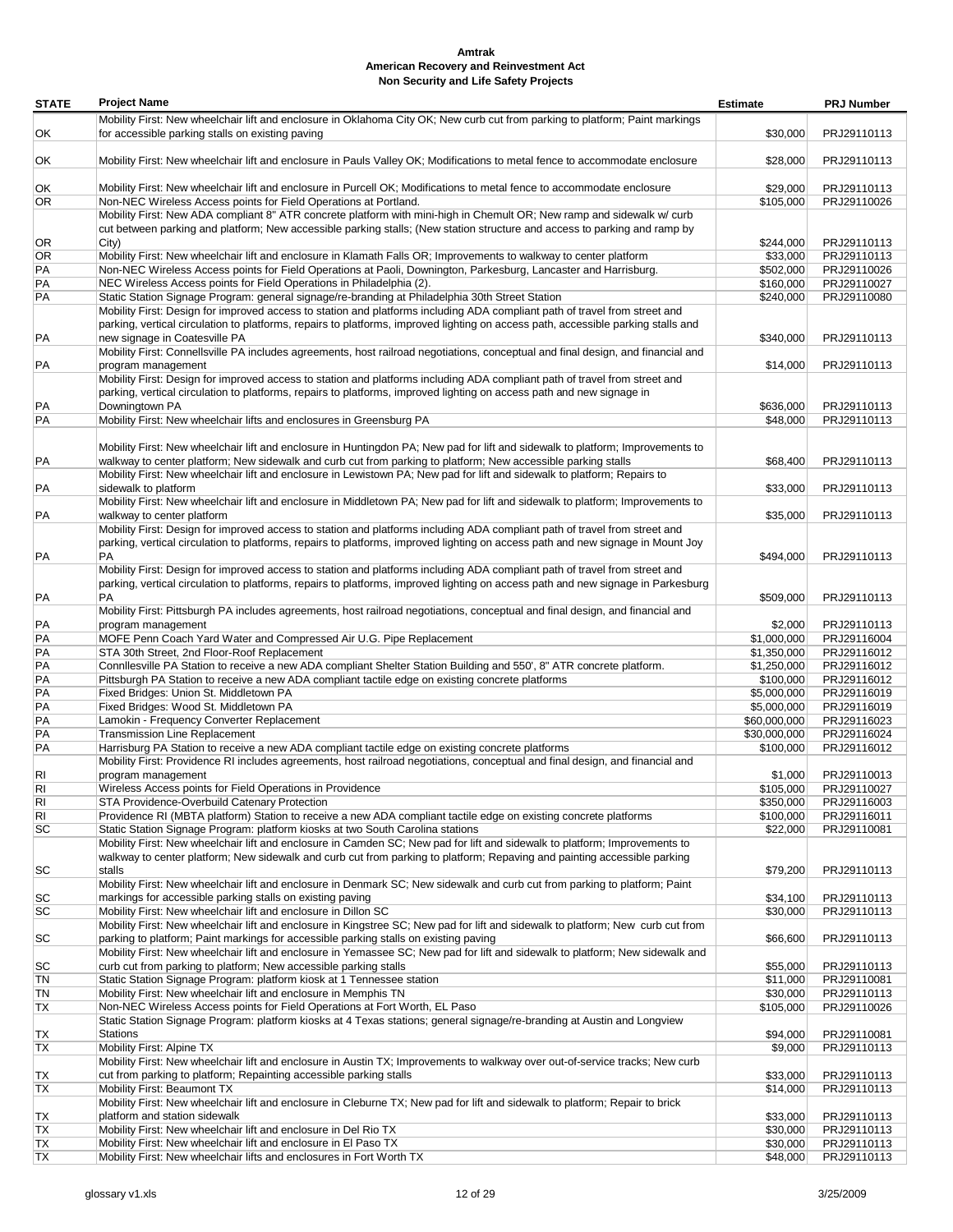| <b>STATE</b> | <b>Project Name</b>                                                                                                                                                                  | <b>Estimate</b>      | <b>PRJ Number</b>          |
|--------------|--------------------------------------------------------------------------------------------------------------------------------------------------------------------------------------|----------------------|----------------------------|
|              |                                                                                                                                                                                      |                      |                            |
| TX           | Mobility First: New wheelchair lift and enclosure in Gainesville TX; Modifications to metal fence to accommodate enclosure                                                           | \$30,000             | PRJ29110113                |
| TX           | Mobility First: New wheelchair lift and enclosure in Houston TX; Improvements to walkway to center platform                                                                          | \$33,000             | PRJ29110113                |
| TX           | Mobility First: New wheelchair lifts in Longview TX                                                                                                                                  | \$14,000             | PRJ29110113                |
| TX           | Mobility First: New wheelchair lift and enclosure in Marshall TX; Repairs to existing lift at stairs                                                                                 | \$57,000             | PRJ29110113                |
|              | Mobility First: New wheelchair lift and enclosure in McGregor TX; New pad for lift and sidewalk to platform; New sidewalk and                                                        |                      |                            |
| ТX           | curb cut from parking to platform; New accessible parking stalls                                                                                                                     | \$93,000             | PRJ29110113                |
| ТX<br>TX     | Mobility First: New wheelchair lift and enclosure in Mineola TX<br>Mobility First: New wheelchair lift and enclosure in San Antonio TX; Repairs to sidewalk from parking to platform | \$30,000<br>\$30,000 | PRJ29110113<br>PRJ29110113 |
| ТX           | Mobility First: New wheelchair lift and enclosure in San Marcos TX; New pad for lift and sidewalk to platform                                                                        | \$30,000             | PRJ29110113                |
|              | Mobility First: New wheelchair lift and enclosure in Taylor TX; New pad for lift and sidewalk to platform; New sidewalk from                                                         |                      |                            |
| ТX           | parking to platform                                                                                                                                                                  | \$65,000             | PRJ29110113                |
| TX           | Mobility First: New wheelchair lift and enclosure in Temple TX; Improvements to sidewalk from station to platform                                                                    | \$37,000             | PRJ29110113                |
| TX           | Alpine TX Stations to receive a new ADA compliant, 550', 8" ATR concrete platform.                                                                                                   | \$500,000            | PRJ29116013                |
| TX           | Beaumont TX Station to receive a new ADA compliant Shelter Station Building and 550', 8" ATR concrete platform.                                                                      | \$1,250,000          | PRJ29116013                |
| TX           | Longview TX Station to receive a new ADA compliant tactile edge on existing concrete platforms                                                                                       | \$100,000            | PRJ29116013                |
|              | Mobility First: New wheelchair lift and enclosure in Green River UT; New pad for lift and sidewalk to platform; New sidewalk                                                         |                      |                            |
| UT           | and curb cut from parking to platform; New accessible parking stalls                                                                                                                 | \$57,000             | PRJ29110113                |
|              | Mobility First: New wheelchair lift and enclosure in Helper UT; New pad for lift and sidewalk to platform; New ramp, sidewalk                                                        |                      |                            |
| UT           | and curb cut from parking to platform; Repaint accessible parking stalls                                                                                                             | \$138,000            | PRJ29110113                |
| UT           | Mobility First: New wheelchair lift and enclosure in Provo UT                                                                                                                        | \$30,000             | PRJ29110113                |
| VA           | Non-NEC Wireless Access points for Field Operations at Richmond, Newport News and Williamsburg.                                                                                      | \$300,000            | PRJ29110026                |
| VA           | Static Station Signage Program: platform kiosks at 7 Virginia stations; general signage/re-branding at Lorton Station                                                                | \$152,000            | PRJ29110081                |
|              |                                                                                                                                                                                      |                      |                            |
|              | Mobility First: New wheelchair lift and enclosure in Ashland VA; New pad for lift and sidewalk to platform; Improvements to                                                          |                      |                            |
| VA           | walkway to outbound platform; New sidewalk and curb cut from parking to platform; Repaint accessible parking stalls                                                                  | \$48,000             | PRJ29110113                |
|              | Mobility First: New wheelchair lift and enclosure in Clifton Forge VA; New pad for lift and sidewalk to platform; Improvements to                                                    |                      |                            |
| VA           | walkway to outbound platform; Repaint accessible parking stalls                                                                                                                      | \$71,000             | PRJ29110113                |
|              | Mobility First: New wheelchair lift and enclosure in Culpeper VA; New pad for lift and sidewalk to platform; Improvements to                                                         |                      |                            |
| VA           | track crossing                                                                                                                                                                       | \$34,100             | PRJ29110113                |
| VA           | Mobility First: New wheelchair lift and enclosure in Lorton VA (Auto Train)<br>Mobility First: New wheelchair lift in Staunton VA                                                    | \$27,000<br>\$14,000 | PRJ29110113<br>PRJ29110113 |
| VA<br>VA     | Staunton VA Station to receive a new ADA compliant tactile edge on existing concrete platforms                                                                                       | \$85,000             | PRJ29116012                |
|              |                                                                                                                                                                                      |                      |                            |
| VT           | Static Station Signage Program: platform kiosks at 2 Vermont stations; general signage/re-branding at Rutland Station                                                                | \$32,000             | PRJ29110081                |
|              |                                                                                                                                                                                      |                      |                            |
|              | Mobility First: New wheelchair lift and enclosure in Fair Haven VT; New pad for lift and sidewalk to platform with retaining wall;                                                   |                      |                            |
| VT           | New sidewalk and curb cut from parking to platform and street; Repave and paint accessible parking stalls                                                                            | \$113,000            | PRJ29110113                |
|              | Mobility First: New wheelchair lift and enclosure in Windsor VT; New pad for lift and sidewalk to platform; New curb cut from                                                        |                      |                            |
| VT           | parking to platform                                                                                                                                                                  | \$31,000             | PRJ29110113                |
| WA           | Non-NEC Wireless Access points for Field Operations in Seattle.                                                                                                                      | \$105,000            | PRJ29110026                |
|              | Mobility First: New wheelchair lift and enclosure in Bingen-White Salmon WA; New pad for lift and sidewalk to platform with                                                          |                      |                            |
| WA           | retaining wall; New sidewalk and curb cut from parking to station sidewalk; Repaint accessible parking stalls                                                                        | \$100,000            | PRJ29110113                |
|              | Mobility First: New wheelchair lift and enclosure in Ephrata WA; Improvements to sidewalk from parking; Repave and paint                                                             |                      |                            |
| WA           | accessible parking stalls                                                                                                                                                            | \$32,000             | PRJ29110113                |
| WA           | Mobility First: New wheelchair lift and enclosure in Pasco WA; New pad for lift and sidewalk to platform                                                                             | \$30,000             | PRJ29110113                |
| WA           | Mobility First: New wheelchair lift and enclosure in Spokane WA                                                                                                                      | \$30,000             | PRJ29110113                |
| WA           | Mobility First: New wheelchair lift and enclosure in Vancouver WA; Improve crossing to center platform                                                                               | \$53,300             | PRJ29110113                |
|              | Mobility First: New wheelchair lift and enclosure in Wishram WA; New pad for lift and sidewalk to platform; paint markings for                                                       |                      |                            |
| WA           | accessible parking stalls on existing paving                                                                                                                                         | \$65,000             | PRJ29110113                |
| WA           | Seattle King Street Coach Yard, Phase 1 & 2                                                                                                                                          | \$35,000,000         | PRJ29116001                |
| WA<br>W١     | Seattle Commissary Total<br>Static Station Signage Program: platform kiosk at 1 Wisconsin station                                                                                    | \$225,000            | PRJ29116005                |
|              | Mobility First: New wheelchair lift and enclosurein Columbus WI; New pad for lift and sidewalk to platform; New sidewalk and                                                         | \$11,000             | PRJ29110081                |
| WI           | curb cut from parking to platform                                                                                                                                                    | \$99,100             | PRJ29110113                |
| W١           | Mobility First: New wheelchair lift and enclosure in LaCrosse WI; New pad for lift and sidewalk to platform                                                                          | \$31,000             | PRJ29110113                |
| WI           | Mobility First: New wheelchair lift and enclosure in Portage WI; New pad for lift                                                                                                    | \$31,000             | PRJ29110113                |
|              | Mobility First: Tomah WI includes agreements, host railroad negotiations, conceptual and final design, and financial and                                                             |                      |                            |
| WI           | program management                                                                                                                                                                   | \$9,000              | PRJ29110113                |
| WI           | Mobility First: New wheelchair lift and enclosure in Wisconsin Dells WI; New pad for lift and sidewalk to platform                                                                   | \$34,100             | PRJ29110113                |
| WI           | Tomah WI Stations to receive a new ADA compliant, 550', 8" ATR concrete platform.                                                                                                    | \$500,000            | PRJ29116014                |
| WV           | Static Station Signage Program: platform kiosk at 6 West Virginia stations                                                                                                           | \$66,000             | PRJ29110081                |
|              |                                                                                                                                                                                      |                      |                            |
|              | Mobility First: Design for improved access from historic station platform to outbound platform including ADA compliant access                                                        |                      |                            |
| W٧           | from tunnel, repairs to platform and new tactile edge, improved lighting on access path, and new signage in Harpers Ferry WV                                                         | \$615,000            | PRJ29110113                |
| WV           | Mobility First: New wheelchair lift in Hinton WV                                                                                                                                     | \$14,000             | PRJ29110113                |
| W٧           | Mobility First: New wheelchair lift and enclosure in Montgomery WV                                                                                                                   | \$30,000             | PRJ29110113                |
| WV           | Mobility First: New wheelchair lift in White Sulphur Springs WV                                                                                                                      | \$14,000             | PRJ29110113                |
| W٧           | Hinton WV Station to receive a new ADA compliant tactile edge on existing concrete platforms                                                                                         | \$125,000            | PRJ29116012                |
| W٧           | White Sulphur Springs WV Station to receive a new ADA compliant tactile edge on existing concrete platforms                                                                          | \$100,000            | PRJ29116012                |
|              |                                                                                                                                                                                      | \$846,037,880        |                            |
|              |                                                                                                                                                                                      |                      |                            |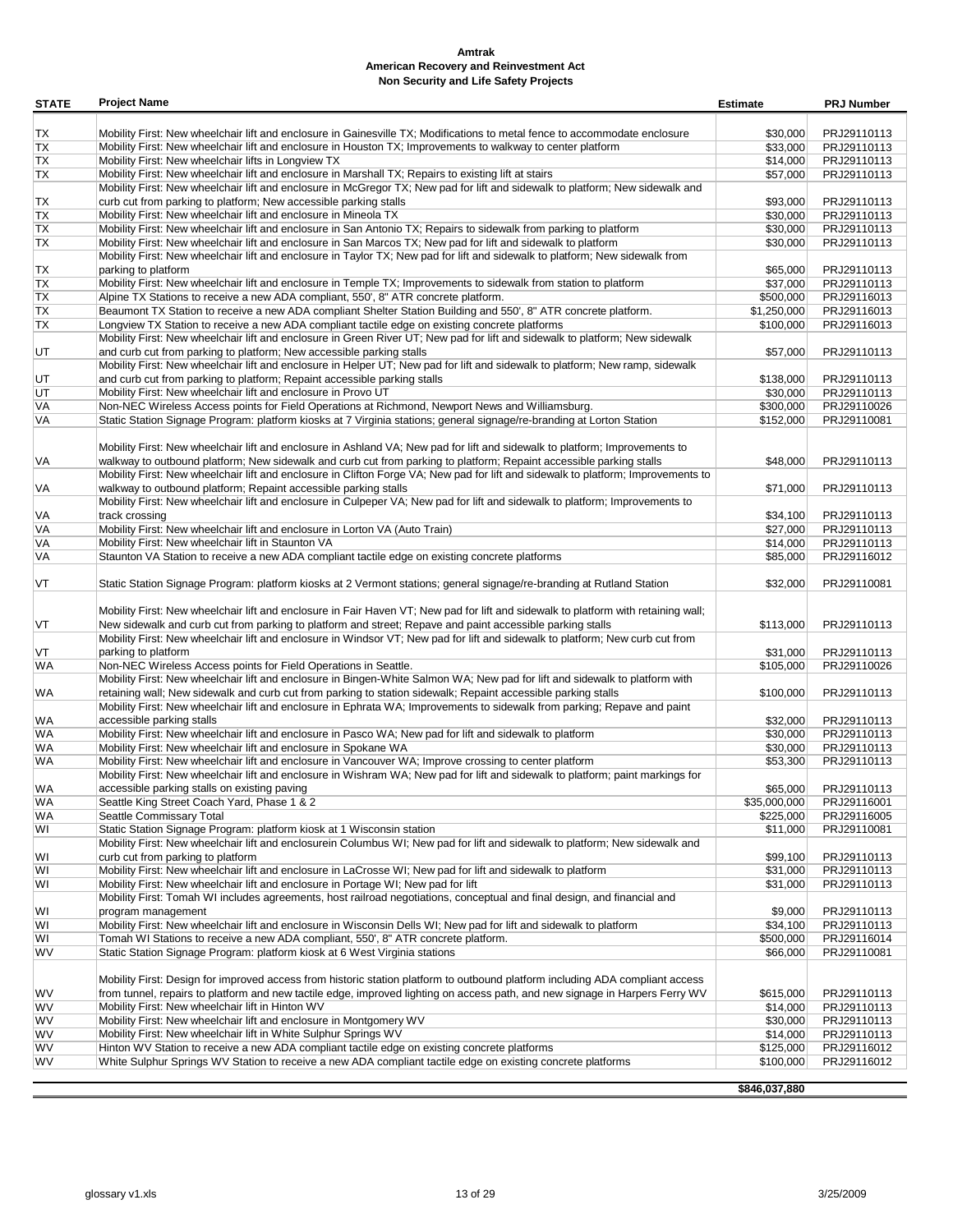**Note on Glossary:** This glossary is meant as a cross-reference for the project names and certain key terms listed in the spreadsheets detailing Amtrak's stimulus projects. Because of length, not all projects are listed; many station projects are not listed; instead, those elements that need explanation but are common to multiple projects are detailed below.

**Accessible parking stalls:** Parking spaces for mobility impaired customers. These are typically slightly wider than conventional parking spots, and often include a yellow striped area next to the space to allow transfer to a wheelchair.

**ADA compliant curb cut:** Curb cuts are small indentations in curbs that combine with a gently sloped concrete walkway to allow easier access for mobility-impaired passengers.

**ADA compliant tactile edge:** To protect against slippage and provide a warning for the visually impaired, Amtrak is installing "tactile edges" on its station platforms. These consist of rubber pads set into the concrete so that they are flush with the platform; the top of the pad is dotted with small hemispherical knobs that provide a grip for shoes in wet weather and also serve to provide a physical marker of the platform edge.

**Amtrak OIG:** To ensure that Amtrak is complying with the transparency and ethics guidelines for the use of stimulus money, the independent Office of the Inspector General will fund 8 FTEs to ensure that the company has established the proper policies, procedures and internal controls to promote optimal use of the funds and ensure that all compliance, reporting and accounting requirements are observed.

**BEE Roof and HVAC replacement on administration building:** This project will provide for the replacement of the roof and roof mounted heating and air conditioning system on administration building at Beech Grove shops.

**Chicago Commissary total:** Access to the building and material handling spaces will be significantly improved. These improvements will include the repair and replacement of loading dock plates and dock doors, the replacement of swing doors, and the repair and resurfacing of warehouse floors. Storage areas will be improved with the addition of warehouse racking; the floor scrubber will be replaced and an auxiliary generator will be installed. Office spaces and employee welfare spaces will be remodeled, and the entire facility will be painted.

**Chicago Yard Switch heater rehabilitation control:** Install 85 electrically powered switch machines that will allow crews on approaching trains to activate the switches remotely; currently, trains have to stop so that crew members can throw switches by hand. This program includes the addition of electrical switch heaters, which will keep snow and ice from clogging switches in winter.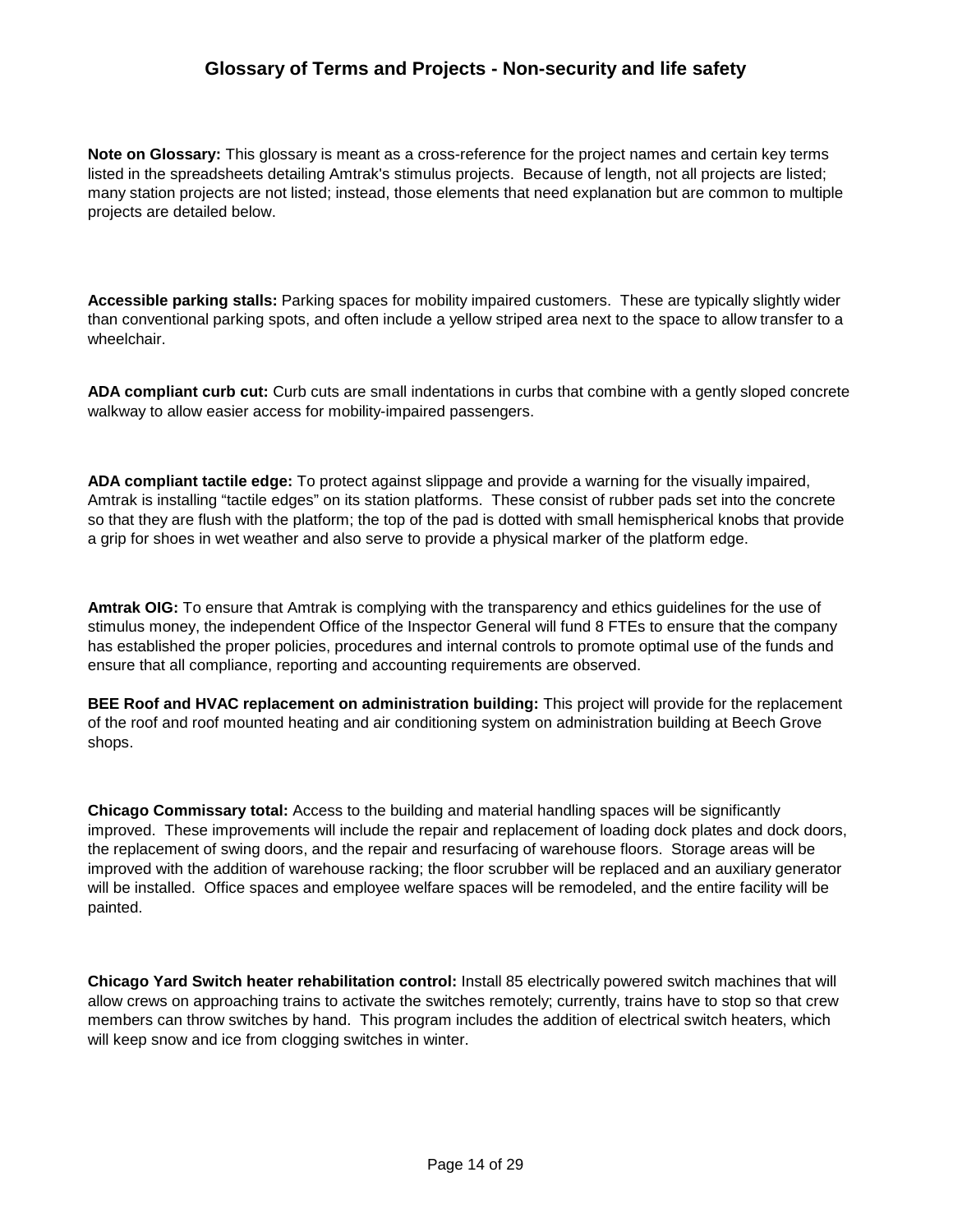**Chicago, IL – replacement dispatch system:** Replace the system Amtrak uses to control and direct traffic in Chicago with a modern PC-based system. The existing system is obsolete and is no longer supported by the manufacturer.

**Construction of Hialeah Maintenance facility** : This project will provide a covered and partially enclosed area to be utilized in performance of maintenance of passenger car equipment. Currently, employees at the equipment maintenance facility in Hialeah Yard (Miami, Florida) work on equipment outdoors. The site will include industrial sewer drains and work platforms, and will support activities such as truck removal and replacement, FRA-mandated inspections, a range of interior and electrical maintenance, and heavy duty cleaning. Also include in this facility will be health and welfare spaces that include provisions for lunch/break room, locker room, rest rooms, training room, and office space.

**Construction of LA Maintenance facility:** This project will provide a covered and partially enclosed area to be utilized in performance of maintenance of passenger car equipment. Currently, employees at this location work on equipment outdoors. The site will include industrial sewer drains and work platforms, and will support activities such as truck removal and replacement, FRA-mandated inspections, a range of interior and electrical maintenance, and heavy duty cleaning. Also include in this facility will be health and welfare spaces that include provisions for lunch/break room, locker room, rest rooms, training room, and office space. Also encompassed in this project will be the purchase and installation of a new wheel truing machine including supporting foundation, track changes, and protective building.

**Crossing to platform:** At many Amtrak stations, multiple-tracked lines require passengers to cross the tracks to reach the platform where their train will stop. These programs replace existing crossings with new ones that will be paved and will incorporate rubber or wooden guards at the rail for additional safety.

**Employee Information Management program – phase 3:** Amtrak has embarked on a program to improve Employee Information Management (EIM) to enable efficiencies in human resources processes that support a large, geographically distributed work force. The wages, salaries, and benefits associated with these resources comprise Amtrak's single largest expense and are hampered today by an over-reliance on paper-intensive, manual processes. This program will automate and consolidate "talent management" functions such as training records and personal development, recruiting, and employee access to and control over records, and routine personnel management actions.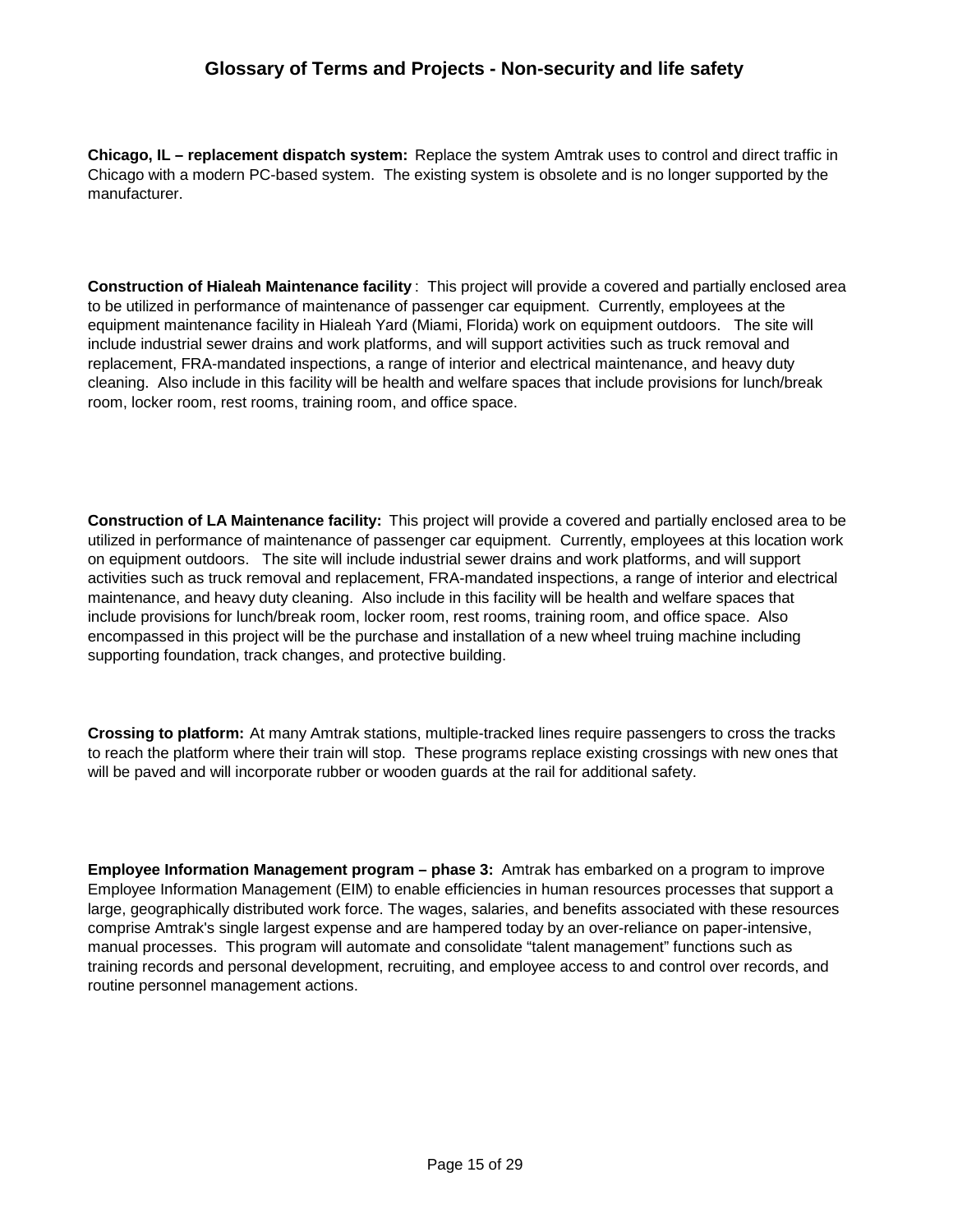**Enterprise data access and availability:** To improve the exchange and visibility of information, Amtrak intends to undertake construction of an Enterprise Data Warehouse and associated "data marts" for the recording, tracking, and exchange of vital information within the company. These systems will improve our ability to capture, extract, and report on vital information.

**Fall protection mechanical shops off-corridor:** This project will provide for fall safe protection for employees performing maintenance and inspection activities on passenger cars and locomotives. OSHA requires all places where work is performed at heights greater than 8 feet to have "fall protection" to prevent accidents. Included within the scope of this project will be overhead cable systems, trolley ways, lanyards, hard points, harnesses, and other equipment specified to meet the OSHA regulations.

**Fixed bridge – East Harbor, Stonington, CT:** The existing bridge will be removed and replaced with an entirely new one; steel spans, concrete piers, and headwalls will be replaced. This work will be done on the same track alignment, with the work going on around the existing spans.

**Fixed bridge – Miamicock River replacement:** The existing bridge will be removed and replaced with an entirely new one; steel spans, concrete piers, and headwalls will be replaced. This work will be done on the same track alignment, with the work going on around the existing spans.

**Fixed Bridge – River Rd, Madison, CT:** The steel spans that carry the tracks across the gap between the concrete headwalls will be removed and replaced.

**Fixed bridge – Thames River, paint fix:** In FY 2008, Amtrak replaced the draw span on the Thames River drawbridge, which suffered from various operational issues. The remainder of the bridge was fundamentally sound, but needs repainting to preserve the metalwork.

**Fixed bridge – West Harbor, Stonington, CT:** The existing bridge will be removed and replaced with an entirely new one; steel spans, concrete piers, and headwalls will be replaced. This work will be done on the same track alignment, with the work going on around the existing spans.

**Fixed bridge: Orange Street, Wilmington, DE:** This bridge is currently a through truss, with the load-bearing portions of the bridge above the height of the rail. To allow sufficient room for eventual triple-tracking of the bridge, the through truss will be replaced with a deck girder, which will support the tracks from beneath, renewing the span and allowing space for a later triple-tracking project.

**Fixed bridges – Bronx Kill Hellgate – paint truss:** paint the metal truss on that portion of the Hell Gate Viaduct spanning the Bronx Kill between the Bronx and Randall's Island in New York.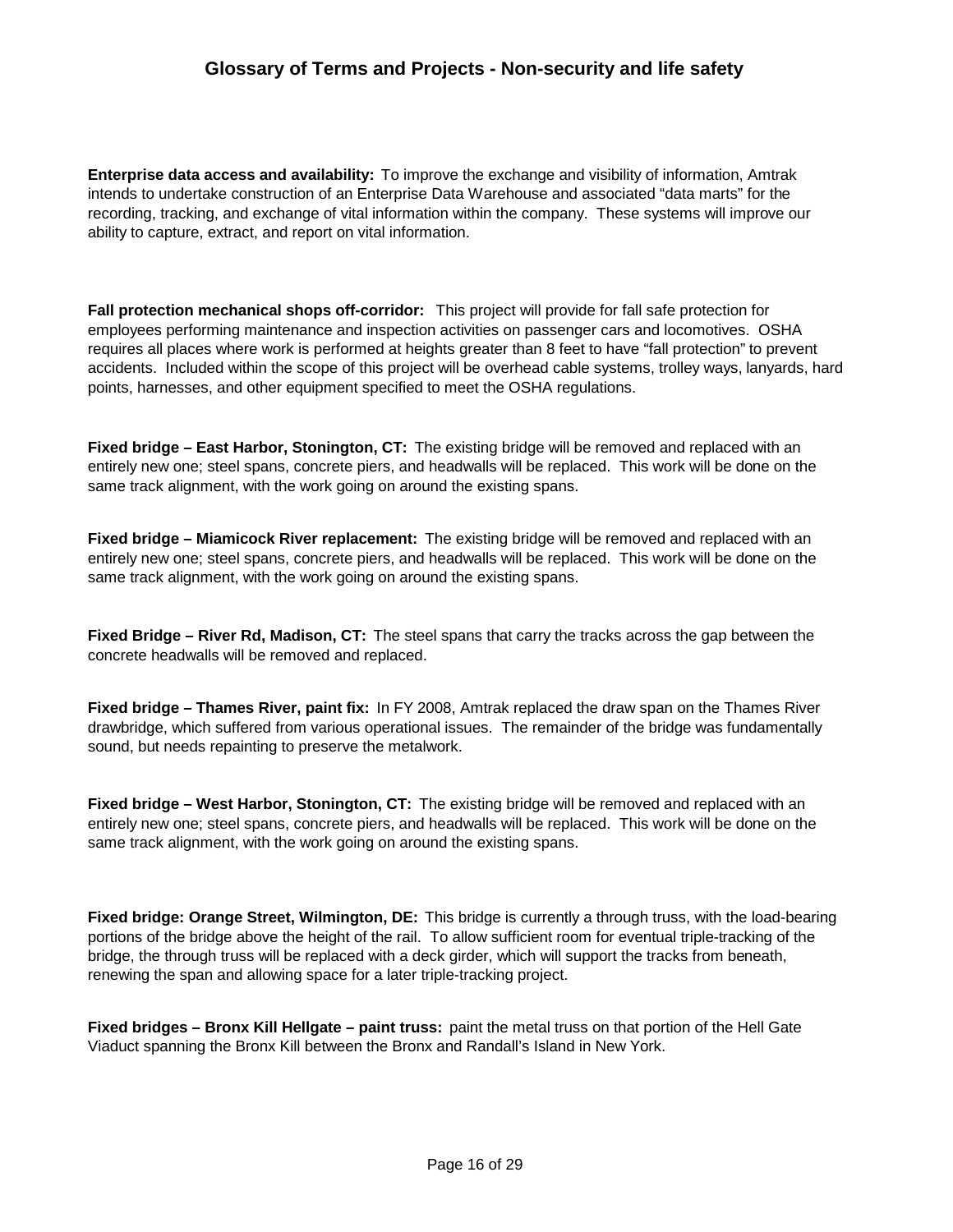**Fixed bridges – Pelham Bay NY:** The Pelham Bay drawbridge is supported on concrete piles, which are gradually deteriorating. This program will replace the piles with new ones, preserving the bridge's foundation.

**Fixed bridges – Union Street, Middleton PA:** The steel span that carries the line of track between the concrete headwalls will be replaced in its entirety.

**Fixed bridges – Wood Street, Middleton PA:** The steel span that carries the line of track between the concrete headwalls will be replaced in its entirety.

**Kiosk:** See "platform kiosk"

**LA Commissary:** The Los Angeles facility will receive improvements to the structure and interior. The dock plates on the loading dock will be replaced, and security gates will be installed on the commissary driveway. Offices and employee welfare facilities will be remodeled, and the warehouse floor will be repaired and covered. The facility will be painted, and an auxiliary generator installed to provide emergency power.

**Lamokin – frequency converter replacement:** These devices change alternating current from the frequency used for long distance transmission to the frequency needed to power trains. The three rotary "frequency converters" at Lamokin date from 1928; this project will completely rehabilitate them, with full-scale replacement of electrical components. Also included is the installation of six new transformers, fourteen new generators, and a complete replacement of all the power and control cabling, and a Remote Terminal Unit, which monitors the facility and provides offsite managers electronic data on the status of the various subsystems.

**Locomotive Communications and Camera project:** Install GPS, onboard video, and a recorder that will track locomotive "health" and fuel status, and transmit them electronically to Amtrak's CNOC. This will fund installation on 192 P-42 class diesel locomotives.

**Metuchen Frequency Converter:** Metuchen transmission cable & duct bank installation will include two additional underground transmission lines from Metuchen Step-up station to the NEC. The addition of these transmission lines will give much needed transmission flexibility and redundancy to the New York region.

**Miami commissary total:** Warehouse floors will be repaired and restored to ensure they remain usable. Employee welfare facilities such as a break room and bathrooms will be renovated, and an auxiliary power generator will be installed in the building.

**Mid Atlantic Division North – substation/transformer RTU:** Transformers are used to reduce the voltage from the 138,000V needed for transmission over long distances from the generating plant to voltages more suitable for use in powering trains. In addition to replacing 16 transformers on the north end of the Mid Atlantic Division, this will provide for replacement of critical electric infrastructure, such as circuit breakers, power and control cables, and associated protective relays.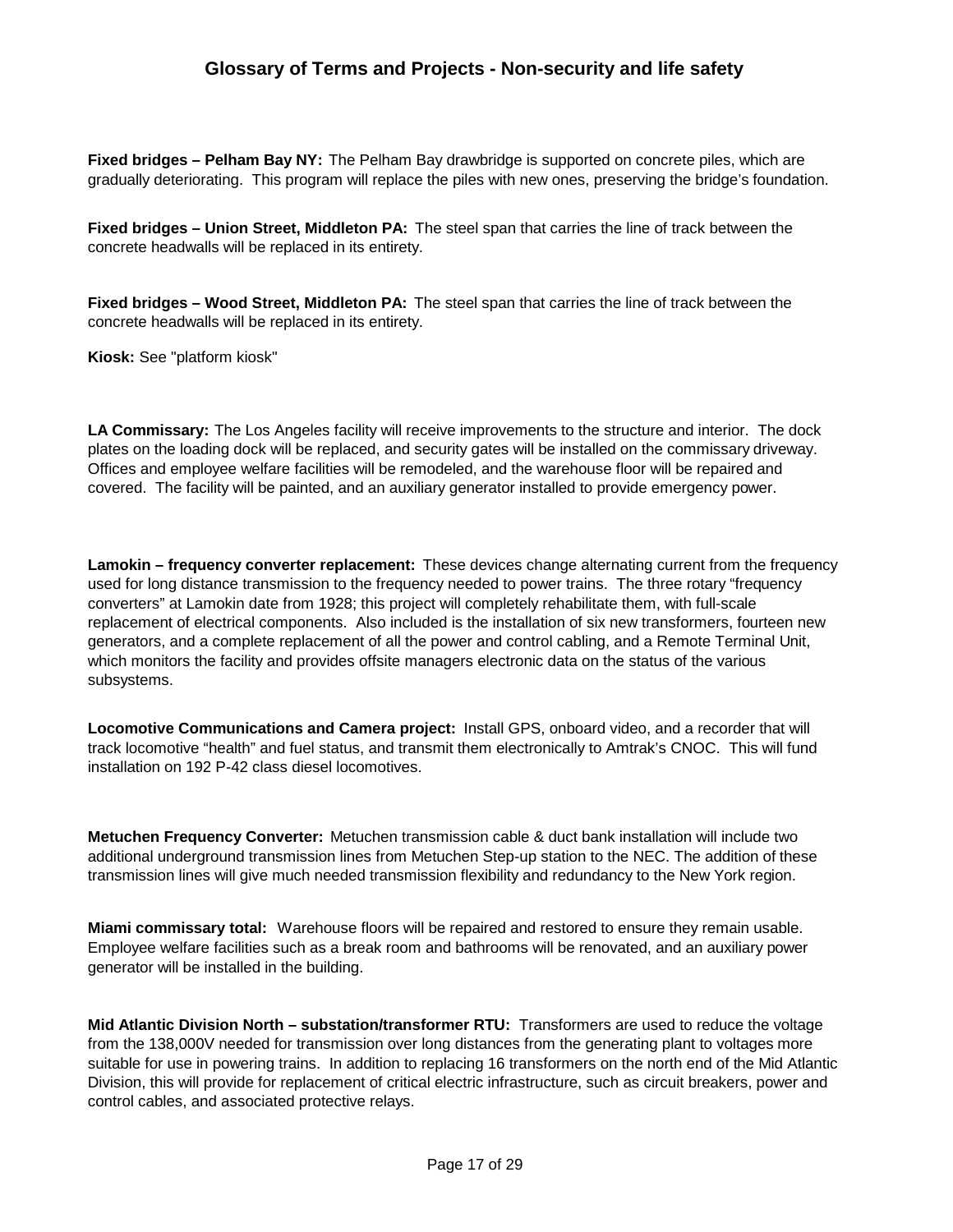**Mid Atlantic Division South – substation/transformer RTU:** Transformers are used to reduce the voltage from the 138,000V needed for transmission over long distances from the generating plant to voltages more suitable for use in powering trains. In addition to replacing 6 transformers on the south end of the Mid Atlantic Division, this will provide for replacement of critical electric infrastructure, such as circuit breakers, power and control cables, and associated protective relays.

**Mobility First – Alliance Ohio:** A new ADA-compliant shelter station will be built, complete with platform, parking, and sidewalks.

**Mobility First – Alpine, TX:** A new ADA-compliant concrete platform will be built (height will be 8" above the rail), with a small elevated platform known as a "mini-high" will be built to allow mobility-impaired passengers to board the train. New sidewalks will be built to reach the parking lot (with curb cuts), and accessible parking spaces will be constructed.

**Mobility first - Amherst, MA:** A new ADA-compliant concrete platform will be built (height will be 8" above the rail), with a small elevated platform known as a "mini-high" will be built to allow mobility-impaired passengers to board the train. New sidewalks will be built to reach the parking lot (with curb cuts).

**Mobility First - Beaumont, TX:** A new ADA-compliant shelter station will be built, complete with platform, parking, and sidewalks.

**Mobility First - Browning MT (seasonal):** A new ADA-compliant concrete platform will be built (height will be 8" above the rail), with a small elevated platform known as a "mini-high" will be built to allow mobility-impaired passengers to board the train. New sidewalks will be built to reach the parking lot (with curb cuts), and accessible parking spaces will be constructed.

**Mobility First – Buffalo - Depew NY:** An ADA-compliant tactile edge will be added to the platform.

**Mobility First - Charlotte, NC:** An ADA-compliant tactile edge will be installed on the edge of the platform.

**Mobility First – Coatesville, PA:** design improved access plan for the station, including an ADA-compliant pathway from street to platform, platform repairs, improved lighting, accessible parking, and compliant signage.

**Mobility First - Cut Bank MT:** A new ADA-compliant concrete platform will be built (height will be 8" above the rail), with a small elevated platform known as a "mini-high" will be built to allow mobility-impaired passengers to board the train. New sidewalks will be built to reach the parking lot (with curb cuts), and accessible parking spaces will be constructed.

**Mobility First – Fort Edwards – Glenns Falls, NY:** A new ADA-compliant concrete platform will be built (height will be 8" above the rail), with a small elevated platform known as a "mini-high" will be built to allow mobility-impaired passengers to board the train.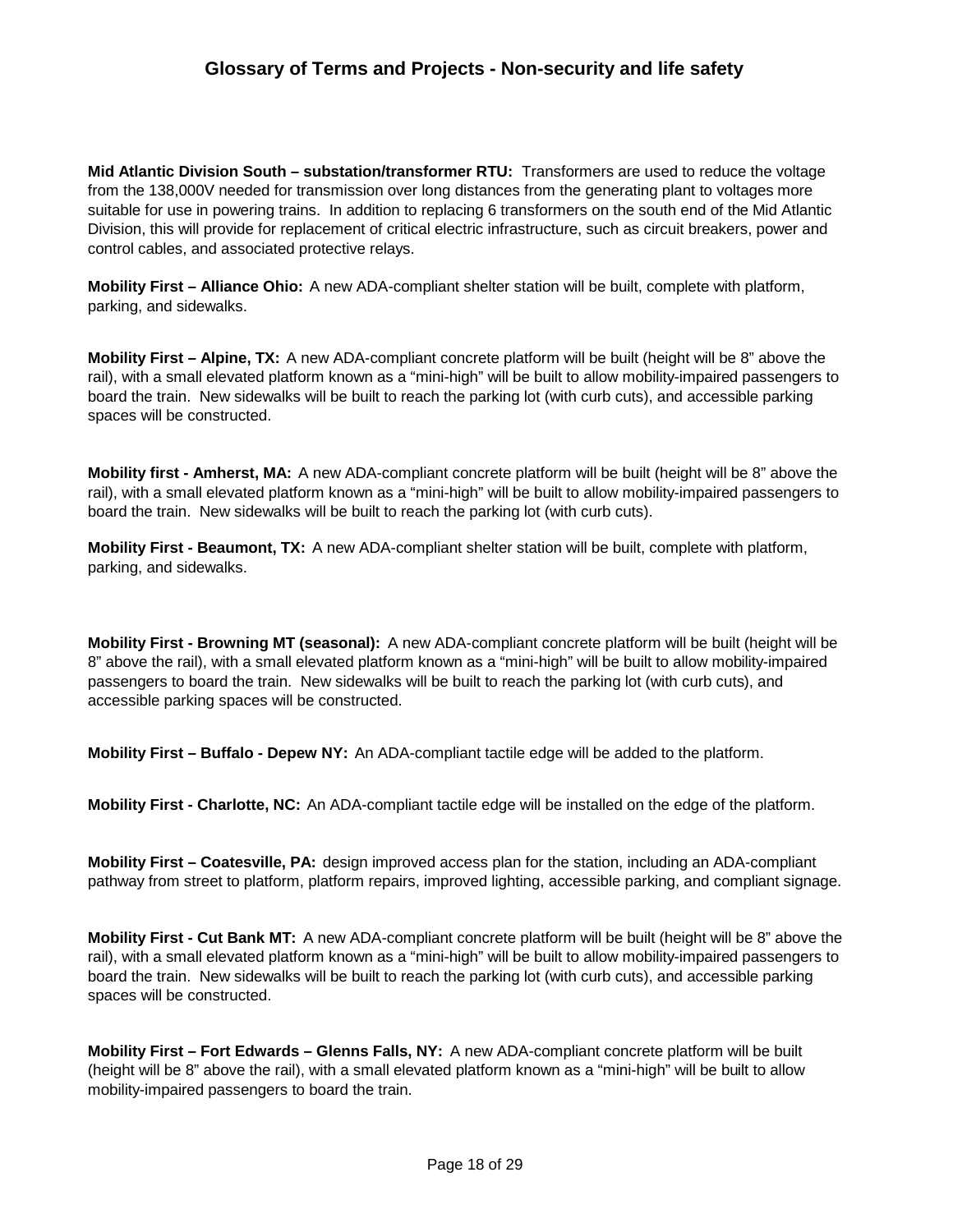**Mobility First - Galesburg, IL:** ADA-compliant tactile edge will be added to the platform.

**Mobility First – Hammond LA:** A new ADA-compliant concrete platform will be built (height will be 8" above the rail), with a small elevated platform known as a "mini-high" will be built to allow mobility-impaired passengers to board the train.

**Mobility First - Kankakee, IL:** ADA-compliant tactile edge will be added to the platform.

**Mobility First - Lamar, CO:** A new ADA-compliant shelter station will be built, complete with platform, parking, and sidewalks.

**Mobility First - Lawrence, KS:** A new ADA-compliant concrete platform will be built (height will be 8" above the rail), with a small elevated platform known as a "mini-high" will be built to allow mobility-impaired passengers to board the train. New sidewalks will be built to reach the parking lot (with curb cuts), and accessible parking spaces will be constructed.

**Mobility First - Libby, MT:** A new ADA-compliant concrete platform will be built (height will be 8" above the rail), with a small elevated platform known as a "mini-high" will be built to allow mobility-impaired passengers to board the train.

**Mobility First – Okeechobee, FL:** A new ADA-compliant shelter station will be built, complete with platform, parking, and sidewalks.

**Mobility First – Penn Sta, NY:** Restrooms will be rehabilitated to bring them into compliance with the ADA.

**Mobility First – Pittsburgh, PA:** Install ADA-compliant tactile edges on the platforms.

**Mobility First - Providence, RI:** Install ADA-compliant tactile edges on the platforms.

**Mobility First - Rensselaer, IN:** A new ADA-compliant concrete platform will be built (height will be 8" above the rail), with a small elevated platform known as a "mini-high" will be built to allow mobility-impaired passengers to board the train. New sidewalks will be built to reach the parking lot (with curb cuts), and accessible parking spaces will be constructed.

**Mobility First – Rouses Point, NY:** A new ADA-compliant concrete platform will be built (height will be 8" above the rail), with a small elevated platform known as a "mini-high" will be built to allow mobility-impaired passengers to board the train.

**Mobility First - Savannah, GA:** ADA-compliant tactile edge will be added to the platform.

**Mobility First - South Bend, IN:** ADA-compliant tactile edge will be added to the platform.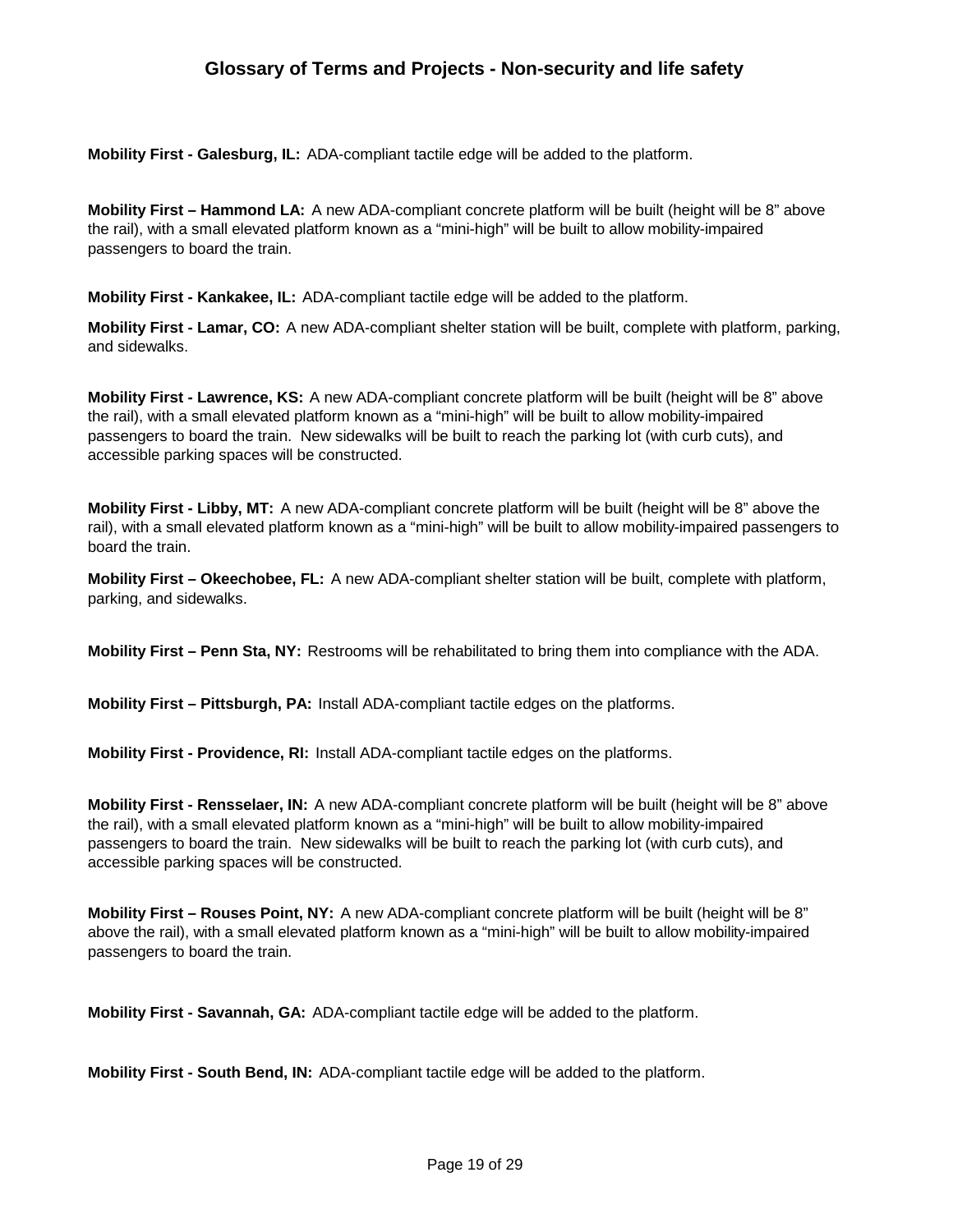**Mobility First - Stanley, ND:** A new ADA-compliant concrete platform will be built (height will be 8" above the rail), with a small elevated platform known as a "mini-high" will be built to allow mobility-impaired passengers to board the train. New sidewalks will be built to reach the parking lot (with curb cuts), and accessible parking spaces will be constructed.

**Mobility First – Tampa FL:** Platforms will be improved to bring them into compliance with the ADA, and the canopies over the platforms will be repaired.

**Mobility First - Tomah, WI:** A new ADA-compliant concrete platform will be built (height will be 8" above the rail), with a small elevated platform known as a "mini-high" will be built to allow mobility-impaired passengers to board the train.

**Mobility First - Trinidad, CO:** A new ADA-compliant shelter station will be built, complete with platform, parking, and sidewalks.

**Mobility First - Whitefish MT:** A new ADA-compliant concrete platform will be built (height will be 8" above the rail), with a small elevated platform known as a "mini-high" will be built to allow mobility-impaired passengers to board the train.

**Mobility First – Winnemucca, NV:** A new ADA-compliant shelter station will be built, complete with platform, parking, and sidewalks.

**Mobility First – Winter Haven, FL:** An ADA-compliant tactile edge will be added to the platform, and the cracks in the platform will be repaired.

**Mobility First bridgeplates NEC:** Provides steel plates for emergency transfers between stopped trains on the Northeast Corridor, allowing passengers to transfer in an emergency without climbing down to the ballast.

**Mobility First- Stanley, ND:** A new ADA-compliant concrete platform will be built (height will be 8" above the rail), with a small elevated platform known as a "mini-high" will be built to allow mobility-impaired passengers to board the train.

**Mobility First: Chico, CA:** A new ADA-compliant concrete platform will be built (height will be 8" above the rail), with a small elevated platform known as a "mini-high" will be built to allow mobility-impaired passengers to board the train. New sidewalks will be built to reach the parking lot.

**MOFE Charlotte upgrade 480 Charlotte:** Upgrade the 480 volt electrical system that is used to provide electrical power to rail cars undergoing inspection and repair.

**MOFE Chicago – 14th St Car Shop Roof replacement:** replace the roof on the 14th Street car shop; existing roof is aging and prone to leakage.

**MOFE Chicago – 15th St Mat. Ctl/Comm – Roof replacement:** replace the roof on the material control and commissary buildings; existing roof is aging and prone to leakage.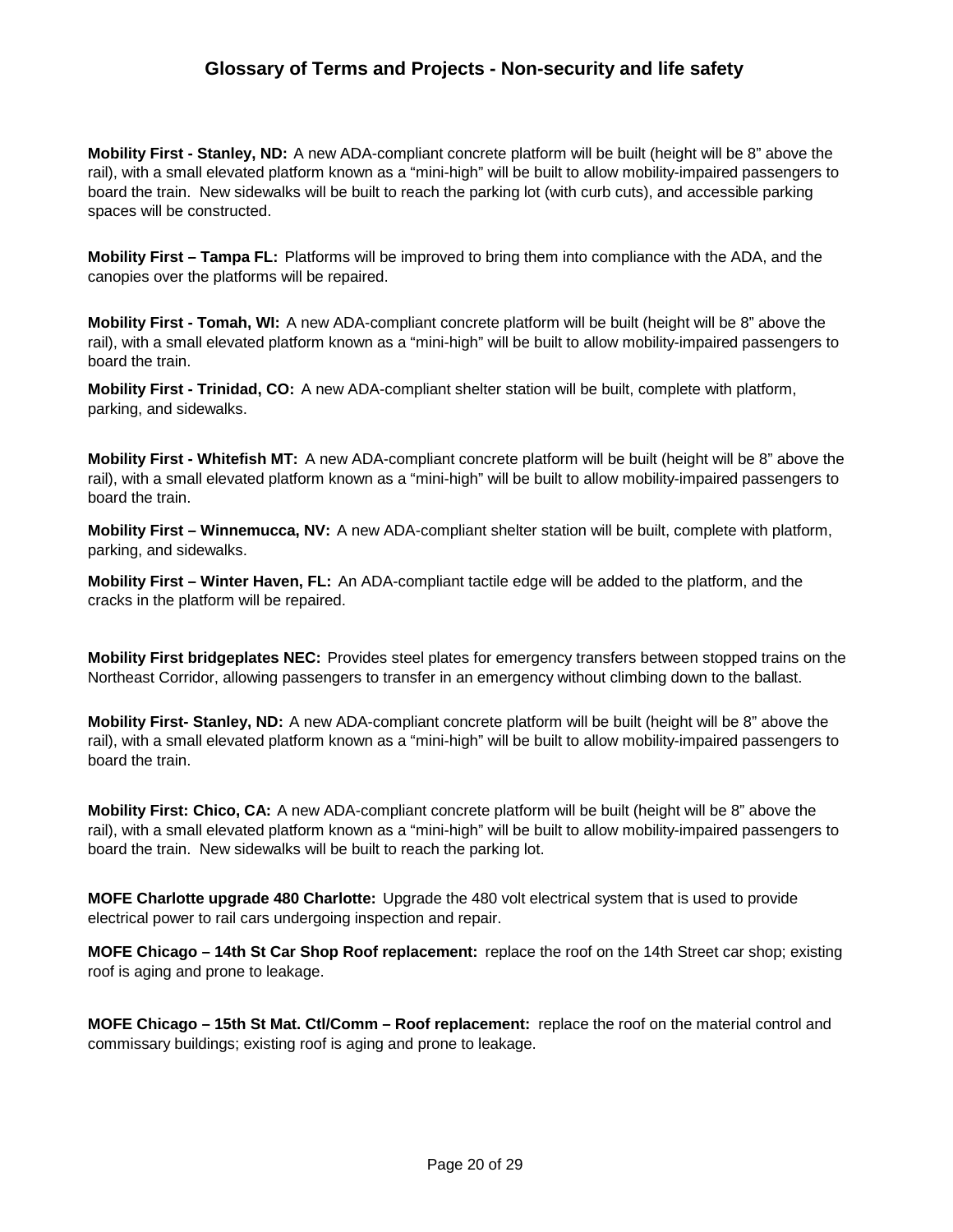**MOFE Chicago – 16th St. Loco Shop:** Roof Replacement: replace the roof on the 16th street locomotive repair shop; existing roof is aging and prone to leakage.

**MOFE Hialeah – roof replacement:** Replace roof on equipment maintenance facility covering the drop table in Hialeah Yard, Florida. A drop table is utilized for the replacement of wheels and / or truck assemblies that house the wheel assemblies on cars or locomotives.

**MOFE Ivy City – Roof replacement:** Roof replacement on equipment maintenance facility, including associated repairs to roof mounted heating and air conditioning equipment.

**MOFE Ivy City – S&I Fire Alarm upgrade:** Upgrade fire alarms in servicing and inspection building at the Ivy City equipment maintenance yard.

**MOFE Ivy City – Train wash (non-HSR):** This project will provide for the refurbishment of the existing train wash facility utilized to clean the conventional single-level equipment fleet included in this facility will be the provisioning of de-icing equipment that will assist in minimizing ice build-up on the under carriage of passenger equipment. A train wash is similar to an automated automobile wash system on a larger scale.

**MOFE Ivy City:** Replace deteriorated concrete platforms at the electric locomotive Service and Inspection (S&I) Pit on Track #23.

**MOFE LA Yard Rehab:** This project is for the application of a protective epoxy coating to the concrete floor in the Service and Inspection (S&I) facility including drainage improvements. Additional facility infrastructure improvements will include installation of 480 volt electrical ground power and a compressed yard air system to provide electrical power to passenger cars during layover and to maintain air pressure in train air system during layover.

**MOFE Sanford – Coach shop – 480V electrical upgrade:** Upgrade the 480 volt electrical system that is used to provide electrical power to rail cars undergoing inspection and repair.

**MOFE Sanford – upgrade exterior lighting:** Upgrade exterior lighting system at equipment maintenance facility in Sanford, FL, to allow for better night visibility in equipment maintenance area.

**MOFE:** Maintenance of equipment. This term is used for facilities and equipment that are needed to keep locomotives, passenger coaches, and other rolling stock in good working order.

**MOFW Odenton – roof replacement:** Replace the roof on the maintenance of way base at Odenton, Maryland.

**MOFW Perryville – roof replacement:** Replace the roof on the maintenance of way base at Perryville, Maryland.

**MOFW Perryville sanitary sewer line:** Upgrade sewage removal lines at Perryville maintenance of way base.

**MOFW Quad avenue MofW base roof replacement:** Replace the roof on the maintenance of way base at Quad Avenue in Baltimore, Maryland.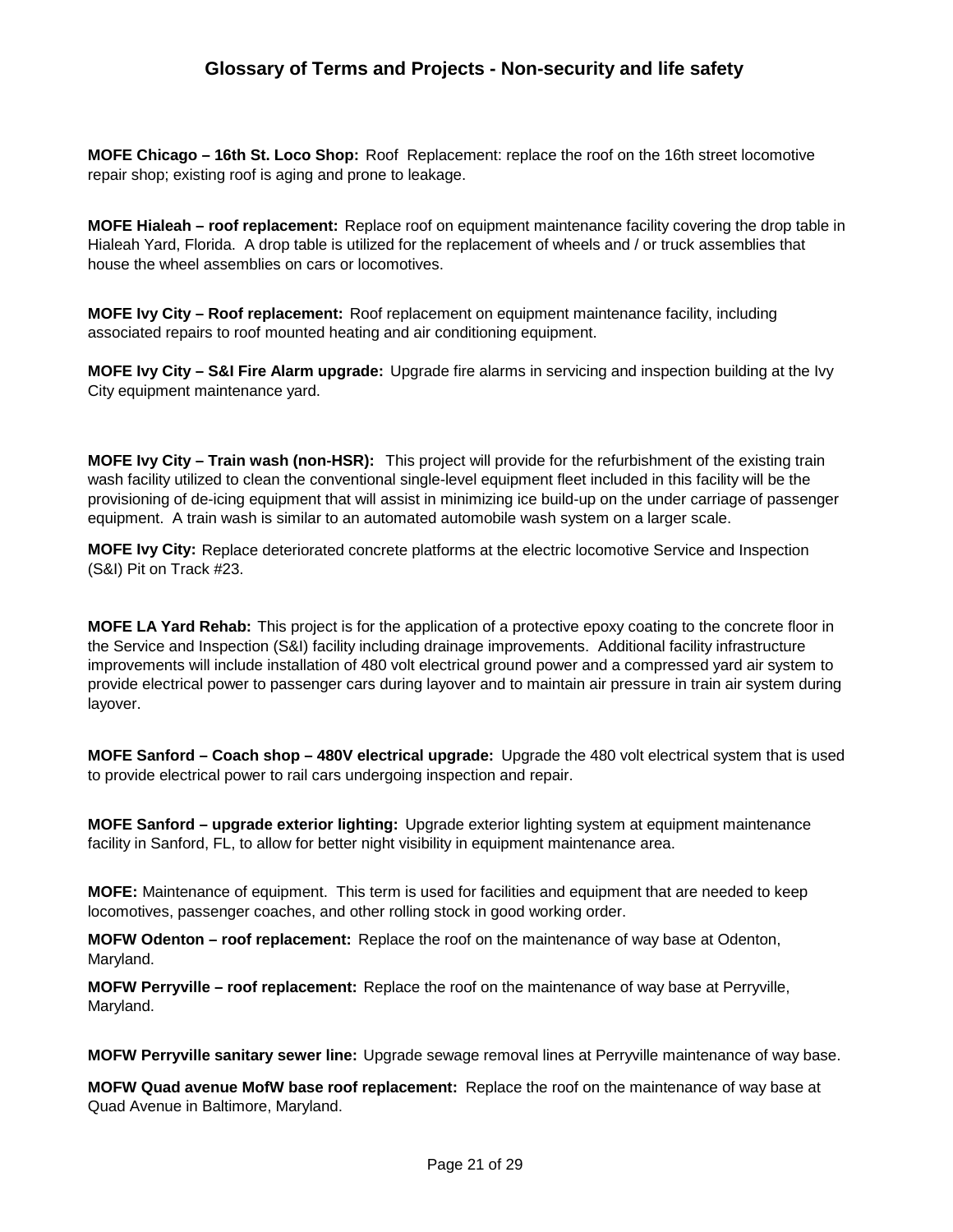**New England Division – right of way improvements:** Regrading and shaping of ditches, culvert cleaning, restoration of drainage and tree and vegetation trimming to prevent damage from falling limbs and water runoff.

**New England Division concrete tie replacement:** Replace 80,000 deteriorating concrete ties and replace rail on curves at selected locations.

**New Orleans Commissary total:** The offices and employee welfare spaces (locker rooms, lunchrooms, bathrooms) will be remodeled, and floors will be repaired and resurfaced. The whole facility will be painted, and an auxiliary generator will be installed.

**New York Division – right of way improvements:** Regrading and shaping of ditches, culvert cleaning, restoration of drainage and tree and vegetation trimming to prevent damage from falling limbs and water runoff.

**New York Division – substation transformer replacement:** Transformers are used to reduce the voltage from the 138,000V needed for transmission over long distances from the generating plant to voltages more suitable for use in powering trains. In addition to replacing 3 transformers on the New York Division, this will provide for replacement of critical electric infrastructure, such as circuit breakers, power and control cables, and associated protective relays.

**Niantic River - Bridge Replacement:** The Niantic River drawbridge dates from 1906, and it is very close to the high water line, requiring openings for all but the very smallest watercraft; it also has a 45 mph speed restriction in effect, causing an average daily aggregate of 12 minutes of delay for our *Acela* services. The bridge's age and the continual need to open and close it have strained the aging machinery, making the structure failure-prone. Amtrak will replace the bridge with a higher three span bascule drawbridge on a new alignment, greatly reducing the need for openings and closing. Included in this project are the realignment of the approaches, improvements to the navigation channel, restoration of a public walkway, and removal of the old bridge.

**NY Penn Station Commissary total:** The commissary floor will be repainted and repaired, and an auxiliary generator will be installed to provide stand-by electric power. Locker rooms will be completely refurbished, and a new women's restroom will be built.

**Oakland Commissary:** Office and employee welfare spaces will be remodeled, the warehouse floor will be repaired and covered to ensure it will be suitable for future use, and an auxiliary generator will be installed to provide emergency power.

**Paint markings for accessible parking stalls on existing paving: Parking spaces for mobility impaired** customers. These are typically slightly wider than conventional parking spots, and often include a yellow striped area next to the space to allow transfer to a wheelchair.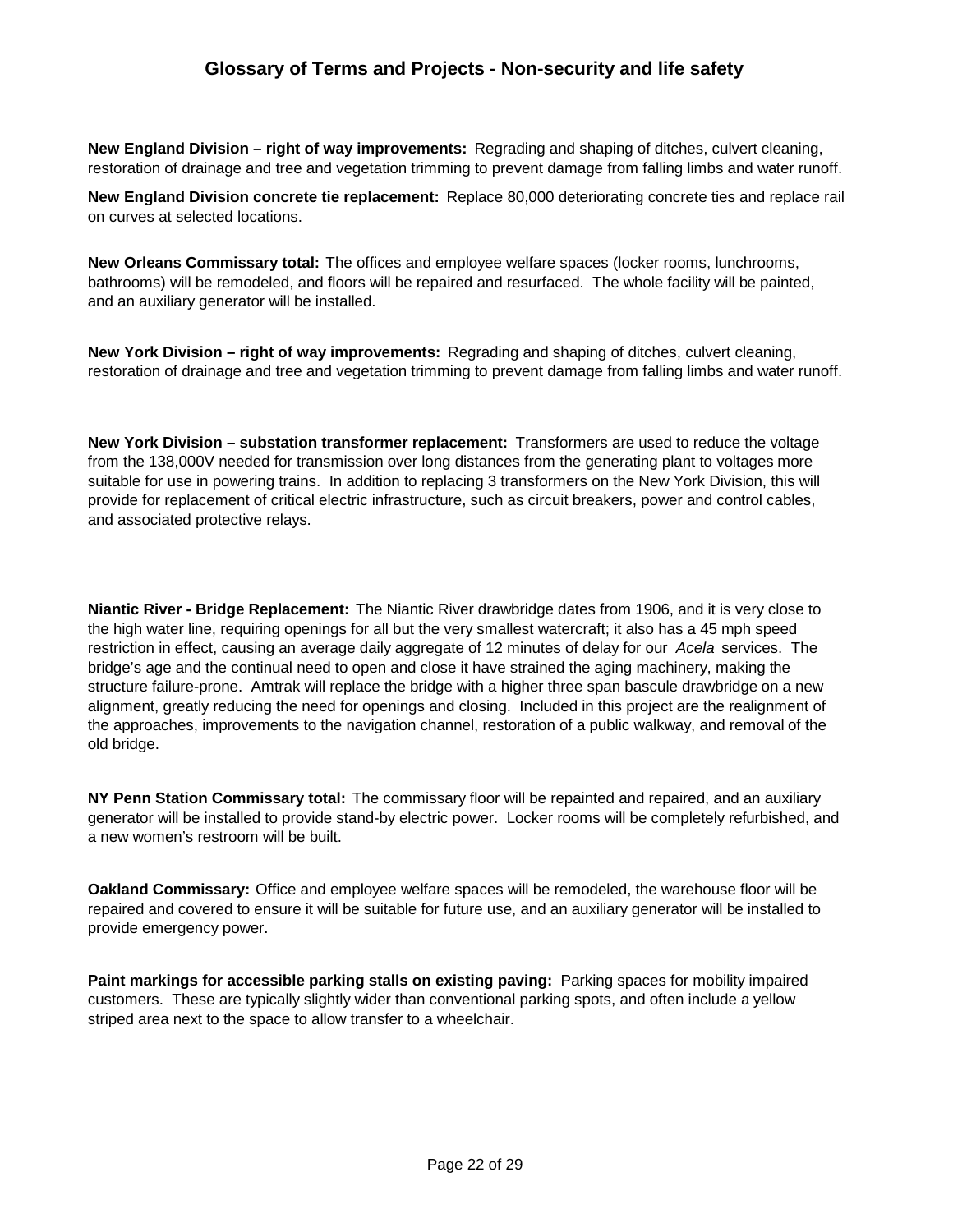**Passenger Information Display System (PIDS) for stations:** ADA-compliant system for passengers with aural or visual disabilities. This will replace the current display boards, and will provide train and time data in displays of a color and size suitable for easy viewing.

**Penn STA NY – ADA restroom rehab:** Rebuild restrooms to ensure that handicapped people will be able to access them easily.

**Penn Station Chiller and Abatement backup power:** Design and install new chillers to support the air conditioning system. Emergency power generators to support the station's vital functions will also be installed as part of this program, and asbestos will be removed from the service building (outside of the main station).

**Platform kiosk:** Small roofed structure with space for advertising and information notices.

**Procurement sourcing and contracts system (ARIBA):** This project will implement the "sourcing and contracts" and "spend analysis" modules of the ARIBA procurement and contract management system. These modules support procurement sourcing enforcement rules and the contracting standards and procedures set forth in the Amtrak procurement manual, and are compliant with the terms recommended by the GAO.

**Program administration – non safety and life security:** The management and administration of a \$1.3 billion stimulus project will require some additional resources and staff. This program will provide 2 FTEs in FY 2009, 16 in FY 2010, and 10 in FY 2011. Included in these counts are supervisory personnel to manage an additional 160 employees in the Mechanical Department, and additional staff for the Human Resources, Procurement, Security and Finance Departments to handle the accounting, fiscal and project status reporting.

**Relaunch Amtrak.com and supporting systems:** This project will provide additional functionality on Amtrak's planned upgrade of Amtrak.com. These upgrades will provide customers with a larger range of choices (a full day, instead of just ten trains), a shopping cart system, similar to the ones in use by major online retailers, and alerts that will let prospective customers know when trains are approaching "sold out" status. The system will also deliver "targeted messaging" to customers, and will allow Amtrak to partner with a web solution provider to make Amtrak services and journey planning more easily accessible.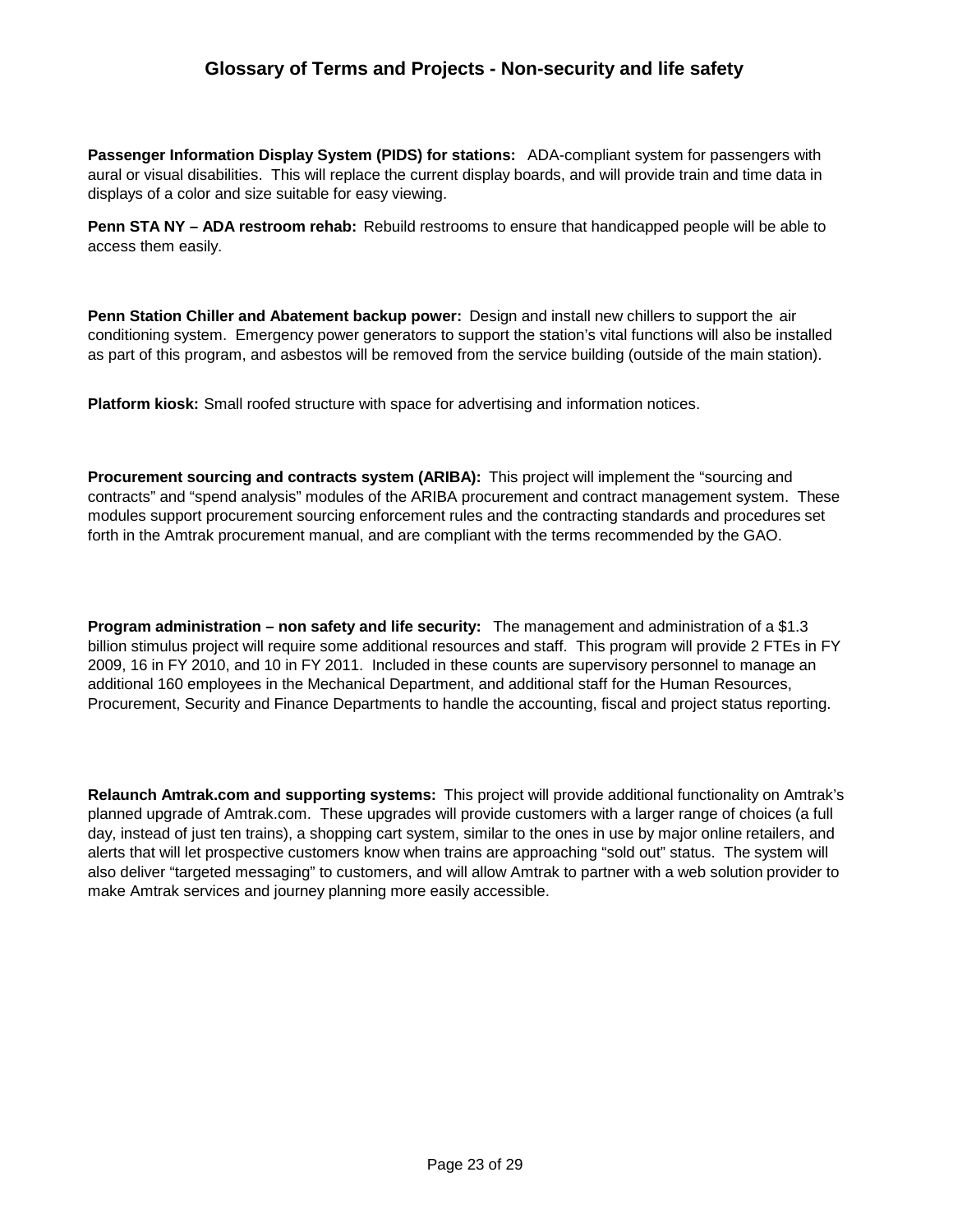**Return to service Amfleet cars:** This project will return 60 Amfleet cars to service over the next two years. The following scope will be performed under this Amfleet project: 1) Twenty (20) Amfleet I Food Service Cars will be converted to Amfleet I Coach Cars. During this process, the galley area will be removed, windows, seating, heating, and air conditioning will be installed and the car floor plan will meet the standard Capstone configuration thereby increasing revenue capacity. (Capstone: name given for this interior package enhancement which includes bathroom modules, wall and ceiling plastics, and a more neutral color scheme). 2) Four (4) Amfleet II Coach Cars and seven (7) Amfleet I Coach Cars will be rehabilitated from wreck status and then undergo a level 3 overhaul. (A Level 3 overhaul is the high level of overhaul or replacement of major components and systems that return the rolling stock to a state of good repair and extend the life of the asset. The work scope includes the overhaul of trucks, air brake valves, couplers, draft gears, seats, diaphragms, door operators, battery chargers, air conditioning units, and toilets. Also includes the replacement of the wheel-sl

**Seattle Commissary total:** Interior repairs will include the remodeling of office space and employee welfare facilities, and repair and resurfacing of the floors. Additional shelf storage will be installed in the warehouse, and auxiliary generators will be installed to provide emergency power.

**Seattle King Street Coach Yard, PH I & 2:** Phase 1 will consist of a new 750 foot long by 100 feet wide building will be constructed in the Seattle, WA Coach yard to facilitate the Cascade train maintenance operation. This service and inspection building will be constructed with facilities for material storage, administration, and health and welfare aspects for employees. Also contained in this building will be 2 tracks. One of these tracks will contain 200 feet of elevated track for an inspection pit to be used by maintenance of equipment personnel. A new wheel truing machine will be installed at the north end and will be housed in a new structure. Various track realignments will be required to accommodate these new structures. Phase 2 will consist of a 50 foot wide by 450 foot long facility that will contain a material control warehouse and employee welfare facilities for the yard operation.

**SHS repair or repave defective roadways, walkways and parking lot surfaces at facility:** General improvements to the South Hampton Street Yard in Boston, MA.

**South Station commissary:** The commissary will receive extensive repairs to its structure, interior and utility systems. The roof will be completely repaired, and the electrical system re modeled; several energy conservation projects will be included as part of this remodeling. Drains in the bathrooms will be repaired, and an access control and alarm system will be installed. The operating portions of the building will also be rebuilt. The Lift for loading dock #1 will be replaced. Cooler and freezer entrance doors will likewise be removed and replaced. The warehouse will be painted, and the Eatec office will be retiled. An auxiliary electric generator will be installed to ensure power is available to keep inventory refrigerated in the event of a major power loss.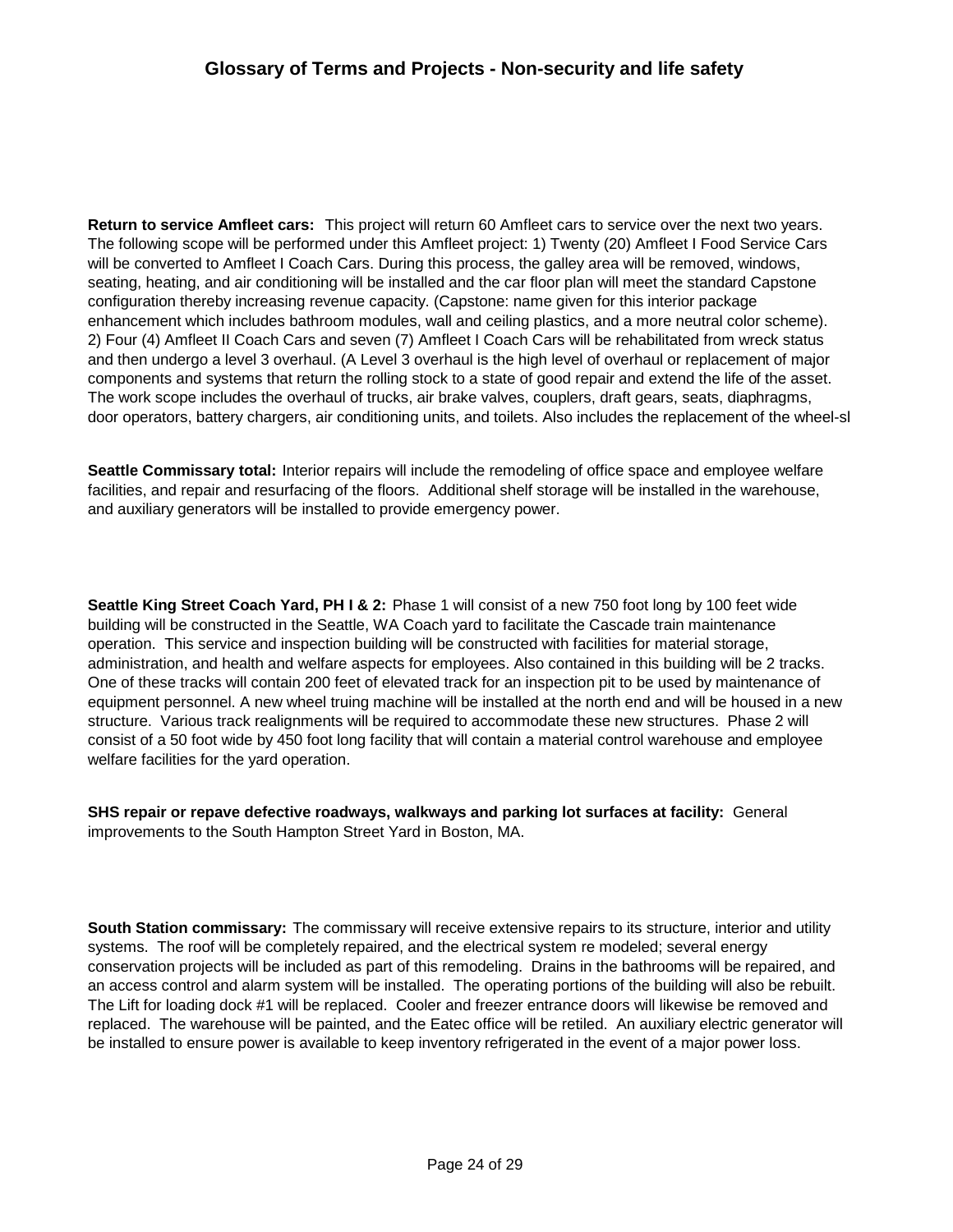**SSY (Sunnyside Yard) Commissary total:** The Sunnyside Commissary will receive a complete rehabilitation, including need structural repairs to the walls. An electric generator will be installed to provide auxiliary power for refrigeration and emergency needs. Electric connections will be installed to power refrigerated trucks (reducing the need for diesel power), and a fenced in area will be installed in the cooler to store alcoholic beverages. The warehouse floor will be restored and locker rooms for employees, which are badly in need of repair, will be renovated.

**SSYD yard lighting:** Lighting upgrades to Sunnyside Yard in New York City, which will provide for better lighting for night work and operations.

**STA Providence – overbuild catenary protection:** Construct protective edging above the electric power transmission wires for trains, to prevent accidental contact.

**SUB 25A Washington, DC - Roof replacement:** Replace the roof on a structure housing electric traction substation components at Union Station.

**Transmission line replacement:** Design a replacement electric transmission system to carry power from the generating plant at Safe Harbor to Atglen, PA. This system is outdated, and suffers from serious maintenance problems; replacement will greatly enhance the reliability of our electric traction and NEC train services.

**Vertical Circulation:** Stations serving multi-tracked rail lines sometimes incorporate an "island platform" between the tracks. In such cases (particularly where traffic is heavy), these platforms are accessible by either a tunnel or an overbridge. ADA-compliant "vertical circulation" is provided by elevators.

**Washington Commissary total:** The Washington commissary will receive structural and electrical improvements. Electrical connections will be installed to power refrigerated trucks, eliminating the need to keep diesel engines running. Walls and doors in the trash compactor area will be repaired, and the dock bumpers will be installed at the Ivy City facility. Finally, an auxiliary generator will be installed to provide standby power.

**Wheelchair lift, pad and enclosure:** As part of its "Mobility First" program, Amtrak is installing wheelchair lifts around the system. These small hydraulic lifts can raise a wheelchair to coach level at stations where the platforms do not permit level boarding. The concrete pad provides a stable base for the lift, and the enclosure protects it from weather and vandalism.

**Wilmington, DE station restoration:** This massive project, starts with a thorough renovation of the building exterior, sidewalk, stairwell enclosures, platform canopy shelters, and the waterproofing of the track bed (which is needed, because the waiting room is underneath the tracks). Once these projects are complete, The interior will be cleared and refurbished, with major repairs to the interiors, a new air conditioning system, and new electrical and plumbing systems. Waiting rooms and other spaces on the second floor will also be restored.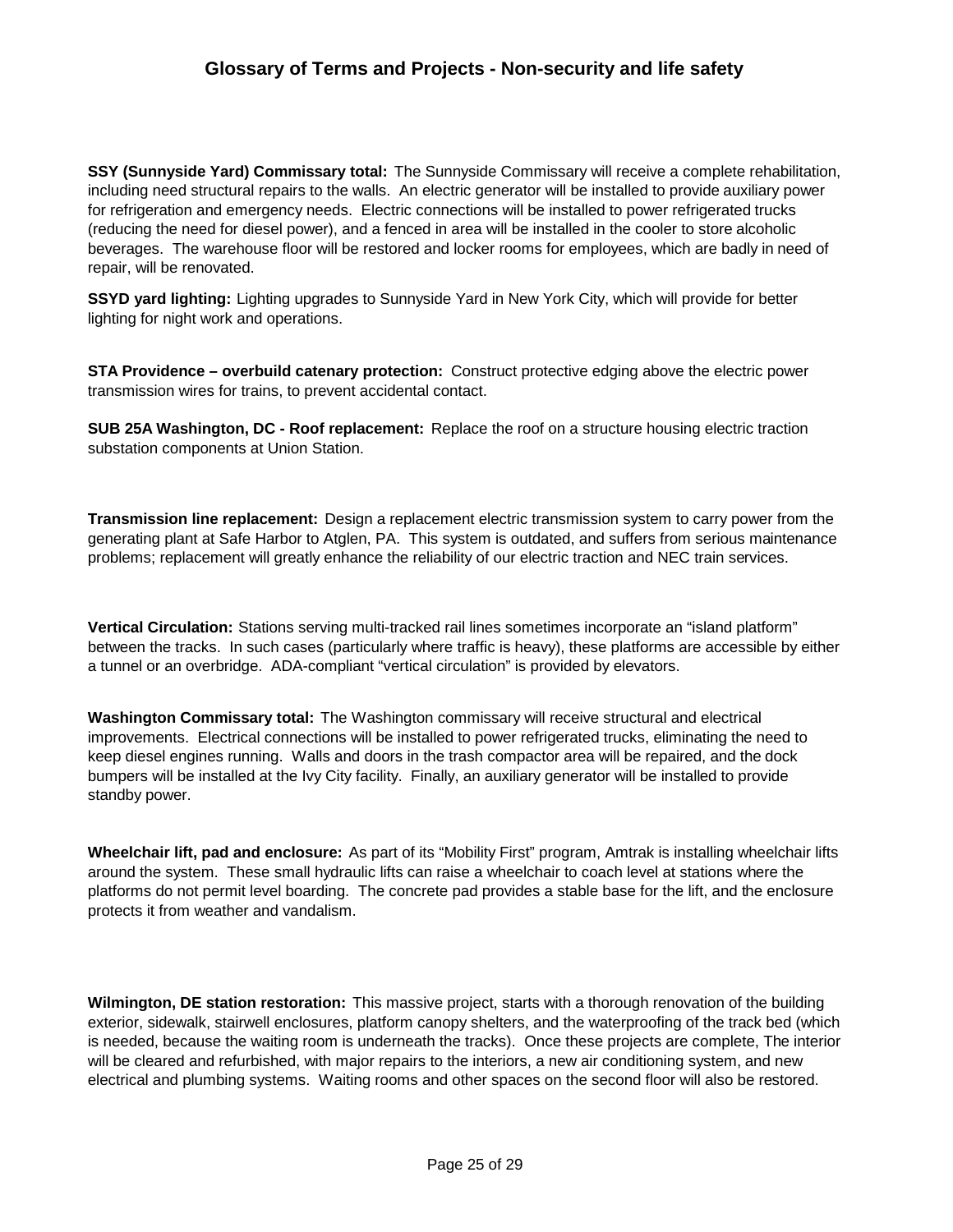**Wireless access points for field operations (NEC):** Current wireless communications infrastructure and connectivity technology has progressed to the extent that its use will support Field Operation's business and functional requirements. Users such as management, staff and field personnel who are not based in an office location such as mechanical shops and yards or who travel as part of their job functions shall have the capability to connect to the Amtrak data network via a dedicated network connection, where practical, via wireless technology. This will allow employees to enter job orders for review and processing directly from the field. The wireless access will be made available at key maintenance and support facilities as well as critical areas along the right of way. The Field Operations users that will benefit from the wireless access are - Amtrak Police Department, Engineering, Mechanical, and Transportation workers.

**Wireless points for Field Operations (non-NEC):** Current wireless communications infrastructure and connectivity technology has progressed to the extent that its use will support Field Operation's business and functional requirements. Users such as management, staff and field personnel who are not based in an office location such as mechanical shops and yards or who travel as part of their job functions shall have the capability to connect to the Amtrak data network via a dedicated network connection, where practical, via wireless technology. This will allow employees to enter job orders for review and processing directly from the field. The wireless access will be made available at key maintenance and support facilities as well as critical areas along the right of way. The Field Operations users that will benefit from the wireless access are - Amtrak Police Department, Engineering, Mechanical, and Transportation workers.

**WUS High platform replacement:** Replace two high level concrete platforms at Washington Union Station that are deteriorating with completely new platforms.

**MOFE LA Yard Rehab:** This project is for the application of a protective epoxy coating to the concrete floor in the Service and Inspection (S&I) facility including drainage improvements. Additional facility infrastructure improvements will include installation of 480 volt electrical ground power and a compressed yard air system to provide electrical power to passenger cars during layover and to maintain air pressure in train air system during layover.

**MOFE Ivy City – Switch gear upgrade:** This project will provide for the upgrade of the electrical switch gear. This is a part of the power distribution system for electrical power coming into the facility from the utility company

**MOFE Ivy City – S&I building – rehab KIRK Key Interlocking system #7 & 8 tracks:** This project will upgrade the dual-key control panel that is utilized to de-energize the overhead power catenary within the facility work limits which will provide a safe work environment for employees.

**MOFE Ivy City – Replace Platforms:** This project will replace deteriorated concrete platforms at the electric locomotive Service and Inspection (S&I) Pit – Track #23.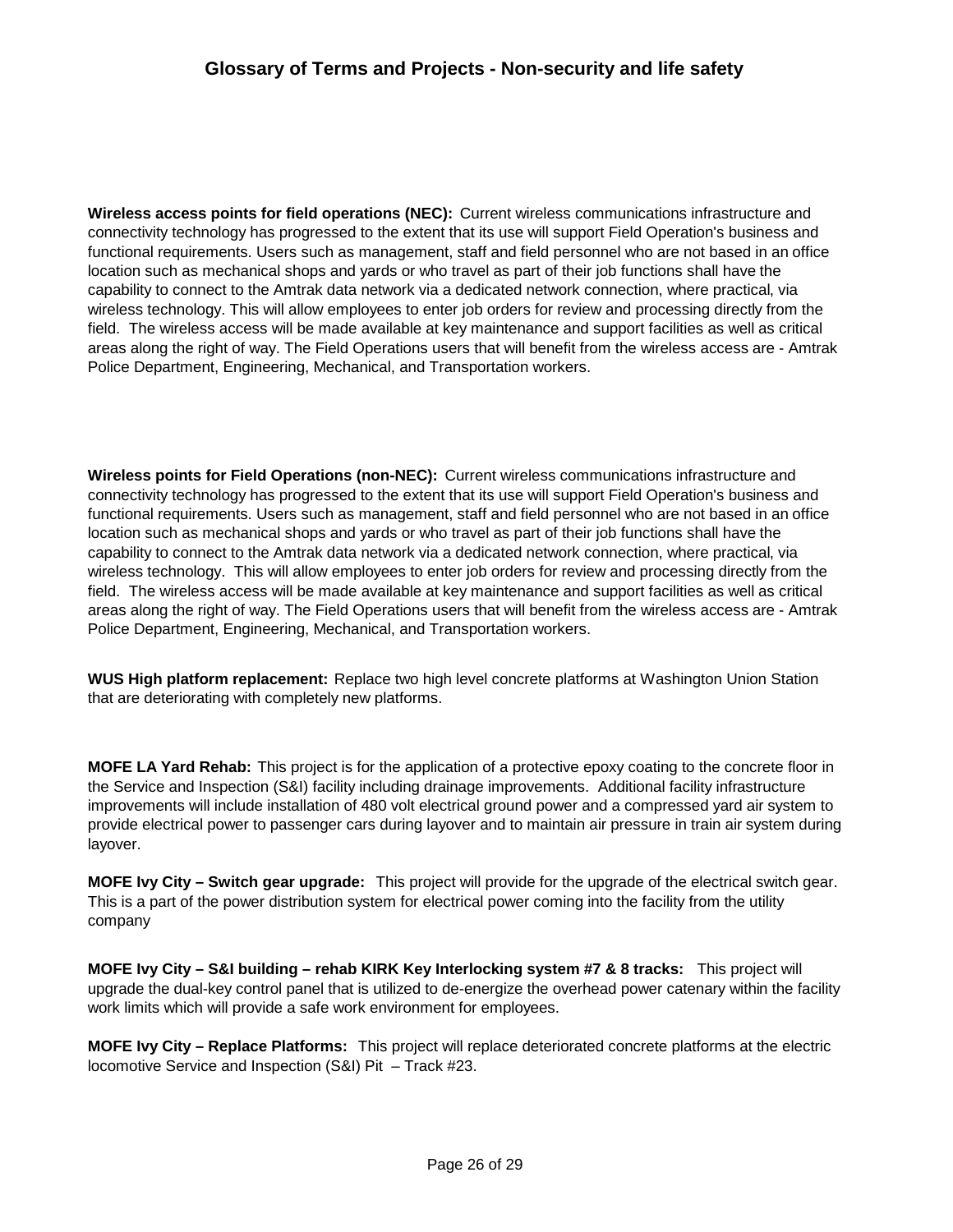**MOFE Ivy City – Roof replacement:** This project will replace the roof on the main conventional single-level equipment fleet maintenance facility including associated repairs to roof mounted heating and air conditioning appurtances.

**MOFE Hialeah – roof replacement:** Replace roof on equipment maintenance facility covering the drop table in Hialeah Yard, Florida. A drop table is utilized for the replacement of wheels and / or truck assemblies that house the wheel assemblies on cars or locomotives.

**MOFE Sanford – upgrade exterior lighting:** Upgrade exterior lighting system at equipment maintenance facility in Sanford, FL, to allow for better night visibility in equipment maintenance area.

**Sanford expand and upgrade employee health and welfare facility:** Improves a building utilized by Train & Engine crews, maintenance of equipment (mechanical), and maintenance of way (engineering) employees for meals, training, office and other health and morale-related functions.

**MOFE Chicago – 12 St. S&I Building:** This project will provide for additional heavy duty access man doors in the side walls of the Service and Inspection Building.

**MOFE Chicago - restore steam system throughout the yard for servicing and winter operations:** This project will provide repairs to and restore the integrity of the steam system throughout yard, to ensure functionality and integrity.

**MOFE Chicago – 14th St Yard High Mast lights replacement:** will enhance train yard operations for a safe work environment for employees during night time hours.

**MOFE Chicago – Restore track 12/13/14:** This project will provide for the restoration of tracks 12, 13, and 14 including the rebuild of trackage, and installation of utility services including compressed air system, steam distribution, potable and non-potable water system, and 480 volt electric ground power and heated platforms.

**MOFE Chicago – 14th St Car Shop Roof replacement:** This project will provide for the replacement of the roof on the 14<sup>th</sup> Street car shop including associated repairs to roof mounted heating and air conditioning appliances since the existing roof is aging and prone to leakage.

**MOFE Chicago – Comprehensive Yard Air Improvements 14 th and 16th Streets:** This project will provide for improvements to the compressed air system in the train yard at 14 $^{\text{th}}$  and 16 $^{\text{th}}$  street storage track areas, providing compressed air for air brake systems on standby trains.

**MOFE Chicago – 16th St. Loco Shop Roof Replacement:** This project will provide for the replacement of the roof on the 16<sup>th</sup> street locomotive repair shop including associated repairs to roof mounted heating and air conditioning appurtances since the existing roof is aging and prone to leakage.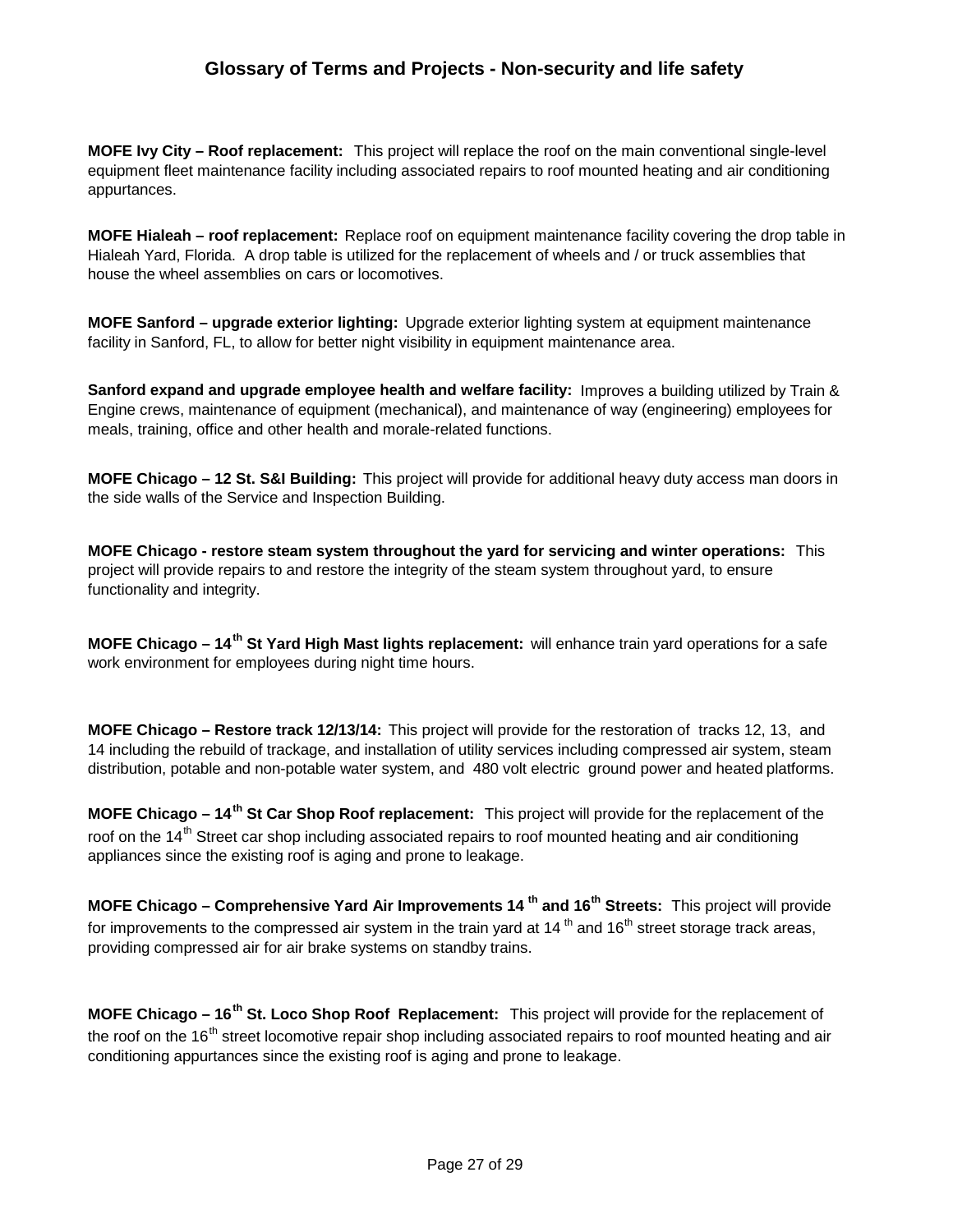**MOFE Chicago – 12th St S&I building: upgrade toilet dump system, minimize freezing:** This project will provide for the upgrade of the toilet waste dump system in the 12<sup>th</sup> street Service and Inspection (S&I) facility. This will also include the provisioning of a steam / hot water distribution manifold system to facilitate thawing of and removal of ice build-up on the underside of passenger equipment during winter operations and the upgrade of the compressed air system, potable and non-potable water system, and 480 volt electric ground power. Freezing of toilet systems on cars standing in Chicago was a major problem in the winter of 2008-2009. These upgrades will reduce these problems in the future.

**MOFE Electrical distribution upgrade car and loco dept Chicago yard:** This project will provide for improvements to the 480 volt electrical ground power to provide electrical power to passenger equipment in the train yard at  $14<sup>th</sup>$  and  $16<sup>th</sup>$  street storage track areas. This project will also include electrical substation renewal and electrical service upgrades. This is the power distribution system for electrical power coming into the facility from the utility company

**MOFE Chicago – 14 St yd car wash replacement** : This project will provide for the replacement of the train wash facility included in this facility will be the provisioning of de-icing equipment that will assist in minimizing ice build-up on the under carriage of passenger equipment. A train wash is similar to an automated automobile wash system on a larger scale.

**MOFE Chicago Central S &I expand the S&I building:** This project will provide for the construction expansion of the 12<sup>th</sup> street Service and Inspection (S&I) facility to cover tracks 5 & 6 including inspection pits, 480 volt electrical ground power, inspection pit lighting, compressed air system, potable / non-potable water manifold system, steam / hot water manifold system, toilet waste dump system to facilitate effective and efficient operation during inspection and maintenance of passenger equipment and trains. It is anticipated that this facility will include a stand-alone boiler system and locomotive sand / fuel platforms at both ends of the new facility. Also included in this project is the upgrade to the existing S & I that currently covers tracks 3 and 4 facility including provisioning of locomotive sand / fuel platforms at both ends as discussed elsewhere within this document.

**BEE Central fume extractor Force / CSII:** This project will provide for the installation of a centralized welding fume and particulate extractor system in the forge shop and coach shop II at the Beech Grove, Indiana facility. The purpose of this system is to remove fumes and particulates that are generated during welding and gas torch cutting operations to assure safe work environment for our employees. (This system is similar to a centralized vacuum system found in homes or wood working shops but on an industrial scale)

**MOFE New Orleans - Wayside Power Upgrades:** This project will provide for the trackside utility upgrade of the 480 volt electrical ground power to passenger cars during inspection, maintenance, and layover.